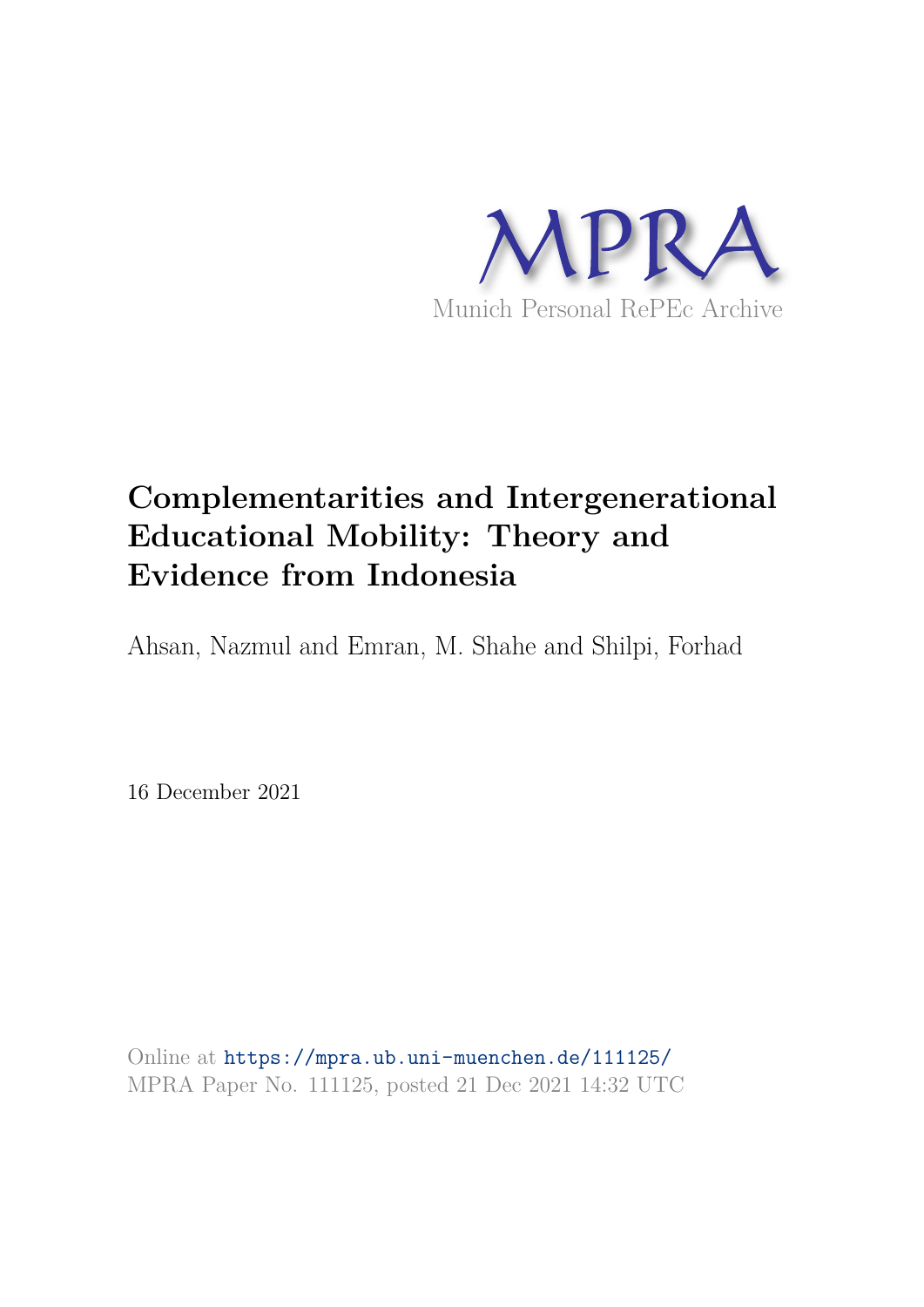## Complementarities and Intergenerational Educational Mobility: Theory and Evidence from Indonesia

 $Md$  Nazmul Ahsan<sup>1</sup> Saint Louis University

M. Shahe Emran IPD, Columbia University

> Forhad Shilpi World Bank

First Draft: August 3, 2020 This Version: December 16, 2021

#### ABSTRACT

We provide a theory based empirical analysis of the role of two types of complementarities in intergenerational educational mobility. We develop a model where parental financial investment in children's schooling can be complementary to or a substitute of school quality and parent's education level. Such complementarities can make the mobility equation convex with starkly different mobility patterns compared to the workhorse linear model. Mobility and investment equations derived from the model are estimated for Indonesia, using exceptional data that allow us to tackle two major sources of bias: coresidency and cognitive ability heterogeneity. We find that the mobility equation is convex in rural but linear in urban areas. The children of low educated fathers enjoy higher relative mobility in rural areas, while the urban children fare better in highly educated households. The standard linear model in rural areas incorrectly suggests no rural-urban gap in relative mobility. Theoretical insights help interpret the evidence, suggesting complementarity between financial investment and parental education in both rural and urban areas even though the mobility curve is linear in urban areas. We develop an approach to recover the parameters determining the interaction between school quality and parental investment. School quality is complementary to financial investment in rural areas, with stronger effect in more educated households. In urban areas, school quality is a substitute in low educated households, but complementary in the highly educated households. These results imply that public investment in school quality would lower relative mobility in Indonesia.

Keywords: Intergenerational Educational Mobility, Complementarity, Convex Mobility Curve, School Quality, Rural-Urban Divide, Returns to Education, Coresidency, Sample Truncation, Ability Heterogeneity, Developing Countries, Indonesia

JEL Codes: J62, O12, I 24

<sup>&</sup>lt;sup>1</sup>We are grateful to Hanchen Jiang for extensive and insightful comments on an earlier draft. We would like to thank Halsey Rogers, Deon Filmer, Arya Gaduh, Margaret Triyana and participants at a seminar at the World Bank for helpful discussions and/or comments. Our sincere thanks to Sailesh Tiwari and Imam Setiawan for help with data. An earlier substantially different version of the paper was circulated under the title "The Rural-Urban Divide and Intergenerational Educational Mobility in a Developing Country : Theory and Evidence from Indonesia". This version supersedes the earlier version. Emails for correspondence: ahsanm@slu.edu, shahe.emran.econ@gmail.com, fshilpi@worldbank.org. Standard disclaimers apply.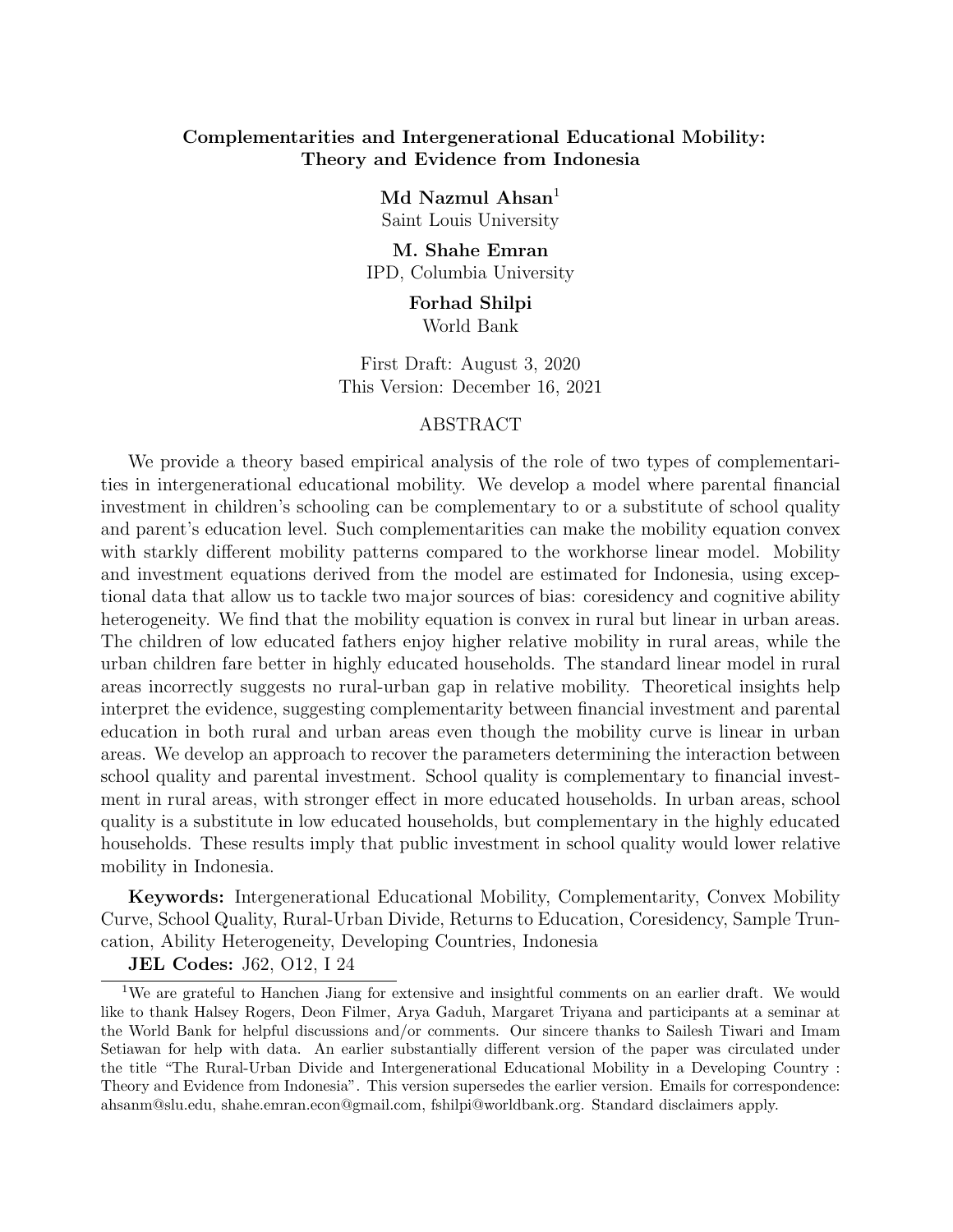## (1) Introduction

We study intergenerational educational mobility in a developing country with a focus on two types of complementarities in education production function, and taking into consideration the rural-urban differences in school quality and returns to education.<sup>1</sup> In an influential contribution, Becker et al. (2015, 2018) present a model of intergenerational mobility where a parent's education is complementary to financial investment in children's schooling because higher educated parents are more efficient in their investment choices.<sup>2</sup> Such complementarity, when strong enough, can make the intergenerational mobility equation convex. Compared to the workhorse linear model, a convex mobility equation implies starkly different mobility patterns because intergenerational persistence is the strongest at the top of the distribution and "successive generations of the same family may cease to regress toward the population mean" (Becker et al.  $(2015)$ ).<sup>3</sup> The second type of complementarity we analyze refers to the effects of school quality on the marginal returns to parental financial investment in children's education. While public investment in education is widely seen as a key policy lever to address inequality and immobility, the equity and efficiency implications depend critically on the nature of the interactions (complementarity vs. substitutability) between public investment and parental investments (Becker (1991), Becker et al. (2018), Solon (1999)). Public investment in school quality may in fact lower relative mobility and increase educational inequality by strengthening the advantages of the children born to highly educated parents if private investments are complementary to school quality. The extant empirical literature on intergenerational educational mobility in developing countries, however, relies on a linear model, and ignores the existence and implications of such complementarities/substitutabilities for

<sup>&</sup>lt;sup>1</sup>The focus on education is motivated primarily by the role played by skill premium in rising inequality, and an emphasis on educational mobility as the key to tackling economic inequality (Goldin and Katz (2008), Stiglitz (2012), Autor (2014)).

<sup>&</sup>lt;sup>2</sup>Although they emphasize the efficiency of investment choices in a complex education market such as college decisions in USA, Becker et al. (2015, 2018) note that such complementarity can also arise from other sources such as peer and role model effects. In the context of underdeveloped education market in a developing country, education investment decisions are unlikely to be complex, and the other factors may be more important.

<sup>3</sup>A convex mobility curve thus implies strong cumulative advantages at the top, providing part of the explanation for the recent evidence on widening top income inequality in many countries (Atkinson et al. (2011)). The mobility equation can be concave when diminishing returns dominate the complementarity, implying lower persistence at the top of the distribution. However, a concave mobility curve also implies that persistence is the strongest at the lower end of the distribution.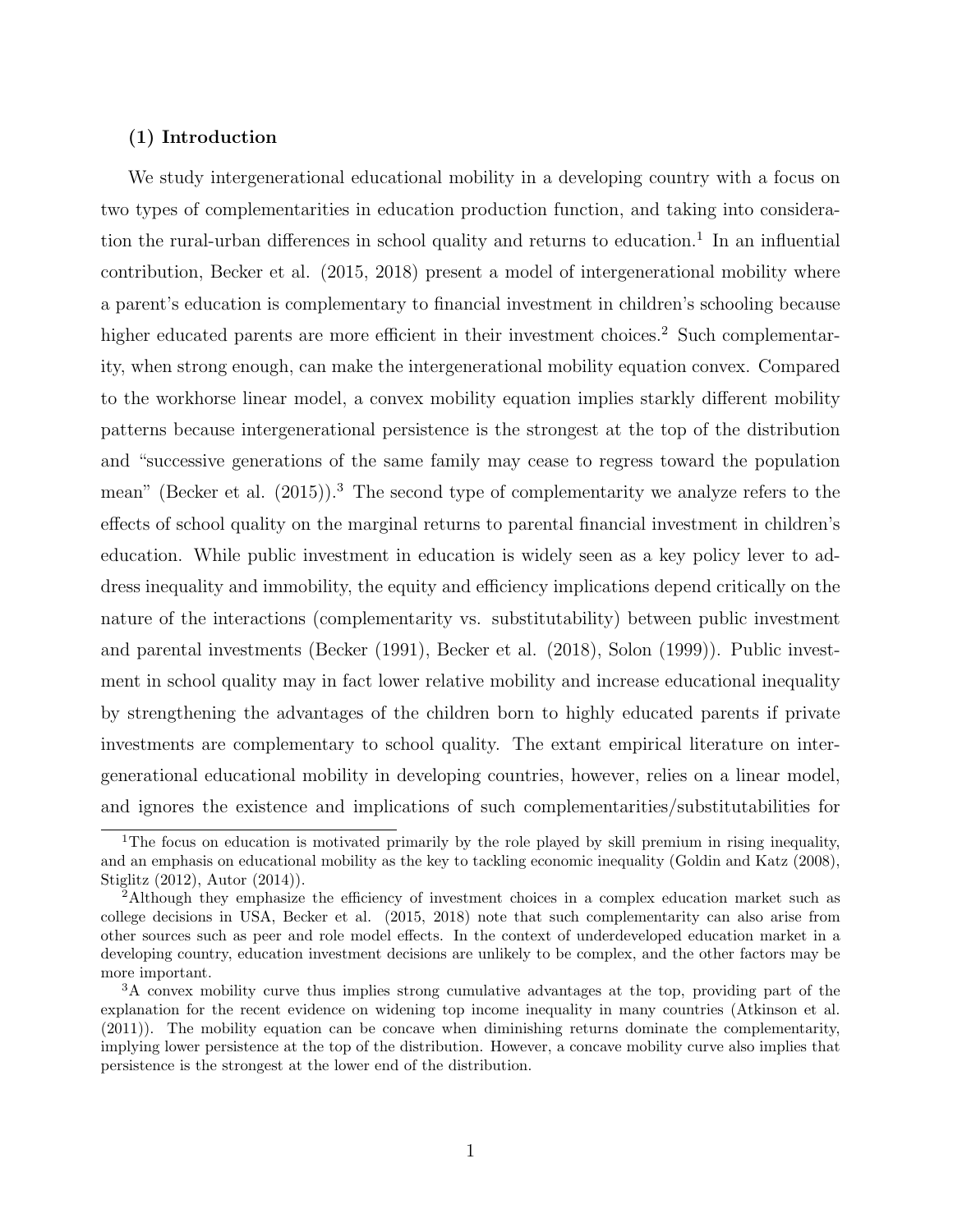understanding intergenerational educational mobility.<sup>4</sup> To the best of our knowledge, this is the first paper to provide a theoretically grounded empirical analysis of the role of these two types of complementarities in intergenerational educational mobility in a developing country.

We develop an extension of Becker et al.  $(2015)$  model to incorporate self-finance constraint on parental investment in children's schooling because of an underdeveloped credit market, and the differences in school quality and returns to education across rural and urban areas.<sup>5</sup> The model allows for complementarity/substitutability between school quality and parental investment in the education production function, in addition to the complementarity between parent's education and financial investments emphasized by Becker et al. (2015, 2018). We derive the estimating equations for intergenerational educational mobility and parental financial investments from the theoretical model. The close link between the theory and estimating equations enables us to explore the economic mechanisms and sets apart this paper from the existing literature on intergenerational educational mobility.<sup>6</sup>

We estimate the mobility and investment equations from the model using household panel data from the Indonesia Family Life Survey (IFLS). The IFLS is exceptional among the existing household surveys as it allows us to tackle two major empirical issues highlighted in the literature: (i) truncation bias in a coresident sample, and (ii) omitted variables bias due to cognitive ability heterogeneity.<sup>7</sup> Recent evidence suggests that the estimates of intergenerational mobility suffer severe downward bias from sample truncation caused by coresidency, and, more importantly, inter group ranking of mobility can be reversed in a coresident sample compared to the correct ranking in the full sample (see Emran et al. (2018)). The IFLS

<sup>4</sup>There is a large and growing literature on dynamic complementarities in investments in human capital at various ages of a child, following the work of Heckman. Most of this literature is devoted to developed countries and emphasizes the importance of early life investments. For recent surveys, please see Heckman and Mosso (2014) and Heckman and Corbin (2016).

<sup>5</sup>Our model is different from that of Becker et al. (2015) in terms of the nature of the credit market imperfections. Please see section 3 below for details.

<sup>&</sup>lt;sup>6</sup>None of the published studies on intergenerational educational mobility in developing countries we are aware of derive the estimating equations from theory. We are aware of only two unpublished working papers that derive the intergenerational educational mobility equation from theory: Card et al. (2018) on USA and Emran et al. (2021) on India. As emphasized recently by Mogstad (2017), the absence of a theoretical foundation makes it difficult to interpret the estimates.

<sup>7</sup>Such panel data remain rare in developing countries. The only other comparable data set we know of is MxFLS which is a companion survey of IFLS. There are some surveys that can deal reasonably well with the coresidency issue such as IHDS in India and CFPS in China, but they do not have reliable data on children's cognitive ability. Some data sets have good information on cognitive ability of children of specific age groups, see, for example, The Young Lives Surveys, but they often focus on the coresident samples.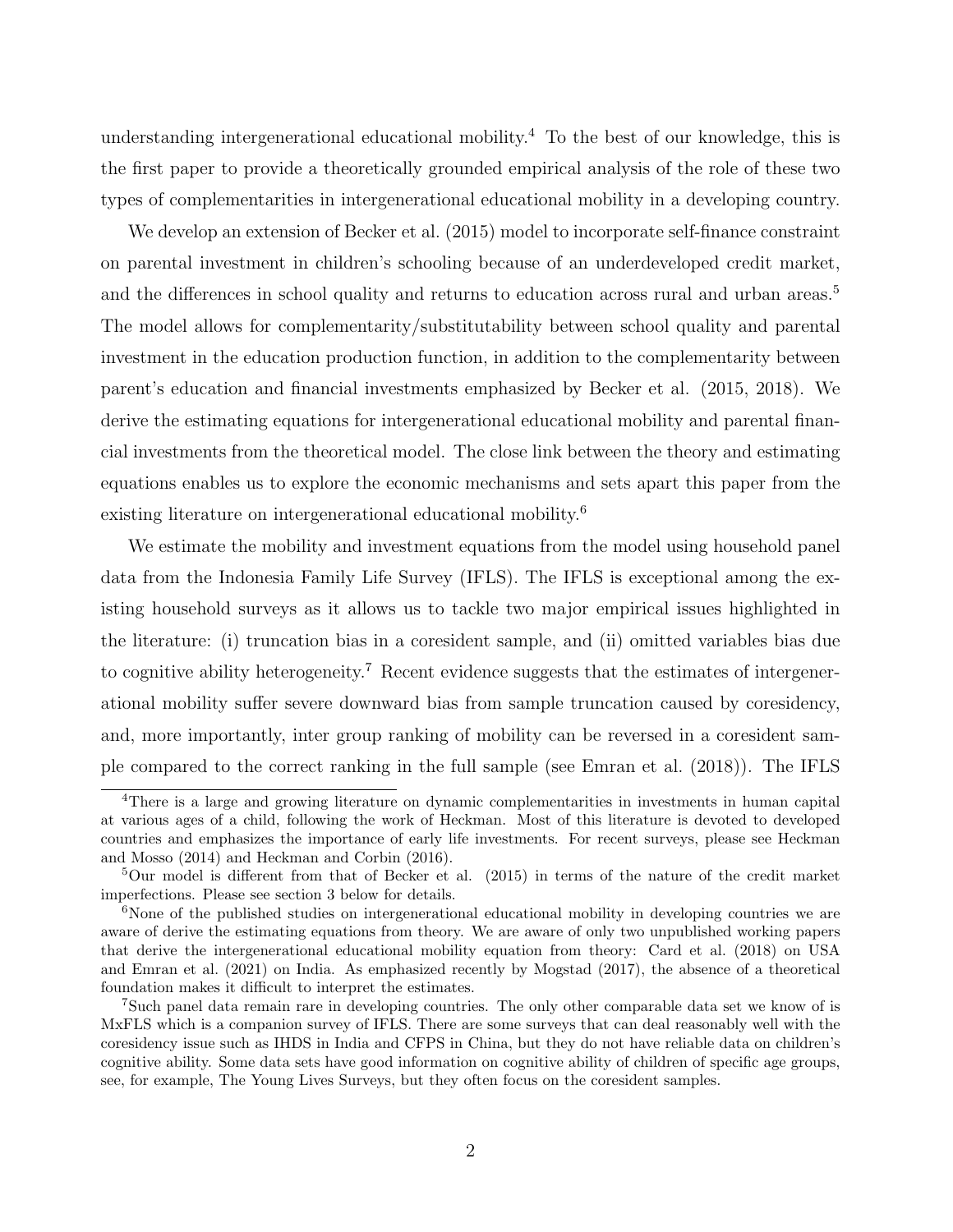data do not suffer from any significant truncation as the survey collected information on nonresident parents of any household member older than 15 using multiple modules.<sup>8</sup> A second advantage of the IFLS 2014 data, used in this paper, is the availability of multiple measures of cognitive ability of adult children in our sample.<sup>9</sup> This enables us to test whether the observed intergenerational educational persistence is primarily due to genetic correlations in cognitive ability across generations. Our analysis of intergenerational mobility is based on the 18-40 years old children in the 2014 wave of IFLS who went to school in the 1990s and 2000s.<sup>10</sup>

The main conclusions from the empirical analysis are as follows. First, the mobility conditional expectation function (henceforth CEF) is convex in rural Indonesia, but linear in urban Indonesia.<sup>11</sup> The combination of a convex and a linear CEFs gives rise to interesting ruralurban differences in relative and absolute mobility. If we follow the existing literature and rely on a linear model in both rural and urban areas, the evidence leads to incorrect conclusions, suggesting no significant rural-urban gap in relative mobility. In contrast, the estimates from the correct convex-linear combination of CEFs show a complex pattern with substantial rural-urban differences. While the children from low educated households (less than primary educated fathers) enjoy higher relative mobility in the rural areas, the advantage flips in favor of the urban children when the father has more than primary schooling. The evidence also suggests that rural children face lower absolute mobility for most of the distribution; they catch up with the urban children only when the father has college or more education. Again, the standard linear model leads us astray, implying that rural children face lower absolute mobility even when fathers have college or more education. It is important to appreciate that these conclusions are unlikely to be driven by ability bias, as we control for nonlinear effects of children's cognitive ability heterogeneity. That the observed intergenerational persistence in economic outcomes might be driven primarily by genetic inheritance of ability is a central empirical challenge in this literature. Please see the discussion by Black and Devereux (2011) and Solon (1999).

<sup>8</sup>We use household roster, nonresident parents module, and mother's marriage module. For an excellent discussion on the advantages of the IFLS data for studying intergenerational mobility in Indonesia, see Mazumder et al. (2019). For a detailed discussion, please see the online appendix.

<sup>9</sup>The measures include Raven test scores and two memory tests.

<sup>10</sup>According to the estimates of Friedman (2005), inequality in Indonesia increased dramatically over this period: the consumption Gini rose from 29.2 in the 1990s to 38.9 in the 2000s.

 $11$ For the mobility estimation, we consider urban if the individual was born in a big city or town and rural if the individual was born in a village.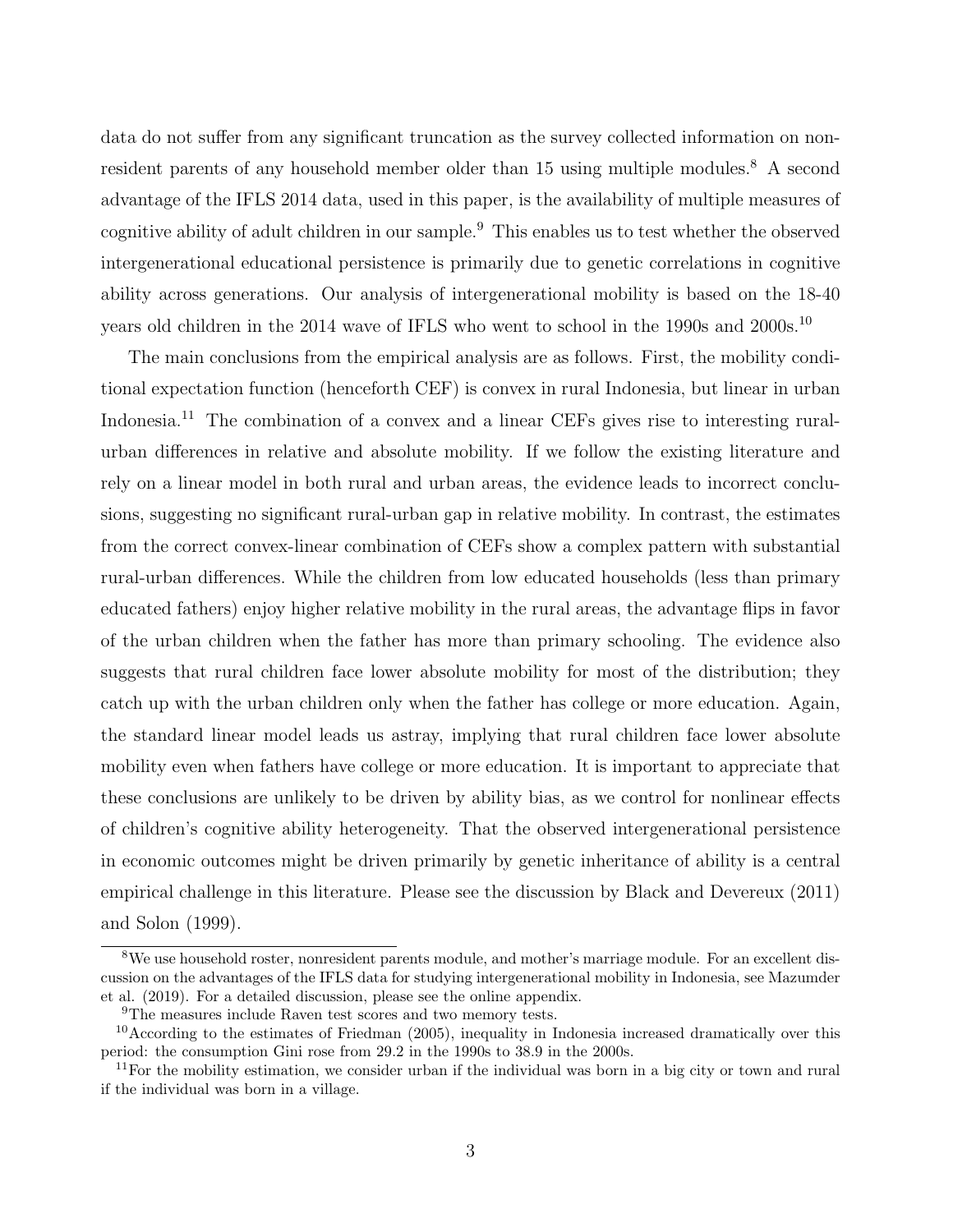Theoretical insights help uncover the economic mechanisms. Complementarity between parental education and financial investment is important not only in the rural areas where mobility CEF is convex, but also in the urban areas even though the mobility CEF is linear. We develop a test of the null hypothesis that a linear mobility CEF in fact reflects no complementarity between a parent's education and financial investments.<sup>12</sup> We report suggestive evidence that the complementarity between parental education and financial investment cannot be accounted for by assortative marriage matching (as captured by mother's education) or neighborhood role model and peer effects, and this holds in both rural and urban areas.<sup>13</sup> The evidence is consistent with an important role for the nonfinancial direct impacts of a more educated father such as own role model effect and home tutoring in an environment of poor school quality.

We develop an approach to understand the nature of interaction (substitutability vs. complementarity) between school quality and parental financial investment. To uncover the parameters of this interaction, we need estimates of school quality in rural vs. urban areas along with estimates of two parameters of the education production function that determine the effects of parent's financial investment on children's schooling. Our approach to recovering the two production parameters is simple and exploits the observation that the most educated (and thus high income) households have better access to the credit market, and, for them, an appropriate market interest rate can be used as a reliable measure of the shadow price of credit.<sup>14</sup> We construct an index of school quality based on pupil/teacher ratio adjusted for teacher qualifications and teacher absenteeism rates in rural vs. urban schools.<sup>15</sup> The estimate of the rural-urban gap in school quality when combined with the estimates of the two parameters of production function help us determine whether school quality is complementary to or substitutes of parental investments. In rural areas, we find complementarity across the distri-

<sup>&</sup>lt;sup>12</sup>The test exploits a sharp theoretical restriction implied by the constant returns education production function. Please see section 6 below.

<sup>&</sup>lt;sup>13</sup>We do not use mother's education for our main analysis because a substantial proportion of children is missing information on mother's education in the data set.

<sup>&</sup>lt;sup>14</sup>This helps us to solve for the parameters of consumption sub utility function. We get an estimate of parental altruism from the literature. With estimates of the 3 preference parameters, we have 5 reduced form parameters from the investment and mobility equations exactly identifying the parameters of the production function.

 $15$ It is widely appreciated that school quality is a multidimensional concept and not easy to measure (see the discussion by Rouse (2005)). Our measure should be viewed as an imperfect proxy. We check the sensitivity of our main conclusions with regards to the estimated rural-urban gap in school quality. The details are available from the authors.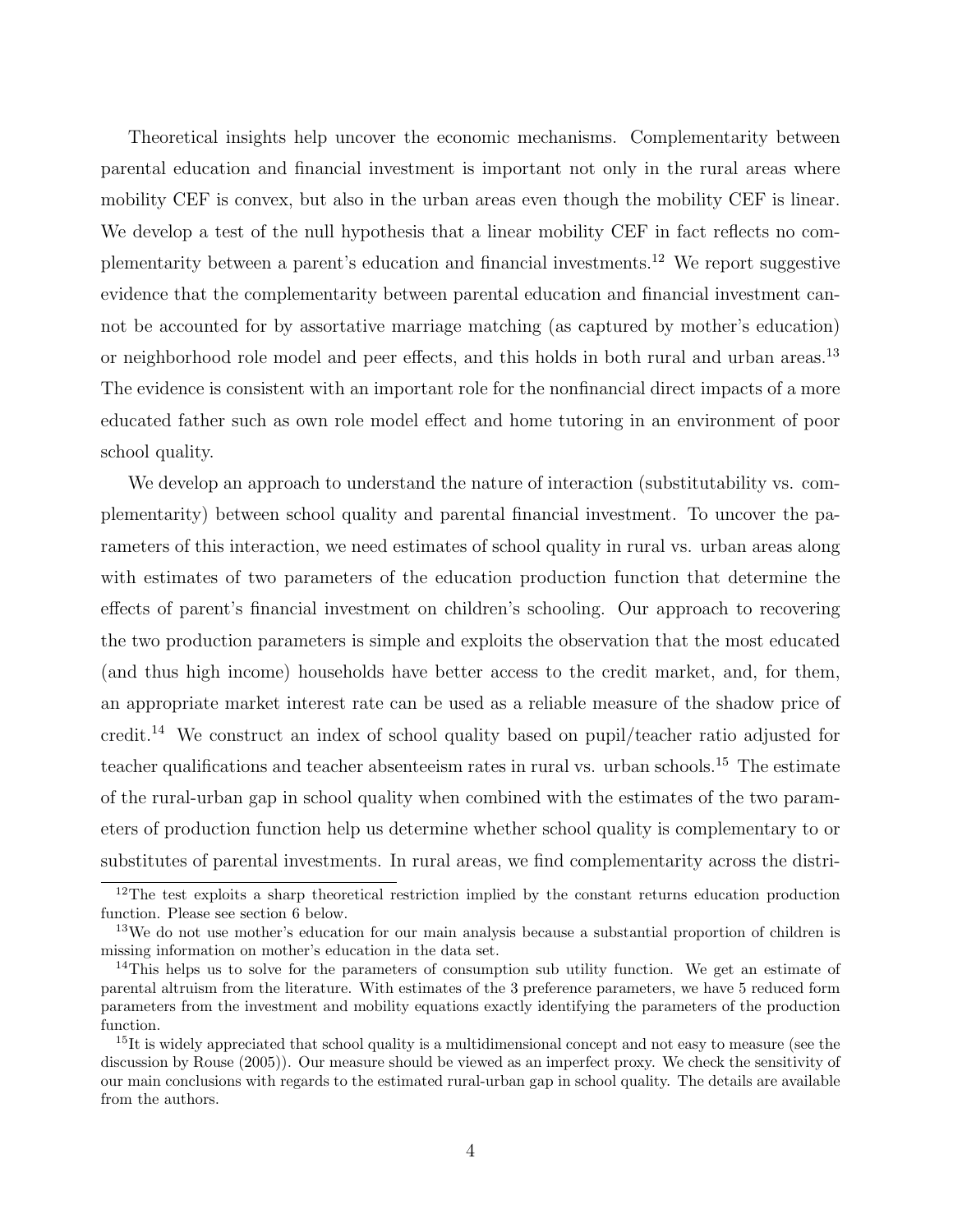bution, and the strength of complementarity increases with a father's education. This implies that public investment in school quality would crowd in parental investment irrespective of a child's family background in rural areas, but the children born to educated fathers will reap much higher benefits. In urban areas, there is substitutability in the households with low educated fathers, but complementarity in the highly educated households. This implies that public investment in school quality crowds out parental investment in disadvantaged urban households, and crowds in parental investment in a highly educated household. This pattern of crowding in and crowding out effects is expected to lower relative mobility and increase educational inequality as a result of public investment in school quality, both in urban and rural areas.

The rest of the paper is organized as follows. Section (2) provides a brief discussion on the country background and related literature with a focus on work on developing countries, and on Indonesia in particular. Section (3) develops the extension of the Becker et al. (2015) model incorporating self-finance constraint on financing children's education and derives the estimating equations for intergenerational persistence and optimal parental investment. Section (4) defines the measures of relative and absolute mobility in a quadratic model, and discusses the data and empirical issues. The next section presents the estimates for the mobility and investment equations. Section (6) is devoted to understanding the economic forces at work behind the observed pattern of educational mobility. The paper concludes with a summary of the results and highlights the portability of the model and methods developed here to understand intergenerational educational mobility in other developing country.

### (2) Country Background and Related Literature

#### (2.1) Country Background: Inequality and Education in Indonesia

#### Inequality in Indonesia

After relative stability during the Suharto era, inequality in Indonesia began to rise in the late 1980s to the early 1990s. The Asian financial crisis arrested this increasing trend temporarily, but inequality increased dramatically after 2000. According to the estimates reported by the World Bank (2016), consumption Gini rose from 30 in 2000 to 37 in 2008/2009, and to 41 in 2014 (based on BPS and Susenas data). The rise in inequality from the 1990s to 2000s has been more pronounced in urban areas, and the level of inequality was also higher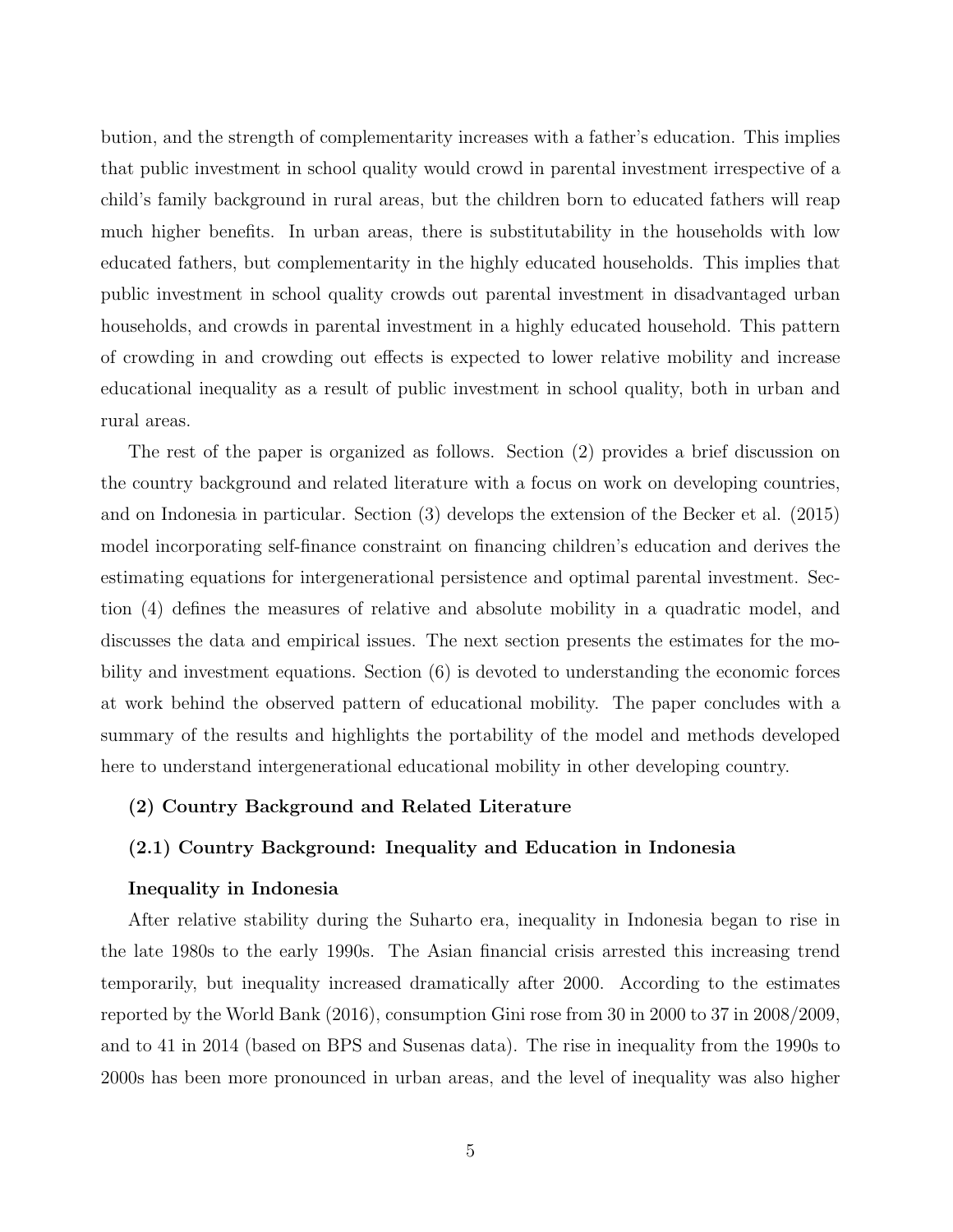in urban areas in the 1990s compared to the rural areas (Kanbur and Jhuang  $(2014)$ ).<sup>16</sup> The rural-urban gap in living standards has been widening over time: per capita consumption in urban areas was 37 percent higher in 1964/65, which grew to 79 percent in 1981, and to 92 percent in 1993 (Booth (1998)).

An important feature of the rising inequality in Indonesia is that skill-based wage inequality has played an increasingly prominent role (World Bank (2016)). Returns to education and skill at the right tail have increased substantially in the recent decades, leaving a large majority of unskilled people trapped in low-wage jobs and low return informal self-employment. This skill-based dualism in the labor market underscores the importance of understanding the educational opportunities of the children across different family backgrounds.

## Education in Indonesia

The school enrollment rates in Indonesia were very low prior to its independence in 1945 (Frankema, 2017). Under the Dutch colonial rule, the Indonesian educational sector received a meager amount of funding. Consequently, most of the population had little or no education. According to the estimates of Furnivall (1943), only 4% of the population were enrolled in schools in the 1930s.<sup>17</sup> However, after Indonesia gained independence, enrollment rates in primary levels started to rise (Frankema, 2017). A big push in primary enrollment came when government constructed nearly 61,000 primary schools during 1973 to 1978 in an effort to provide access to primary school in every village (Duflo, 2001). Subsequently, the Indonesian government made primary education, six years of schooling, compulsory in 1984 (Suryadarma and Jones, 2013). The compulsory education was then raised to 9 years in 1994 (Suryadarma and Jones, 2013). In 2013, the compulsory education has been raised to 12 years (Setiyono, 2019).

According to the compulsory schooling law in Indonesia, schooling must be provided by government free of costs to every citizen. However, the compulsory education law allowed "voluntary contributions" by the parents which, in practice, resulted in public schools ef-

<sup>16</sup>A link between higher inequality and lower intergenerational mobility has been the focus of a growing literature on the Great Gatsby Curve (Corak (2013), Fan et al. (2020), Neidhofer et al. (2018)). Does the higher level of inequality in the urban areas imply that there is a "rural bias" where urban children face lower educational (and economic) mobility compared to the rural children, as the logic of the Great Gatsby Curve seems to suggest?

<sup>&</sup>lt;sup>17</sup>The school enrollment rate in Philippines was almost 3 times higher at 11.5% in the 1930s.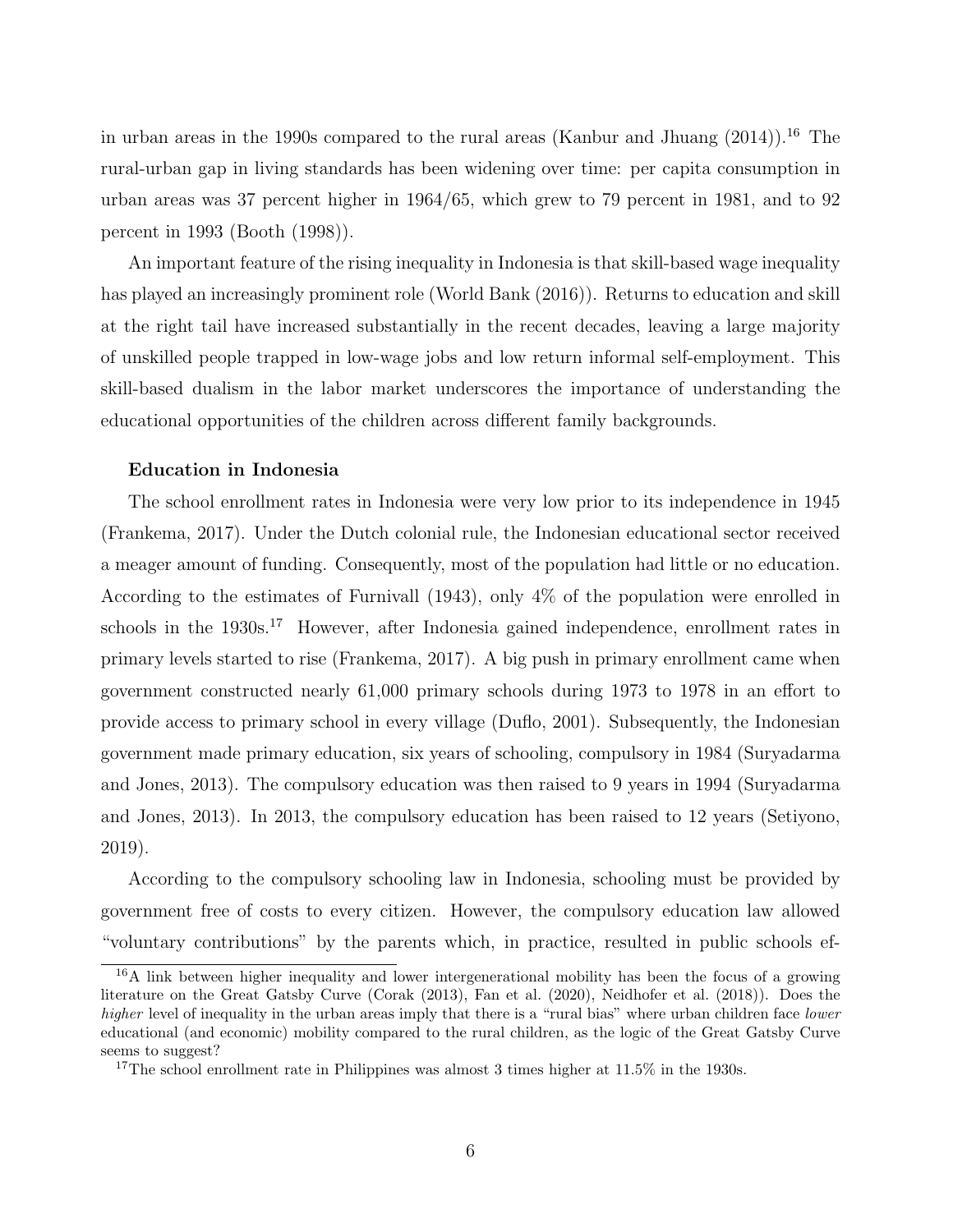fectively charging some fees.<sup>18</sup> Even with such fees, the costs in public schools are much less compared to the private schools. Since the villages are usually served by public schools, with the high cost private schools concentrated in the urban areas, we would expect parental financial investment to play a larger role in the urban areas.

Recent evidence on Indonesia shows that the rural schools remain at a substantial disadvantage in terms of teacher quality, teacher absenteeism, and school infrastructure during our study period (see World Bank (2016), Echazarra and Readinger (2019)). According to the estimates reported by Chaudhury et al. (2006), teacher absentteism rate in urban Indonesia was 13 percent in urban schools, while it was almost twice as high in rural schools at 25 percent. In Indonesia, the roots of urban bias in school quality go back to the Dutch colonial policies that allocated most of the educational budget to a few selected urban schools catering to the children of elite Dutch and Chinese households, and the rural schools (desa schools) were neglected (Frankema (2014)).

#### (2.2) Related Literature

The literature on intergenerational economic mobility in developed countries is vast, with many fundamental theoretical and empirical contributions: Becker-Tomes (1979, 1986), Solon (1992), and Chetty et al. (2014) are some of the seminal studies. Most of the studies focus on intergenerational persistence in permanent income between father and son. An important finding from this literature is that rich panel data on income for many years from appropriate phases of the life-cycle are required to get credible estimates of intergenerational persistence in permanent income (Solon (1992), Mazumder (2005)). For excellent surveys of this literature, see Solon (1999) and Black and Devereux (2011).

The literature on developing countries is limited, with an increasing interest in the last few years (see Iversen et al. (2019) and Emran and Shilpi (2019) for recent surveys). The required panel data on income are not available in most of the developing countries, and as a result, the focus of the literature has been on educational linkages across generations (see, among others, Neidhofer et al. (2018), Azam and Bhatt (2015), Emran and Shilpi (2015), Hertz et al. (2008), Thomas (1996)). Among the few contributions on income mobility, see Fan et al. (2020) on China. The recent analysis of intergenerational occupational linkages in developing countries

<sup>&</sup>lt;sup>18</sup>The observation that "free schooling" may not be really free is of wider relevance in developing countries. Emran et al. (2020a) show that, in Bangladesh, the poor parents end up paying bribes for admission into "free" public schools while the rich do not pay because of their higher bargaining power.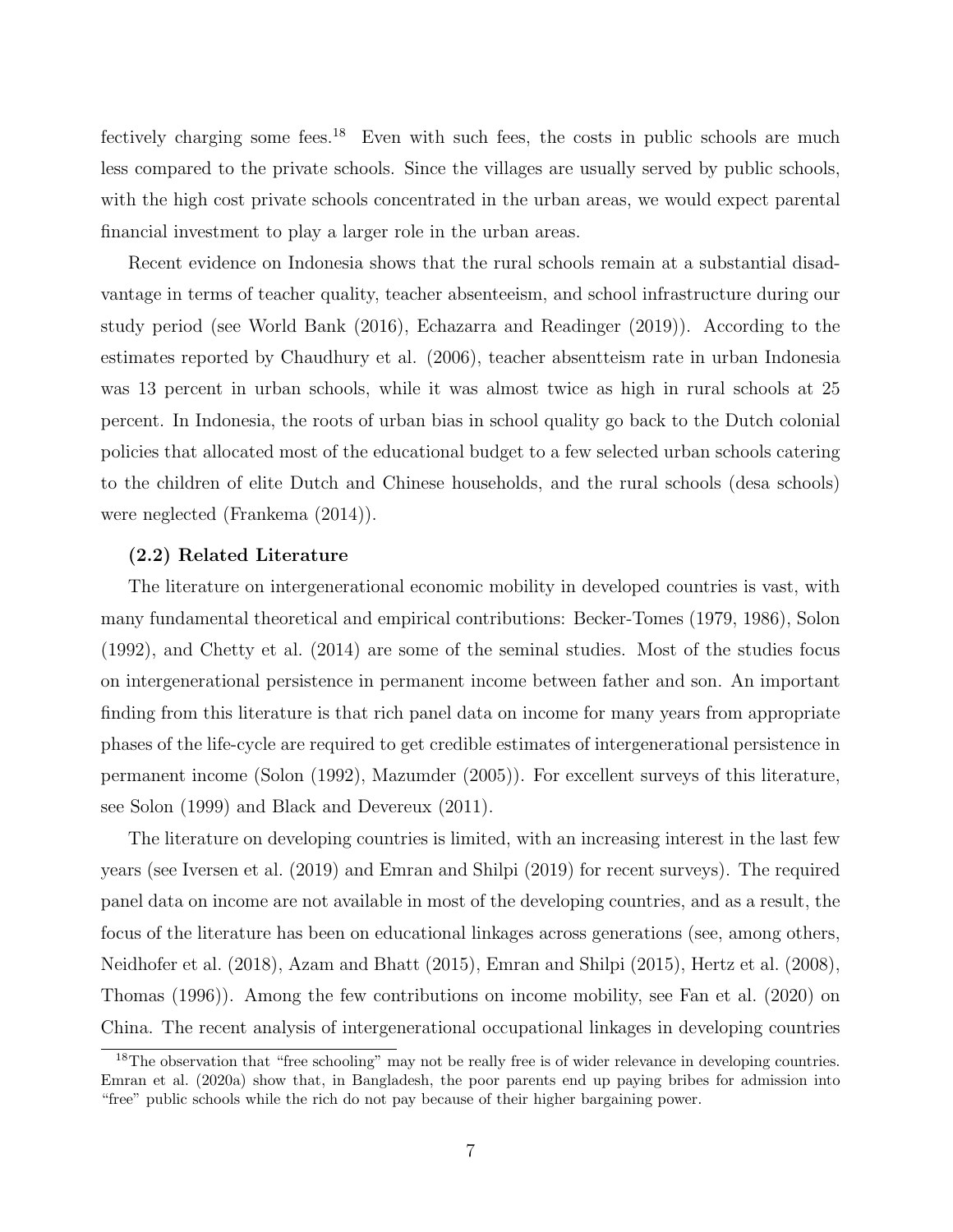includes Bossuroy and Cogneau (2013), Emran and Sun (2015) and Emran and Shilpi (2011).

The literature on intergenerational mobility in Indonesia is small, with only a handful of studies available. We are aware of three studies on Indonesia that can be broadly classified as dealing with intergenerational issues in education, and all of them study the effects of the same policy experiment: a large scale school construction program in the 1970s, originally studied by Duflo (2001).<sup>19</sup> Hertz and Jayasundera (2007) analyze the effects on IGRC in schooling for the children, and find that the exposure to new schools weakened the intergenerational persistence for men, but not for women. In a recent paper, Mazumder et al. (2019) focus on the long-term effects of the program on the second generation children, i.e., children of those who benefited from the school construction when they were children themselves. Since most of these second generation children have not completed their schooling, it is difficult to estimate Intergenerational Regression Coefficient (henceforth IGRC) in schooling attainment. They focus on the academic performance of the children which would be correlated with the final educational attainment of a child. They show that the children of the mothers exposed to the large scale school construction in the 1970s had significant gains in school examination scores. But they do not find any effects of the fathers. In a related paper, Akresh et al. (2018) study the effects of school construction on the socioeconomic well-being of the first generation directly exposed to the program and the intergenerational effects on school attainment using the SUSENAS 2016 cross section data.

We contribute to the literature in two ways: (i) ours is the first study to provide a theoretically grounded empirical analysis of intergenerational educational mobility in Indonesia. Our analysis highlights the pitfalls in relying on the linear mobility model currently standard in the literature; (ii) unlike many existing studies, the theoretical foundation enables us to identify the economic mechanisms, and provide credible evidence on the role of complementarity/substitutability between financial investment in children's schooling and school quality and parental education.

#### (3) Rural vs. Urban: A Model of Intergenerational Educational Mobility

We consider an economy consisting of two-person households with the parent and a child. The parent of child i has education level  $E_i^p$  $i$ <sup>p</sup> (years of schooling). Following Solon (2004) and

<sup>&</sup>lt;sup>19</sup>The main impact of the program was on the cohorts who went to school in the early 1970s.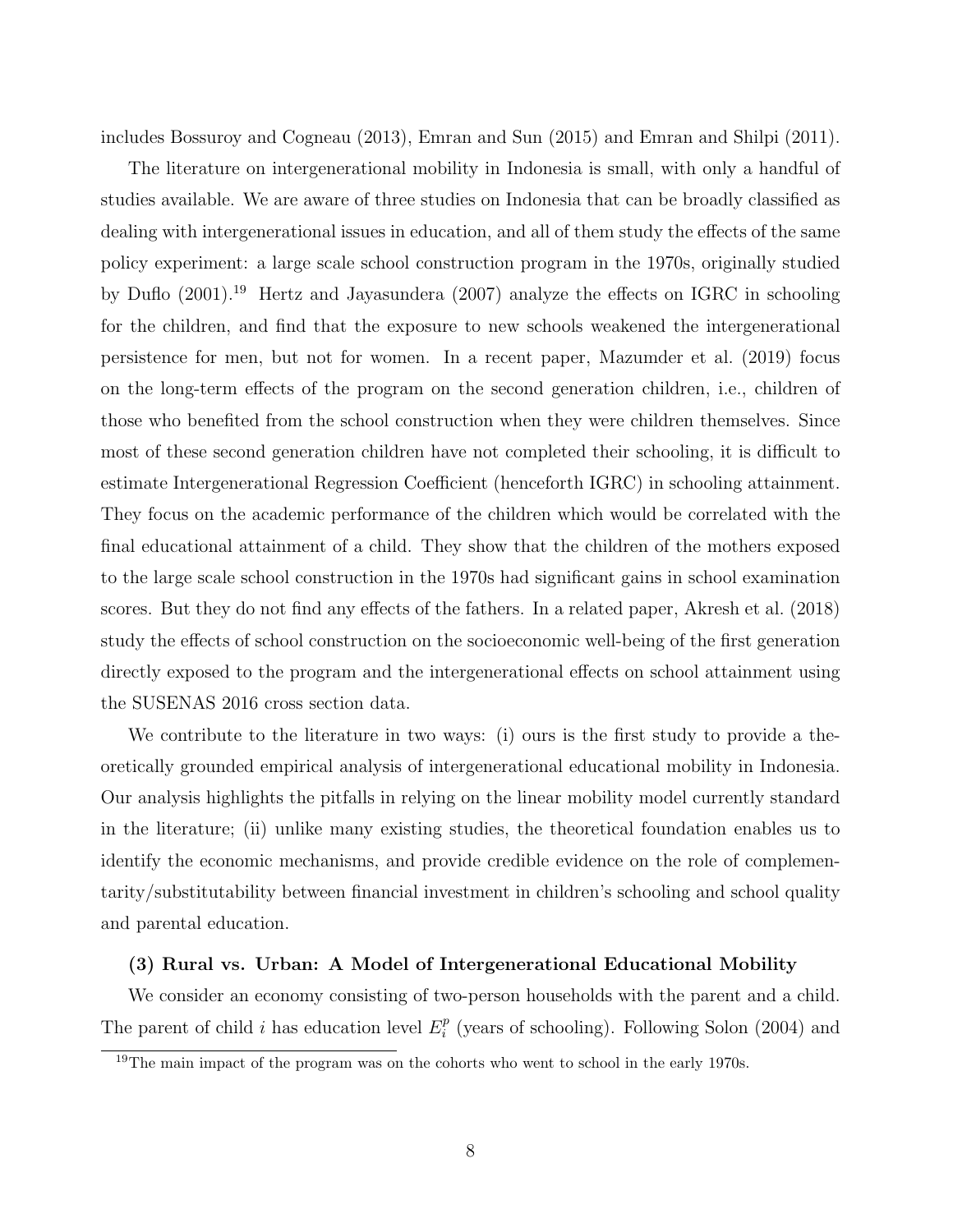Becker et al. (2015, 2018), parent's income is determined as follows:

$$
Y_i^p = Y_0^{pj} + R^{pj} E_i^p + v_i \tag{1}
$$

where  $v_i$  captures idiosyncratic income shocks unrelated to education with  $E(v_i) = 0$ . Returns to education are  $R^{pj}$  in the parental generation in location  $j = r, u$ , with r for rural and u for urban. We assume that the parents with no schooling earns  $Y_0^{pj} > 0$ . The focus here is on how a household's permanent income changes with the education of the parent  $E_i^p$  $i<sup>p</sup>$ . The "returns" to education" thus refer to a household's permanent income, not an individual's labor market income in the survey year which has been the focus in an extensive Mincerian literature on returns to education.

The parent allocates income  $Y_i^p$  between own consumption  $C_i^p$  $i<sup>p</sup>$  and investment in the child's education  $I_i$ . The budget constraint is:

$$
Y_i^p \ge C_i^p + I_i \tag{2}
$$

This specification of the budget constraint assumes that there is no credit market where the parent can borrow to finance children's education.<sup>20</sup> While the assumption of no credit market seems appropriate for most of the households, the highly educated households are likely to have better access to credit markets. One way to think about such highly educated households in our model is that the shadow price of credit equals the relevant market interest rate, and they are indifferent between using own funds and loans from the banks (urban areas) or moneylenders (rural areas) when choosing the investment in children's education. As we will see in section (6.2), this interpretation is valuable in solving for the preference parameters of the consumption sub utility, which in turn allows us to recover the structural parameters of education production function from the reduced form estimates of the investment and mobility equations.<sup>21</sup>

Following Becker et al. (2015), we assume that the education production function ex-

<sup>&</sup>lt;sup>20</sup>This is a plausible assumption in the context of developing countries where the student loan market (public or private) is underdeveloped or nonexistent (see Chapman and Suryadarma (2013) in the context of Indonesia).

 $^{21}$ It is possible to allow the highest educated households to lend/borrow at the relevant market interest rate. This extension, however, does not change any of the major conclusions of our analysis. Details are available from the authors upon request.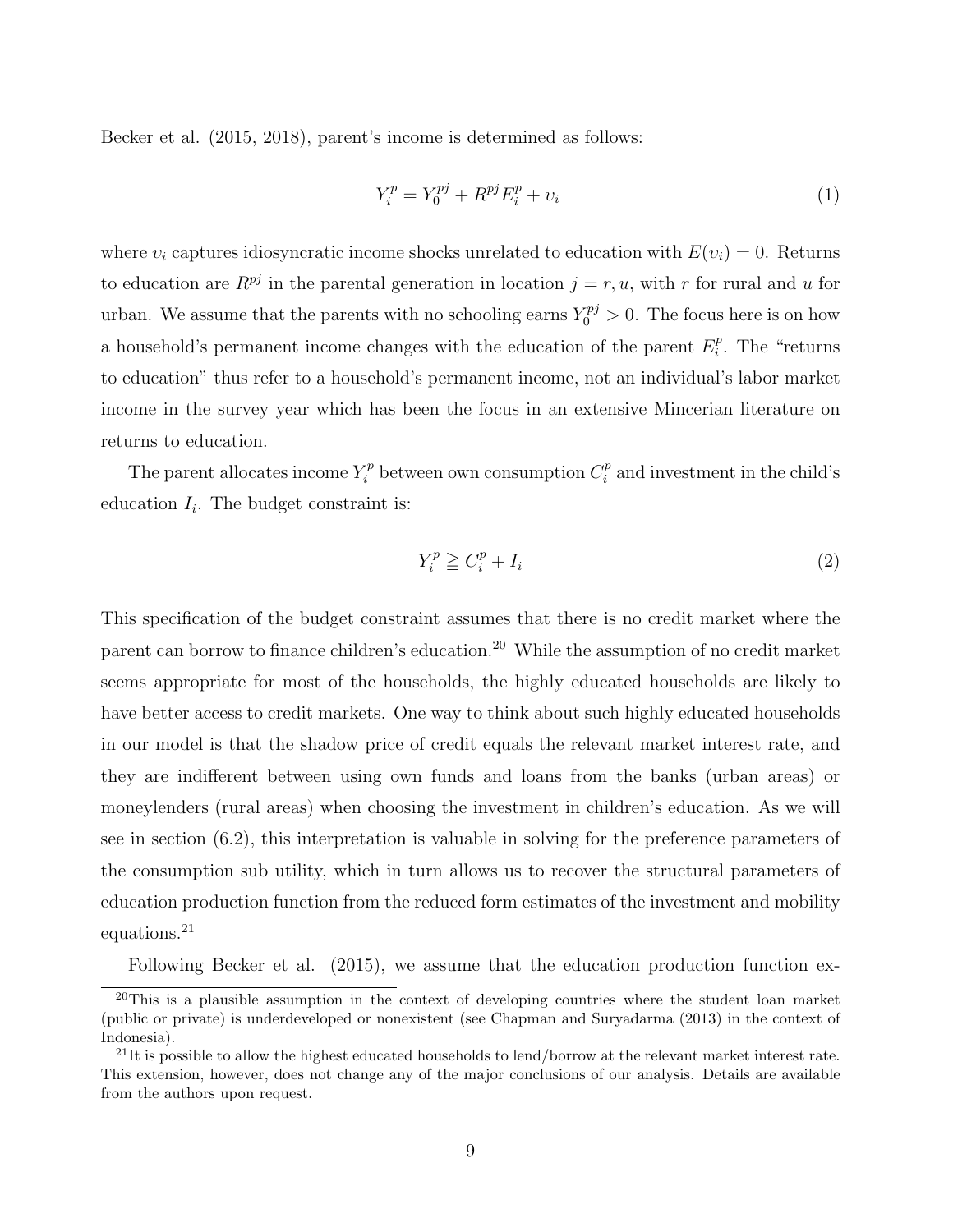hibits the following features: (i) diminishing returns to financial investment, (ii) potential complementarity between the financial investment and parental education, (iii) direct effect of parent's education capturing the non-financial aspects such as role model effects and home tutoring, and (iv) higher ability of a child is complementary to financial investment in addition to an additively separable impact on children's education. We augment the specification to allow for possible effects of a child's ability on the curvature of the production function with respect to the financial investment.

$$
E_i^c = \delta_0^j + \alpha_1 \phi_i - \alpha_2 (\phi_i)^2 + (1 + \omega_1 \phi_i) \delta_1^j I_i - (1 - \omega_2 \phi_i) \delta_2^j I_i^2 + \delta_3^j I_i E_i^p + \delta_4^j E_i^p + \varsigma_i \tag{3}
$$

where  $\phi_i$  is the cognitive ability of the child, and  $\varsigma_i$  is a mean zero term capturing the idiosyncratic shocks to educational attainment unrelated to parental education and financial investment by the parents. We assume that  $\delta_0^j$ ,  $\delta_1^j > 0$  and  $\delta_2^j \geq 0$ . The last inequality is weak to allow for the possibility that over the relevant range the education production function is approximately linear in financial investment. Note that we do not impose any a priori sign restrictions on  $\delta_3^j$ .  $\delta_3^j > 0$  implies complementarity (emphasized by Becker et al. (2015, 2018)),  $\delta_3^j < 0$  implies substitutability, and  $\delta_3^j = 0$  implies separability. Becker et al. (2015,2018) focus on more efficient educational investments by educated parents as the main source of such complementarity, but also suggest peer and role model effects as other possible sources. The quality of peer and role models depends on the geographic location choices. Spatial sorting based on education implies that educated parents locate in neighborhoods with better schools and highly educated population. The children of highly educated parents are thus likely to have better quality peers in schools and better adult role models in the neighborhood. Complementarity can also arise from "own role model effect" where the educated parents themselves are children's role models, and from home tutoring by educated parents. For example, when more educated parents can help the children to learn better from educational materials such as books financed by investment, home tutoring becomes complementary to financial investments.

Note that home tutoring, peers, and role model effects (own and neighborhood) can also have direct (nonfinancial) influences which are captured by the parameter  $\delta_4^j$ . On a priori grounds,  $\delta_4^j$  can be either positive or negative. For example, if a more educated parent provides effective homework help, then we expect  $\delta_4^j > 0$ . However, when more educated parents work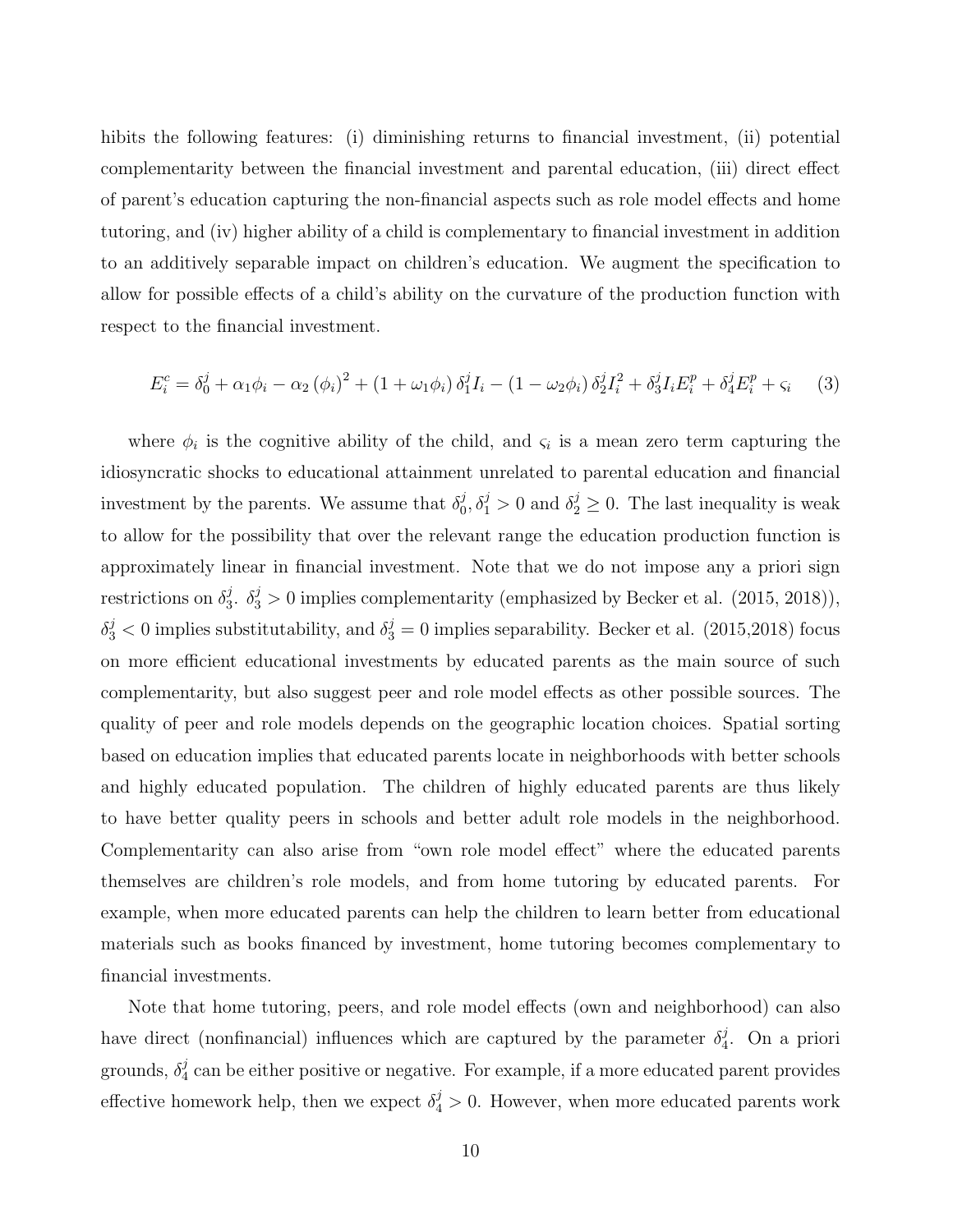outside the home and the shadow price of time becomes too high, a more educated parent may cut back on the time inputs to children's education such as home tutoring and spend money on private tutors, making  $\delta_4^j < 0$ . The specification in equation (3) allows for a flexible effect of a child's ability on the educational outcome; when  $\omega_1, \omega_2 > 0$ , we have complementarity, higher ability increasing the linear coefficient by a multiplier  $(1 + \omega_1 \phi_i)$  and also lowering the quadratic coefficient by  $(1 - \omega_2 \phi_i)^{2}$ . The specification of ability adopted by Becker et al. (2015) is nested in this formulation: they assume that  $\alpha_2 = \omega_2 = 0$ .

There are two major sources of differences between rural vs. urban areas. First, the returns to education  $(R^{pj})$  in equation (1) above) may be different because of differences in occupational and economic structure. The rural areas engage predominantly in agricultural activities, although the share of non-farm activities has increased substantially in many countries in the last few decades. The existing evidence suggests that returns to education in agriculture is low, especially beyond secondary schooling (Phillips (1994), Kurosaki and Khan (2006))).<sup>23</sup> While returns to education in nonfarm occupations in villages are usually higher than that in agriculture, they are likely to be lower than the returns to education in urban areas specializing in modern manufacturing and skill-intensive services activities.

Second, the quality of schooling is likely to be different across rural vs. urban locations. The rural areas are primarily served by government schools and (some) low-quality private schools (see Febriana et al. (2018) for a discussion on Indonesia). To capture these differences in the supply side of the education provision, we allow for the effects of financial investment to vary with the quality of schools, denoted as  $q$ , with a higher value implying a better quality. In particular we assume the following:

$$
\delta_1^j = \pi_1 (q_j)^{\mu_1}; \quad \delta_2^j = \pi_2 (q_j)^{-\mu_2}.
$$

It is important to note that no a priori restrictions are imposed on the signs of the parameters  $\mu_1$  and  $\mu_2$ . Parental investment can be complementary to or substitute of school quality under a variety of combinations of the parameters  $\mu_1$  and  $\mu_2$ . Complementarity (substitutability) implies that  $\frac{\partial}{\partial q}(\frac{\partial E^c}{\partial I}) > 0$  (< 0). It is easy to check that the sign of  $\frac{\partial}{\partial q}(\frac{\partial E^c}{\partial I})$  is the same as the

<sup>&</sup>lt;sup>22</sup>In this formulation,  $\omega_1, \omega_2 < 0$  imply substitutability.

 $^{23}$ Based on a meta analysis, Phillips (1994) reports a yearly rate of return of 1.60 percent. Kurosaki and Khan (2006) find that returns fall sharply after primary schooling in rural Pakistan.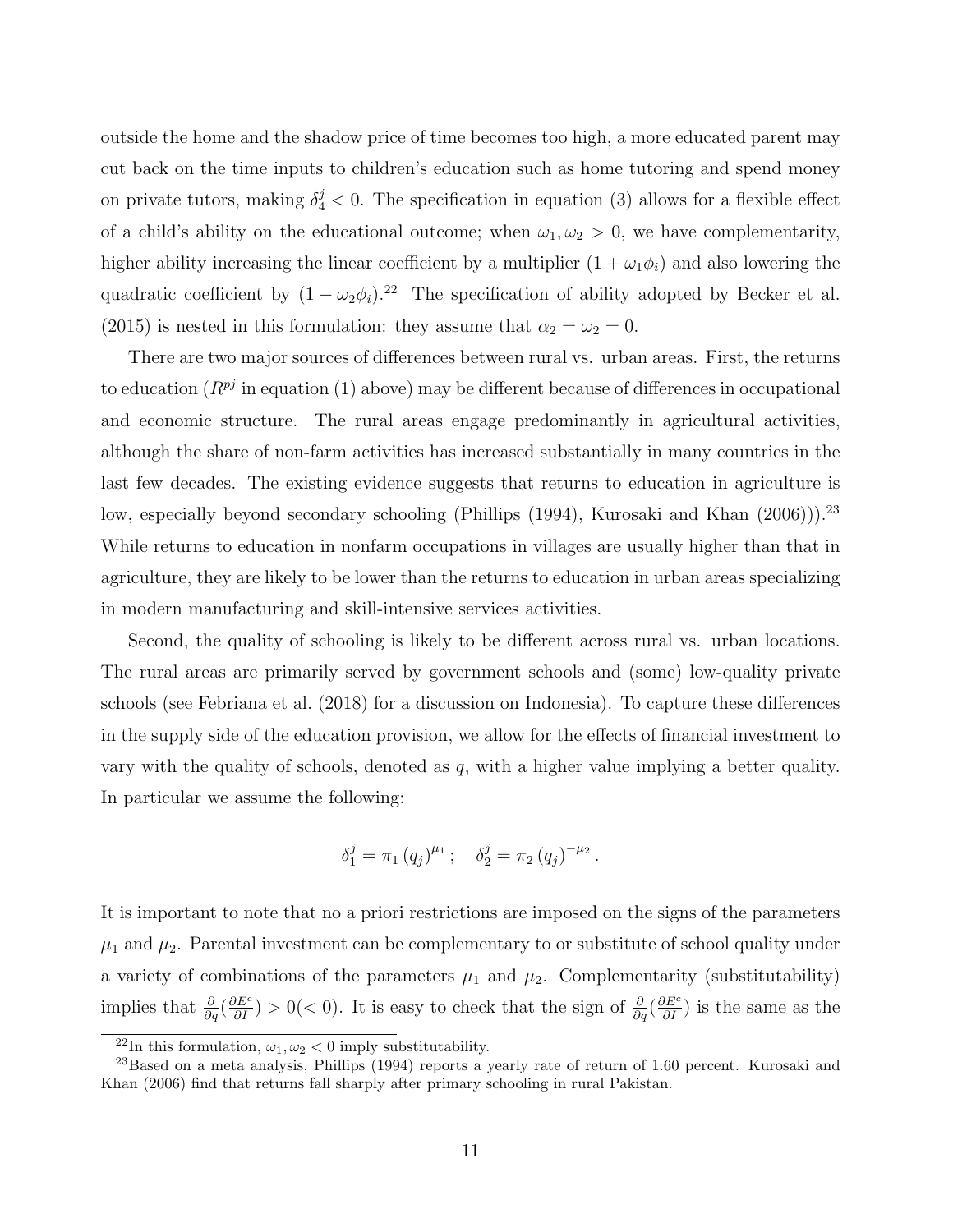sign of  $\mu_1\delta_1 + 2I\mu_2\delta_2$ . This implies that the nature of the interaction effect may be different at different levels of investment.

The income function for the children is:

$$
Y_i^c = Y_0^{cj} + R^{cj} E_i^c + \vartheta_i \tag{4}
$$

where  $\vartheta_i$  captures the idiosyncratic shocks to children's income (for example, market luck a la Becker and Tomes (1979)) and  $E(\vartheta_i) = 0$ . Again, the returns to education are location specific; when returns to education are lower in rural areas, we have  $R^{cr} < R^{cu}$ .

Following Becker et al. (2015), the consumption sub-utility function of the parent is given  $by: ^{24}$ 

$$
U(C^p) = \beta_1 C^p - \beta_2 (C^p)^2 \tag{5}
$$

#### (3.1) Optimal Educational Investment

The parent's optimization problem is (denoting the Lagrange multiplier on the budget constraint by  $\lambda$ :

$$
Max_{C_i^p, I_i} E(W^p = U(C_i^p) + \sigma E(Y_i^c) + \lambda [E(Y_i^p) - C_i^p - I_i]
$$
\n(6)

where  $\sigma$  is the degree of parental altruism, and parents use production function (4) to estimate the expected income of children  $E(Y_i^c)$ .

The first order conditions are:

$$
\beta_1 - 2\beta_2 C_i^p - \lambda = 0
$$
  
\n
$$
\sigma R^{cj} \left[ \left( 1 + \omega_1 \phi_i \right) \delta_1^j - 2 \left( 1 - \omega_2 \phi_i \right) \delta_2^j I_i + \delta_3^j E_i^p \right] - \lambda = 0
$$
\n(7)

Using the first order conditions and equations (1) and (2) above, we solve for the optimal

<sup>&</sup>lt;sup>24</sup>Models of intergenerational income mobility assume constant elasticity utility function to generate a loglinear equation for intergenerational income persistence, see for example, Becker et al. (2018), and Solon (2004). However, the estimating equation for educational mobility is linear in levels (years of schooling) because fathers of many children have zero schooling. A constant elasticity utility function is not appropriate for our analysis because it is difficult to generate an estimating equation in terms of years of schooling. As noted by Emran et al. (2021), a linear in levels intergenerational educational mobility equation can be derived in Solon (2004) model if one assumes that government investment in public education is zero. But, even in this case, it is not possible to allow for complementarity (or substitutability) between father's education and financial investment in children's schooling if the goal is to derive an estimating equation in years of schooling.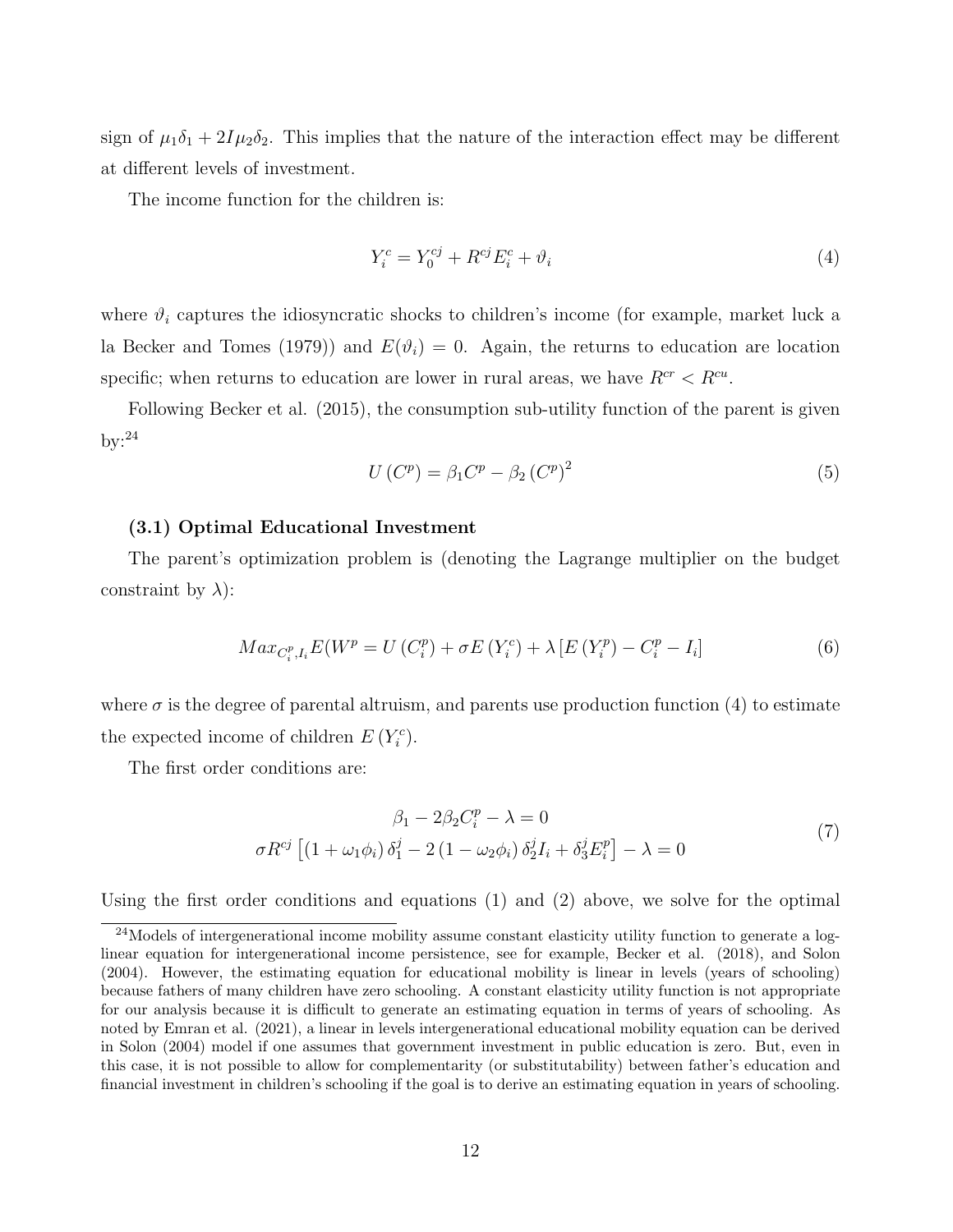investment in a child's education as a function of parental education:

$$
I_i^* = \theta_0^j + \theta_1^j E_i^P + \varepsilon_i \tag{8}
$$

where

$$
\theta_0^j = \frac{2\beta_2 Y_0^{pj} + (1 + \omega_1 \phi_i) \,\delta_1^j \sigma R^{cj} - \beta_1}{2 \left\{ \beta_2 + (1 - \omega_2 \phi_i) \,\delta_2^j \sigma R^{cj} \right\}} \tag{9}
$$

$$
\theta_1^j = \frac{2\beta_2 R^{pj} + \delta_3^j \sigma R^{cj}}{2\left\{\beta_2 + (1 - \omega_2 \phi_i) \delta_2^j \sigma R^{cj}\right\}}
$$
\n
$$
\varepsilon_i = \frac{\beta_2}{\left\{\beta_2 + (1 - \omega_2 \phi_i) \delta_2^j \sigma R^{cj}\right\}} \nu_i
$$
\n(10)

## (3.2) Intergenerational Persistence in Education

The optimal education of a child can be written as follows:

$$
E_i^{c*} = \delta_0^j + \alpha_1 \phi_i - \alpha_2 (\phi_i)^2 + (1 + \omega_1 \phi_i) \delta_1^j I_i^* - (1 - \omega_2 \phi_i) \delta_2^j (I_i^*)^2 + \delta_3^j I_i^* E_i^p + \delta_4^j E_i^p + \varsigma_i (11)
$$

where  $I_i^*$  $i$ <sup>\*</sup> is given by equation (8) above.

Since optimal investment  $I_i^*$  $i_i^*$  is a linear function of parental education  $E_i^p$  $i<sup>p</sup>$ ,  $E_i^{c*}$  is a quadratic function of parental education  $E_i^p$ <sup>p</sup> even when  $\delta_2^j = 0$  if  $\delta_3^j \neq 0$ . The estimating equation for intergenerational persistence implied by equations (8) and (11) above is as follows:

$$
E_i^{c*} = \psi_0^j + \psi_1^j E_i^p + \psi_2^j (E_i^p)^2 + \varsigma_i
$$
\n(12)

where

$$
\psi_0^j = \delta_0^j + \alpha_1 \phi_i - \alpha_2 (\phi_i)^2 + \theta_0^j \left[ (1 + \omega_1 \phi_i) \delta_1^j - (1 - \omega_2 \phi_i) \delta_2^j \theta_0^j \right] \n\psi_1^j = \theta_1^j \left[ (1 + \omega_1 \phi_i) \delta_1^j - 2 (1 - \omega_2 \phi_i) \delta_2^j \theta_0^j \right] + \delta_4^j + \delta_3^j \theta_0^j; \qquad \psi_2^j = \theta_1^j \left( \delta_3^j - (1 - \omega_2 \phi_i) \delta_2^j \theta_1^j \right)
$$
\n(13)

## (4) Measures of Mobility, Empirical Issues, and Data

#### (4.1) Measures of Relative and Absolute Mobility

The most widely used measure of relative mobility in the current literature is the intergenerational regression coefficient (IGRC) which is estimated as the slope parameter of a linear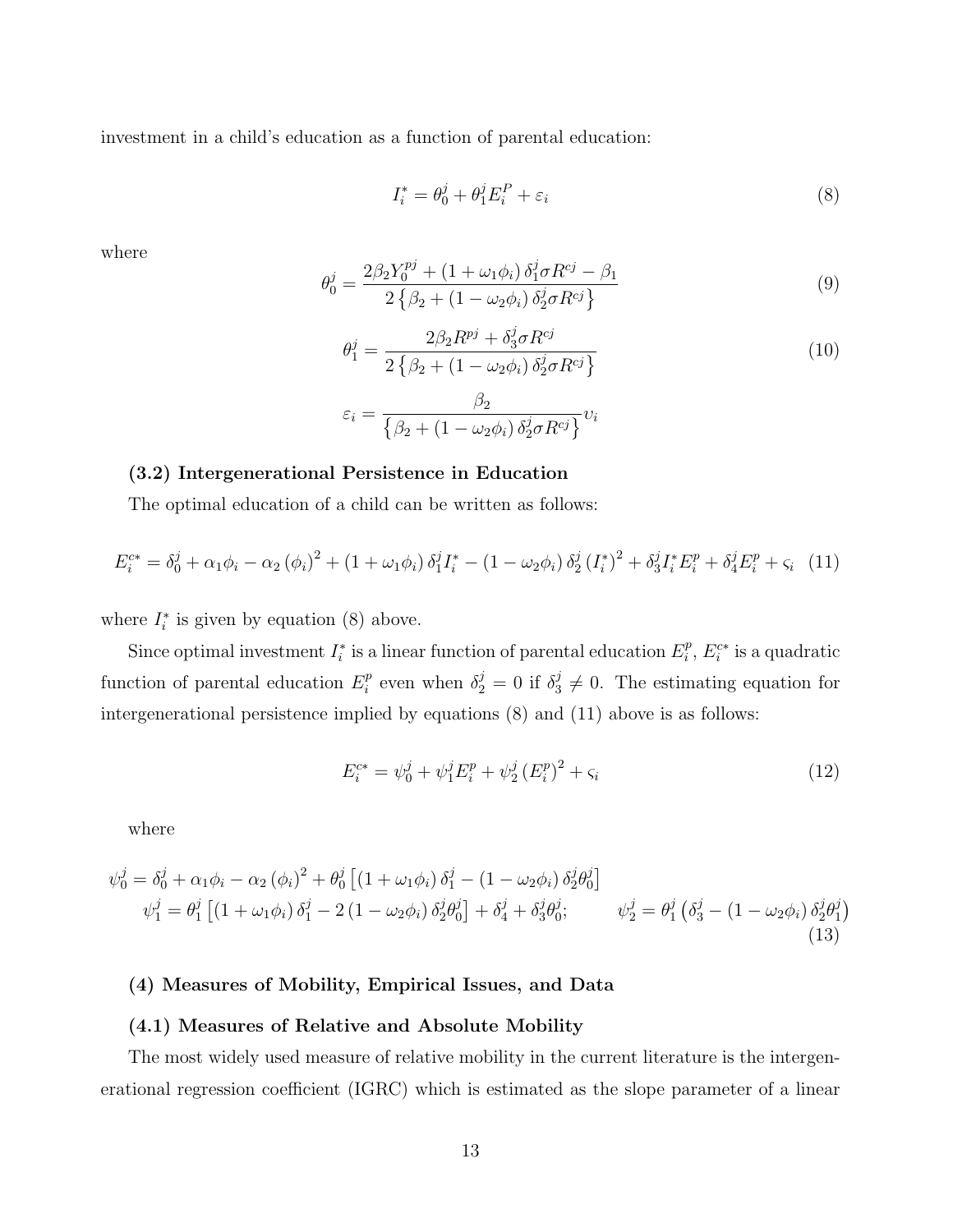CEF (see, for example, Hertz et al. (2008), Torche (2019)). When the CEF is not linear, relative mobility is no longer constant across the distribution, as it depends on the level of parental education. A natural extension of the concept of IGRC in the case of a quadratic mobility CEF is the marginal effect of father's education on children's schooling. Emran et al. (2021) call it Intergenerational marginal effect (IGME, for short). Denoting the OLS estimate of a parameter with a hat, the IGME is defined as follows:

$$
IGME_k = \hat{\psi}_1^j + 2\hat{\psi}_2^j E_k^p \tag{14}
$$

where  $IGME_k$  is the intergenerational marginal effect when the father has k years of schooling. Thus, relative mobility is lower (higher) at higher levels of parental education when the CEF is convex (concave).

As a measure of absolute mobility, we use expected years of schooling conditional of father's schooling, denoted as  $ES_k$  when the father has k years of schooling:

$$
ES_k = \hat{\psi}_0^j + \hat{\psi}_1^j E_k^p + \hat{\psi}_2^j (E_k^p)^2
$$
\n(15)

Absolute mobility thus depends on both the slope and the intercept estimates of the intergenerational persistence equation (12) above. This definition of absolute mobility is similar to the one adopted by Chetty et al. (2014).

There is a different measure of absolute mobility adopted by some studies where the focus is on whether the children achieve more schooling than their parents. While this definition is widely used for income mobility, it may not be appropriate for understanding intergenerational educational mobility. The difficulties arise from the fact that unlike income, education as a measure is bounded from both below and above. The fact that the children of fathers with zero schools cannot experience downward mobility is particularly problematic in the context of developing countries where a significant proportion of parents have zero schooling.<sup>25</sup> Because, in this case, even a year of more schooling would imply upward mobility for a substantial proportion of children even though they are still stuck at the bottom of the education distribution in their own generation (for more details on this point, please see Emran and

<sup>25</sup>For example, according to 2000 census data, 23.84 percent fathers have zero schooling in Indonesia. In IHDS 2012 data on rural India, 47 percent parents of children of age 16-35 have zero schooling.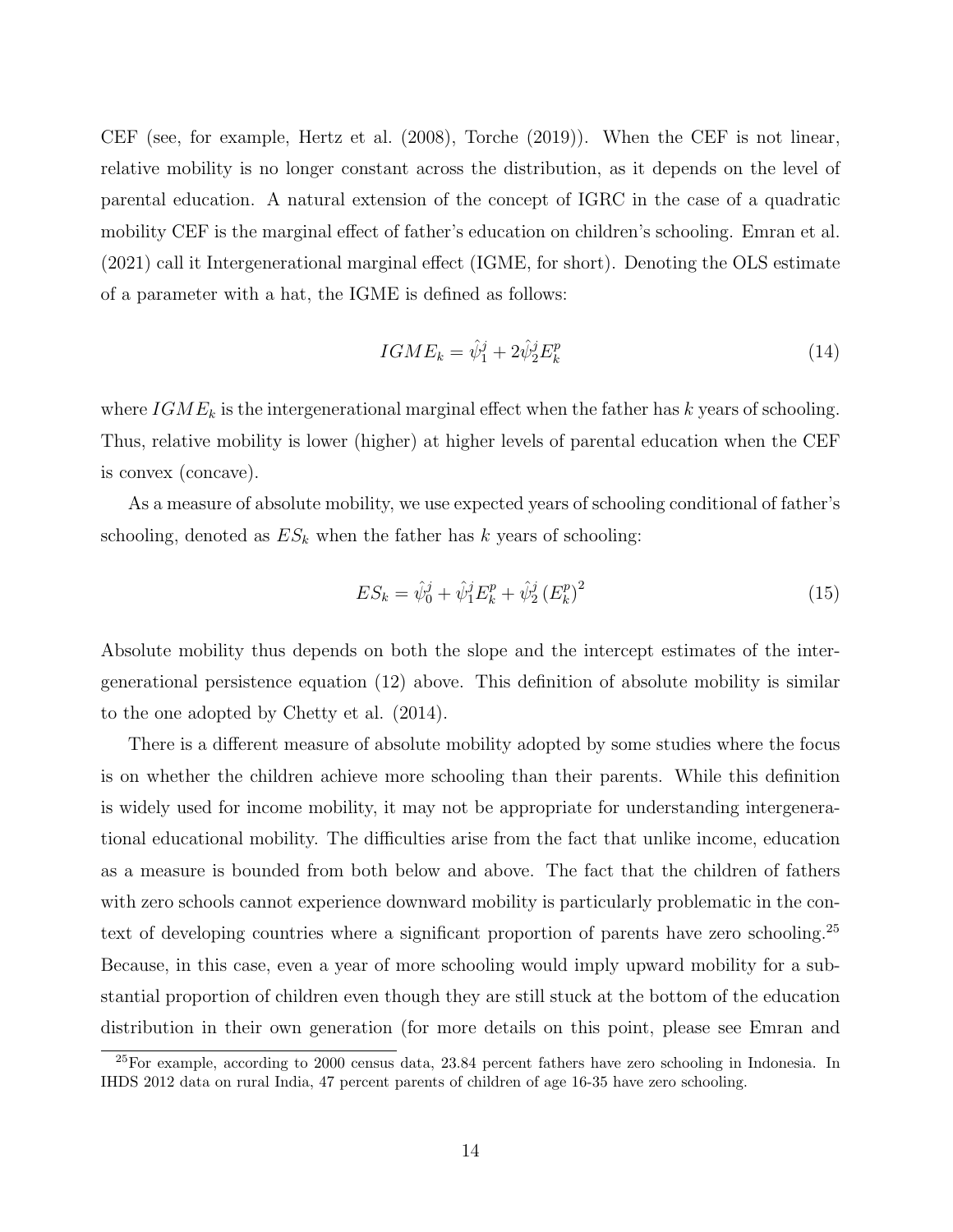Shilpi (2019)). Parental generation as a benchmark for absolute mobility also faces difficulties at the right tail of the distribution. While the children of the richest parents can have higher income than their parents, it is almost impossible to have higher education for the children of parents with PhD.<sup>26</sup>

## (4.2) Empirical Issues

The analysis developed above is based on years of schooling as an indicator of educational (and economic) status. Some recent studies use percentile rank in the schooling distribution in respective generations as the relevant indicator of educational status, following the rank-rank intergenerational income mobility model of Chetty et al. (2014) and Dahl and DeLeire (2008). The rank-rank empirical model is, however, not suitable for our analysis on both theoretical and empirical grounds. First, as noted by Heckman (2016), the Becker-Tomes model implies that the rank of a child in his/her own generation replicates exactly the rank of his/her parent in parental generation irrespective of the magnitude of intergenerational persistence.<sup>27</sup> The rank correlation is 1 in this case, and the available estimates from the rank-rank model (usually a slope of less than 1) cannot be interpreted by Becker-Tomes type models, including the model developed in this paper. The rank-rank model also faces additional empirical challenges when applied to education because, unlike income which is effectively a continuous measure, years of schooling is a discrete variable with limited support. As discussed by Neslehova (2007), in the case of discrete variables rank correlation cannot, in general, be interpreted as a copula. Moreover, there are many ties at each rank, and it is not clear which tie breaking rule to use for calculating the schooling ranks.<sup>28</sup>

When estimating the mobility and investment equations (equations (8) and (12) above), a question often arises whether one should control for other family and location characteristics. For example, one might argue that we should include province fixed effects to control for inter province differences in schooling infrastructure in Indonesia, among other things. However, it is important to appreciate that parent's (father in our data) education is a summary measure of

<sup>26</sup>We say "almost' impossible as a child can have higher number of Ph.Ds than her parents, but such cases are likely to be empirically irrelevant. It is easy for a reader to check whether a child is expected to attain higher schooling than his/her father from the estimates of absolute mobility we report.

<sup>27</sup>Heckman (2016) made this observation in the context of intergenerational income mobility in a Becker-Tomes model. But the same argument applies to intergenerational educational mobility.

<sup>&</sup>lt;sup>28</sup>The default in Stata, the most widely used statistical software by economists, is mid rank method, and all the papers we are aware of use this tie breaking rule. However, a substantial literature in statistics proposed many alternatives such as Woodbury method, Maxmin method.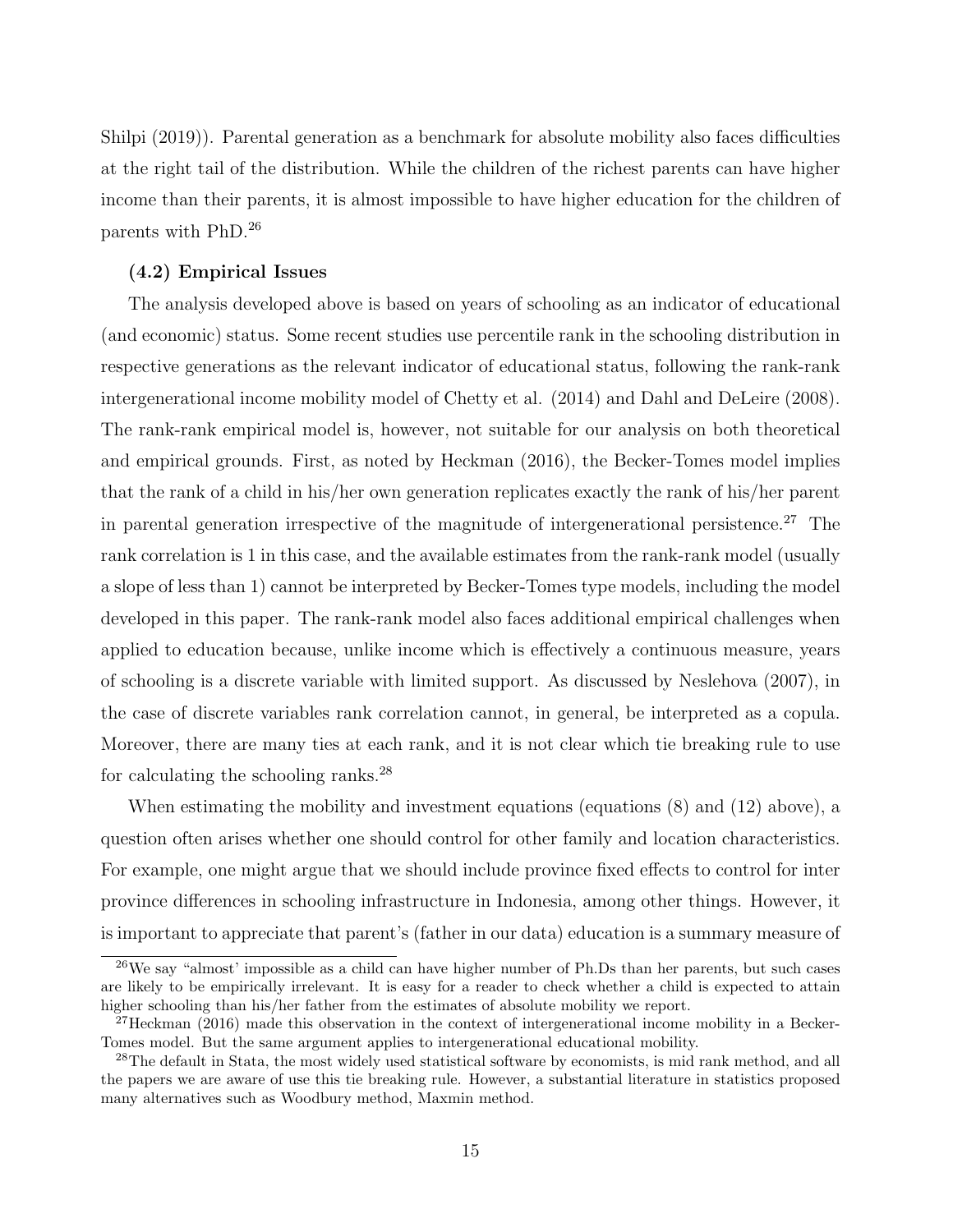socioeconomic status of a household in an analysis of intergenerational mobility, and represents the impacts of *all family characteristics that are correlated with parental education*, including geographic location. Note also that province fixed effects allow for the intercept to vary across provinces, but the slope of the mobility equation is assumed to be the same. This is appropriate only when absolute mobility varies across provinces, but relative mobility does not which seems highly implausible. Although such geographic fixed effects are often used in the existing studies on developing countries, the implications for relative and absolute mobility estimates have not always been adequately appreciated (for a more extended discussion on this point, see Emran and Shilpi (2021)).

#### (4.3) Data and Variables

We use panel data from the Indonesia Family Life Survey (IFLS) for our analysis of educational persistence across generations in rural and urban areas in Indonesia. The first wave of the IFLS was fielded in 1993, and the second, third, fourth and fifth waves were fielded in 1997, 2000, 2007 and 2014, respectively. At the time of the first wave, 7,224 households were interviewed and it represented 83 % of the national population of Indonesia covering 13 of the 27 provinces (Frankenberg et al., 1995). In the subsequent waves, the sample size grew because others joined the sampled households either through marriage or births.

Our focus is on the children of 18-40 years age cohorts in the IFLS 2014 wave. This is motivated by three factors. First, we are interested in intergenerational educational persistence in rural vs. urban Indonesia during the 1990s and 2000s, and most of the children in the 18-40 age cohorts went to school during this period. Second, we can use the earlier rounds of the IFLS to estimate the investment equation (8) above for most of these age cohorts. Third, only the 2014 wave contains data on cognitive ability necessary for our analysis of the biases from omitted ability heterogeneity.

An important data issue for estimating intergenerational mobility is sample truncation that arises from the fact that many existing household surveys such as LSMS and DHS include information on only those household members who are coresident at the time of the survey. The criteria used for determining coresidency may vary, but when nonresident parents or children are not included in a survey, it can cause substantial biases in the estimates of intergenerational persistence in education.<sup>29</sup> We utilize the household roster, nonresident

 $\frac{29}{2}$ Emran et al. (2018) report that the standard measures of relative mobility can be 20-50 percent downward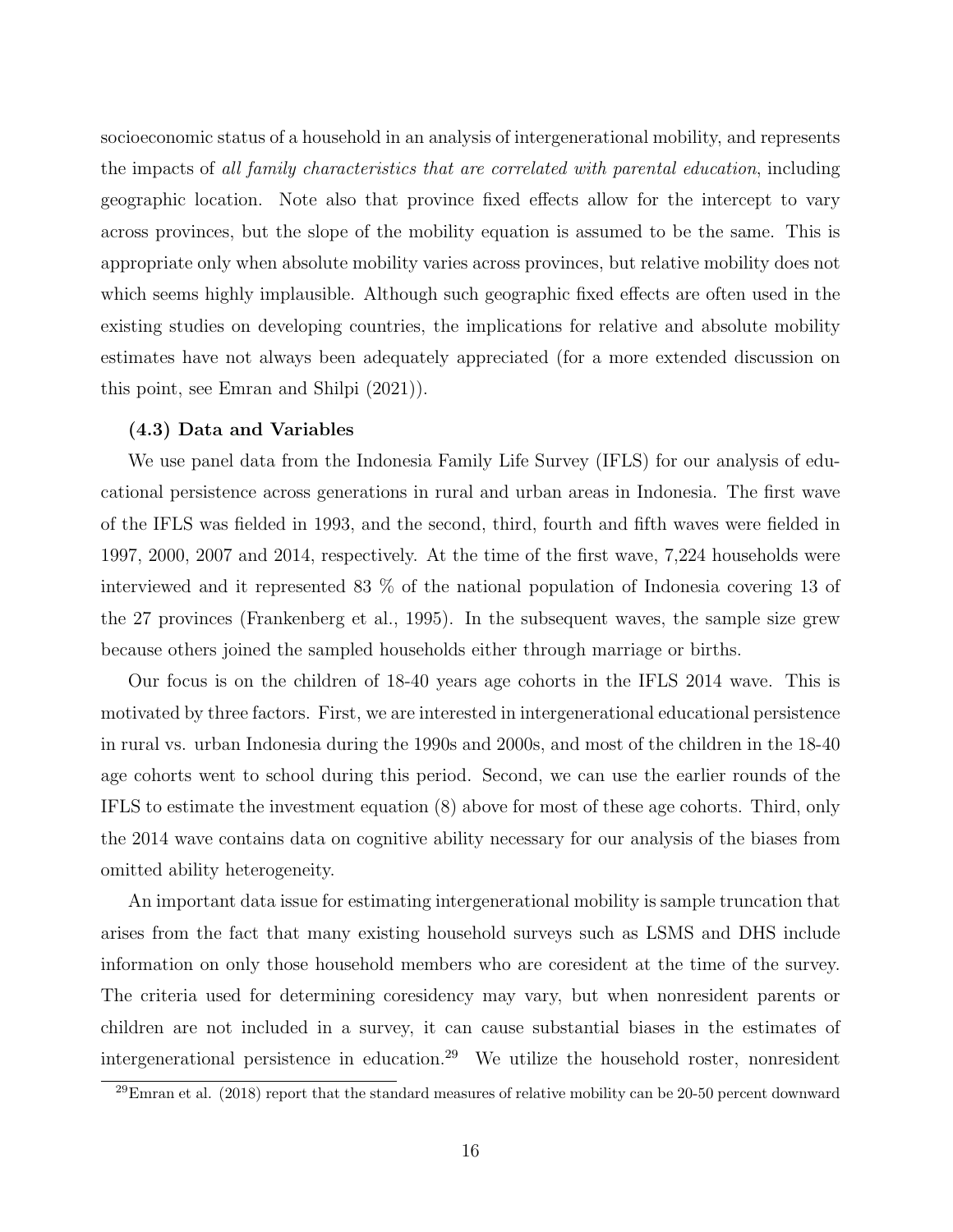parents module, and mother's marriage module to gather the education information on fathers. For details, please see the online appendix OA.2.

We use the data on Raven test scores and two memory tests to construct an index of cognitive ability of a child.<sup>30</sup> We construct a measure of cognitive ability as follows. First, we calculate the first principal component of three measures of cognitive ability available in the IFLS. In the second step, we take out the differences in ability due to age differences (i.e., the Flynn effect) by regressing the first principal component on age and age squared and retrieve the residual from this regression. Third, we calculate the percentile rank of an individual in the distribution of the residual as the measure of ability. We include this percentile ability measure as our indicator of ability heterogeneity across children.

The existing literature on returns to education provides estimates of labor market returns that capture only part of household permanent income we are interested in. To address this issue, we take advantage of the panel data on consumption expenditure in the first 3 rounds to calculate a measure of household permanent income in the parental generation, and estimate returns to education equation (1) above using this measure of permanent income. For returns to education in children's generation, we use the household expenditure data from the last two waves (2007 and 2014).

Table 1 provides the summary statistics for our various estimation samples, separately for rural and urban areas. In our "mobility sample" (18-40 years old children in 2014 wave), the average education of rural fathers is 5.96 years, and 8.24 years for urban fathers. The rural children attain 10 years of schooling, while the urban children acquire more than a year more schooling at 11.40 years on average. The household income and education expenditure are deflated by the SUSENAS province level CPI, separately for rural and urban areas. In the education expenses sample (pooled 1993, 1997, 2000, 2007), the average monthly educational expenditure (deflated by CPI) by rural households is 107.02 rupiah, and it is much higher in the urban households at 184.74 rupiah. The real average annual household expenditure in the parental generation (using 1993, 1997, and 2000 waves) are 24010.04 rupiah for rural areas, and 28914.93 rupiah in the urban areas. The summary statistics thus suggest a substantial rural-urban divide in Indonesia.

biased in coresident samples, giving a false impression of high intergenerational mobility.

<sup>30</sup>An advantage of these measures is that they do not require any knowledge of numeracy or literacy to do well in the tests.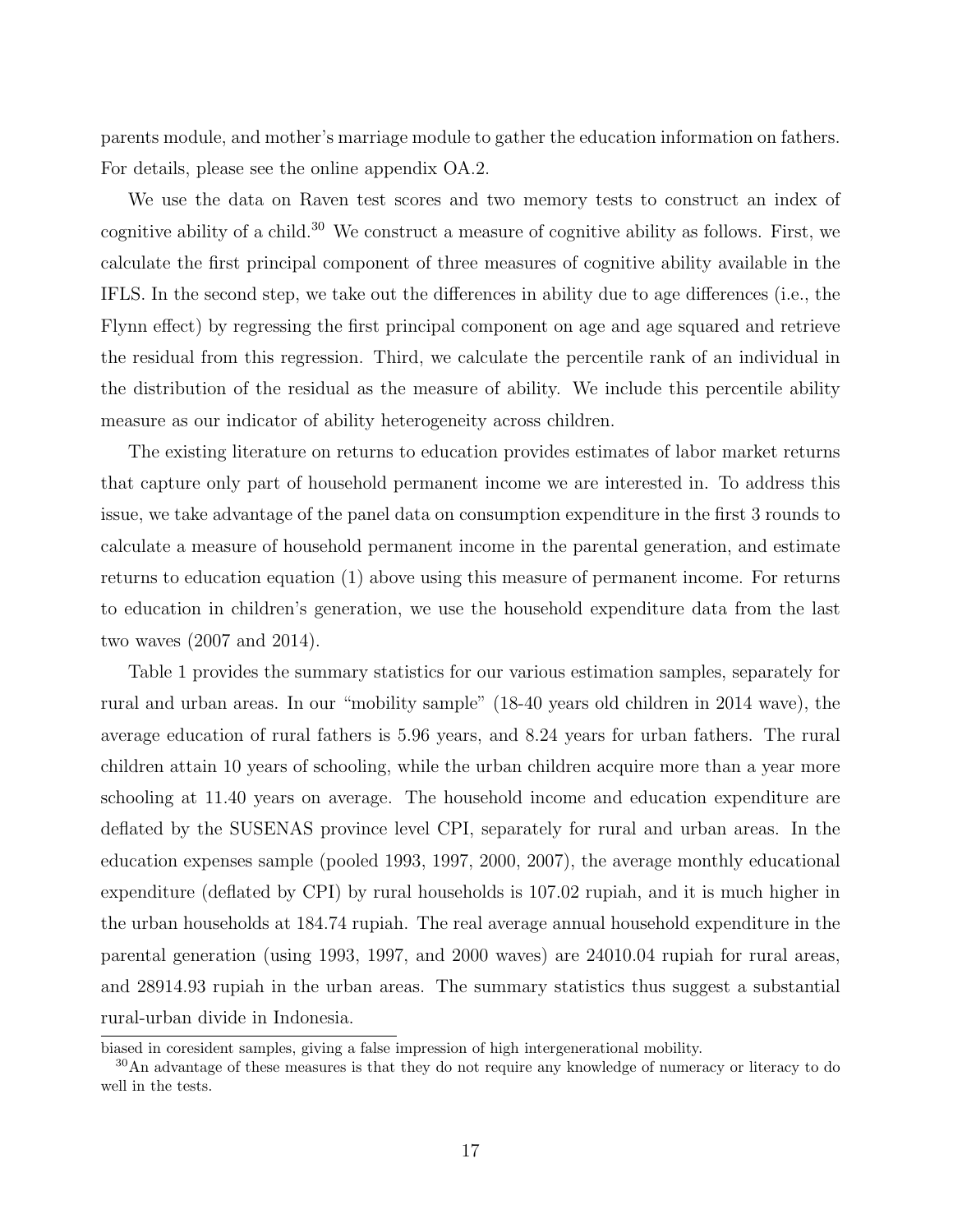#### (5) Empirical Evidence

## (5.1) Estimates of the Intergenerational Persistence Equation

We begin with the estimates of the intergenerational educational mobility equation; Table 2 reports the estimates with and without ability controls. The estimation sample consists of the cohorts 18-40 years age children in 2014. Following the guidance of Abadie et al. (2017), all estimated standard errors reported in this paper are clustered at the primary sampling unit.

The upper panel contains the estimates without ability controls and the lower panel with ability controls. The first two columns in each panel report the estimates from a linear CEF which are useful as a benchmark comparable to other estimates available in the literature.<sup>31</sup> With linearity a maintained assumption, the estimates suggest that there is no significant rural-urban difference in relative mobility, and this conclusion does not depend on whether we control for children's ability heterogeneity. For example, with ability controls, the IGRC estimate is 0.359 in rural areas, while it is 0.351 in urban areas. The rural-urban difference is thus numerically small, and statistically not significant at the 10 percent level. In contrast, the intercept term is significantly smaller in the rural areas and the rural-urban difference is significant at the 1 percent level. If we rely exclusively on the linear model as is the practice in the current literature, we reach two major conclusions: (i) the rural children do not face any disadvantage in relative educational mobility, but (ii) they face lower absolute mobility across the entire distribution of father's schooling. Both of these conclusions, however, turn out to be incorrect as we will see below.

The estimates of the parameters of the quadratic CEF in equation (12) are reported in columns (4) and (5) of Table 2 for rural and urban areas respectively. The evidence shows that the null hypothesis of a linear CEF (i.e.,  $H_0: \psi_2 = 0$ ) is rejected at the 1 percent level for the rural households, but linearity is not rejected in the urban sample. The coefficient on squared father's schooling in rural sample is *positive*, implying that the CEF is convex.<sup>32</sup> The differences in the functional forms in rural vs. urban areas suggest that the forces of complementarity (magnitude of  $\delta_3$ ) is likely to be stronger in the rural areas (see section (6.2)

<sup>&</sup>lt;sup>31</sup>Almost all of the estimates on developing countries rely on the linear CEF and do not control for ability heterogeneity.

<sup>&</sup>lt;sup>32</sup>This is in contrast to the recent evidence on India presented by Emran et al. (2020b) which shows that the CEF is concave in both rural and urban areas.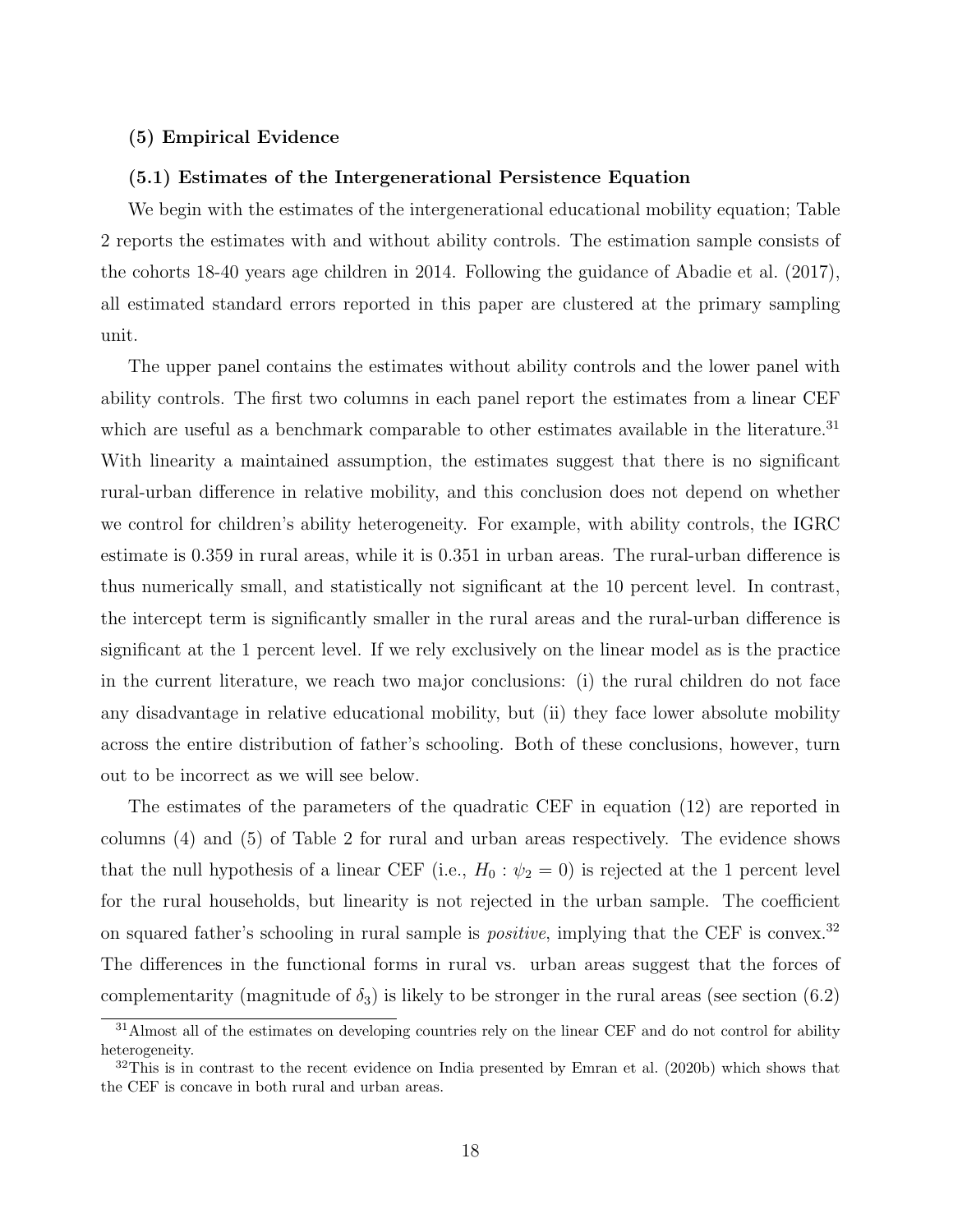below).

Given the contrasting evidence on the functional form of the mobility CEFs, our main estimates of relative and absolute mobility in Table 3 are based on the convex CEF for rural and the linear CEF for urban Indonesia (with quadratic ability controls).<sup>33</sup> Relative mobility in rural areas varies with father's education, while it remains constant in the urban areas. The estimated IGMEs for the rural households (based on equation (14)) for a number of focal points of father's schooling distribution are reported in the lower panel of Table 3. The estimates show that the children born to fathers with low education (less than primary) have higher relative mobility in rural areas, but the pattern flips in favor of urban children for the households with higher educated fathers. In contrast, expected years of schooling, a measure of absolute mobility, is higher in urban areas for most of the distribution of father's schooling, but the rural-urban differences become small and statistically insignificant when the father is college educated  $(16 \text{ years of schooling}).^{34}$ 

The estimates of relative and absolute mobility in Table 3 highlight the limitations of the standard linear model (Table 2). The linear model misses important heterogeneity, specially at the tails of the distribution because it ignores the convexity of the mobility CEF in the rural areas. The evidence in Table 3 suggests that the children from the rural households with low father's education have higher relative mobility, but suffer lower absolute mobility, and the children from highly educated rural households suffer from low relative mobility but do not face any disadvantage in terms of absolute mobility. This is in sharp contrast to the (incorrect) conclusions from the work-horse linear model where rural children enjoy the same relative mobility as the urban children across the distribution, but face consistently lower absolute mobility.

#### The Role of Cognitive Ability Heterogeneity

A long standing concern in the literature is whether the observed persistence across generations in economic status is primarily a result of mechanical transmission of ability from parents to children, with little influence of the economic forces such as school quality discussed in the theoretical model in section (2). The IFLS 2014 is well suited to make some progress

<sup>&</sup>lt;sup>33</sup>We do not include multiplicative effects of ability as the evidence suggests no significant interaction effects. Please see the discussion on the role of cognitive ability heterogeneity below.

<sup>&</sup>lt;sup>34</sup>When father's generation is used as a benchmark for absolute mobility, the estimates suggest that at low level of father's education, the expected years of schooling for children is higher, but it is lower when father's education is higher than a threshold.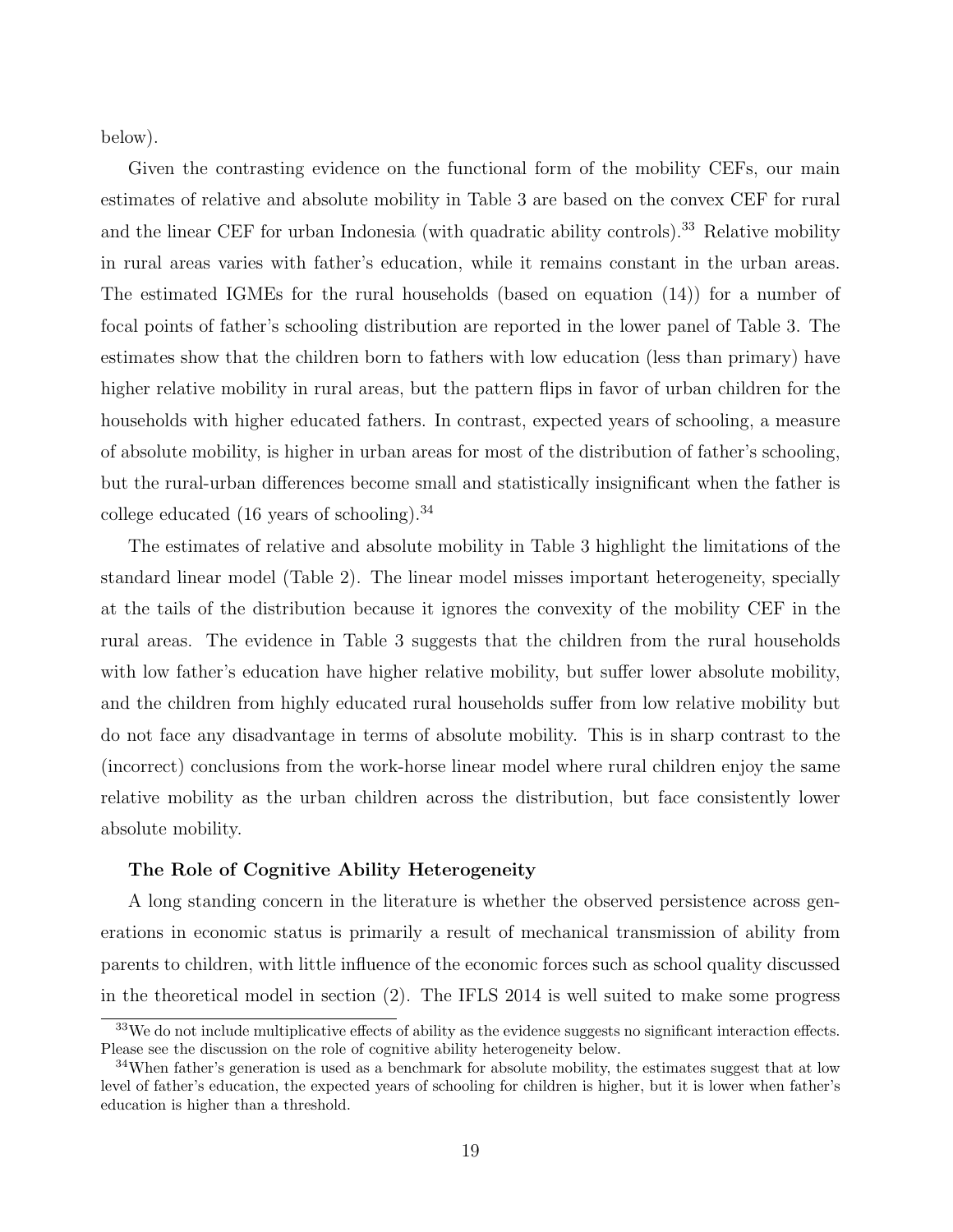on this question in the context of a developing country because it collected high quality data on cognitive ability of adult children. Such data on cognitive ability are rare in developing countries and we are not aware of any other analysis of intergenerational mobility in developing countries that exploits such measures of cognitive ability to understand the implications of ability bias.

Recall that the theory allows for both additive separable and interaction effects of ability in the education production function. We thus employ a flexible specification of the intergenerational mobility equation where ability and its squared are interacted with both father's education and father's education squared. The estimates from this exercise are reported in appendix Table A1: none of the interaction terms are significant at the 5 percent level, and this is true in both rural and urban areas.<sup>35</sup> In contrast, the direct effects of ability and its squared are statistically significant at the 1 percent level in both rural and urban areas. The coefficient of ability squared is negative, suggesting that high ability children face diminishing returns. The magnitudes of both the linear and quadratic coefficients are larger in rural areas, indicating a stronger role for cognitive ability of children in villages where the quality of schools is poor.

The standard linear CEF estimates in the first two columns of Table 3 show that the inclusion of the ability controls reduces the magnitudes of both the estimated slope and intercept which confirms that ability bias is positive, as widely argued in the literature. The evidence suggests that the upward bias is much larger in the estimated intercept in the linear model. The effects of ability controls on the quadratic CEF estimates are as follows: (i) the intercept and linear coefficients are lower, and (ii) the estimated quadratic coefficient remains virtually unaffected.<sup>36</sup> The pattern of rural-urban differences in the estimated coefficients we found earlier in Table 2 without any ability controls remain intact: (i) there is no significant differences in the intercepts, (ii) the linear coefficient is larger in the urban areas, and (iii) the quadratic coefficient is positive in rural areas and zero in urban areas.

### (5.2) Estimates of the Investment Equation

To understand possible differences in the financial investment by parents in rural vs. urban

<sup>35</sup>Only 1 interaction term is significant at the 10 percent level.

<sup>&</sup>lt;sup>36</sup>The coefficients of ability and ability squared remain virtually the same in the linear vs. quadratic models.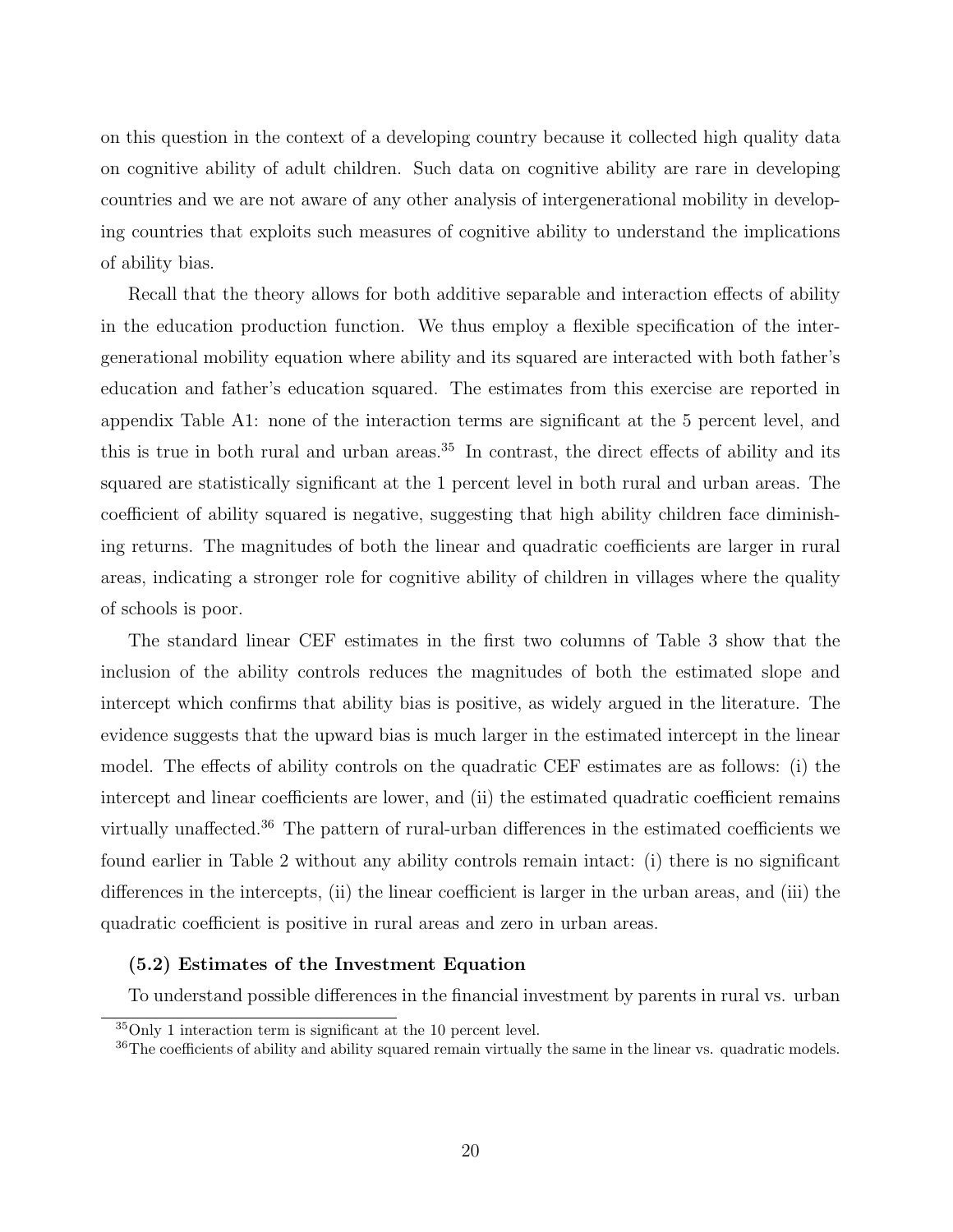areas, we estimate the following regression specification:

$$
I_i^* = \rho_0 + \rho_1 E_i^p + \rho_2 D^r + \rho_3 (E_i^p \times D^r) + \varepsilon_i
$$
 (16)

where  $D<sup>r</sup>$  is the rural dummy taking on the value 1 for a household located in villages, and zero otherwise, and  $\varepsilon_i$  is the error term. The estimated parameters of equation (16) are related to the parameters in the investment equation (8) as follows:  $\theta_0^u = \rho_0$ ,  $\theta_1^u = \rho_1$ , and  $\theta_0^r = \rho_0 + \rho_2$ ,  $\theta_1^r = \rho_1 + \rho_3.$ 

We use the pooled sample from four earlier rounds of the IFLS panel data to estimate equation (16) above.<sup>37</sup> The average education expenditure of the top 1 percent households in our data is 15 times higher than that of the bottom 99 percent households. To ensure that the conclusions are not distorted by a few large outliers, we trim the estimation sample at the top 1 percent, and the estimates are reported in Table 4, and the corresponding estimates from the winsorized sample are in the online appendix (see Table A.2).

We report estimates from three specifications: the first column contains the estimates of equation (16) without any controls, the second column controls for the number of children in a household, and the third column in addition controls for the ability index and its squared. The evidence is robust regarding the interaction of rural dummy with father's education: it is consistently negative across the three specifications and is statistically significant at the 1 percent level. The marginal effect of father's education on educational expenditure on a child is thus lower in the rural areas. The evidence on the intercept is also similar: the sign of the rural dummy is negative, and it is significant at the 1 percent level in all three specifications. The intercept term refers to the educational expenditure for the children of fathers with no schooling, and thus of special interest in our context as these households are likely to be the most disadvantaged. The evidence suggests that the education expenditure by parents is lower in the rural areas across the whole distribution of father's schooling.

## (5.3) Estimates of Household level Returns to Education

As noted earlier in section (2), the concept of returns to education relevant for our analysis is different from most of the available estimates in the literature, as we are interested in how household economic status varies with the education level of the father. To reduce

<sup>37</sup>IFLS 2007 (wave 4), IFLS 2000 (wave 3), IFLS 1997 (wave 2) and IFLS 1993 (wave 1).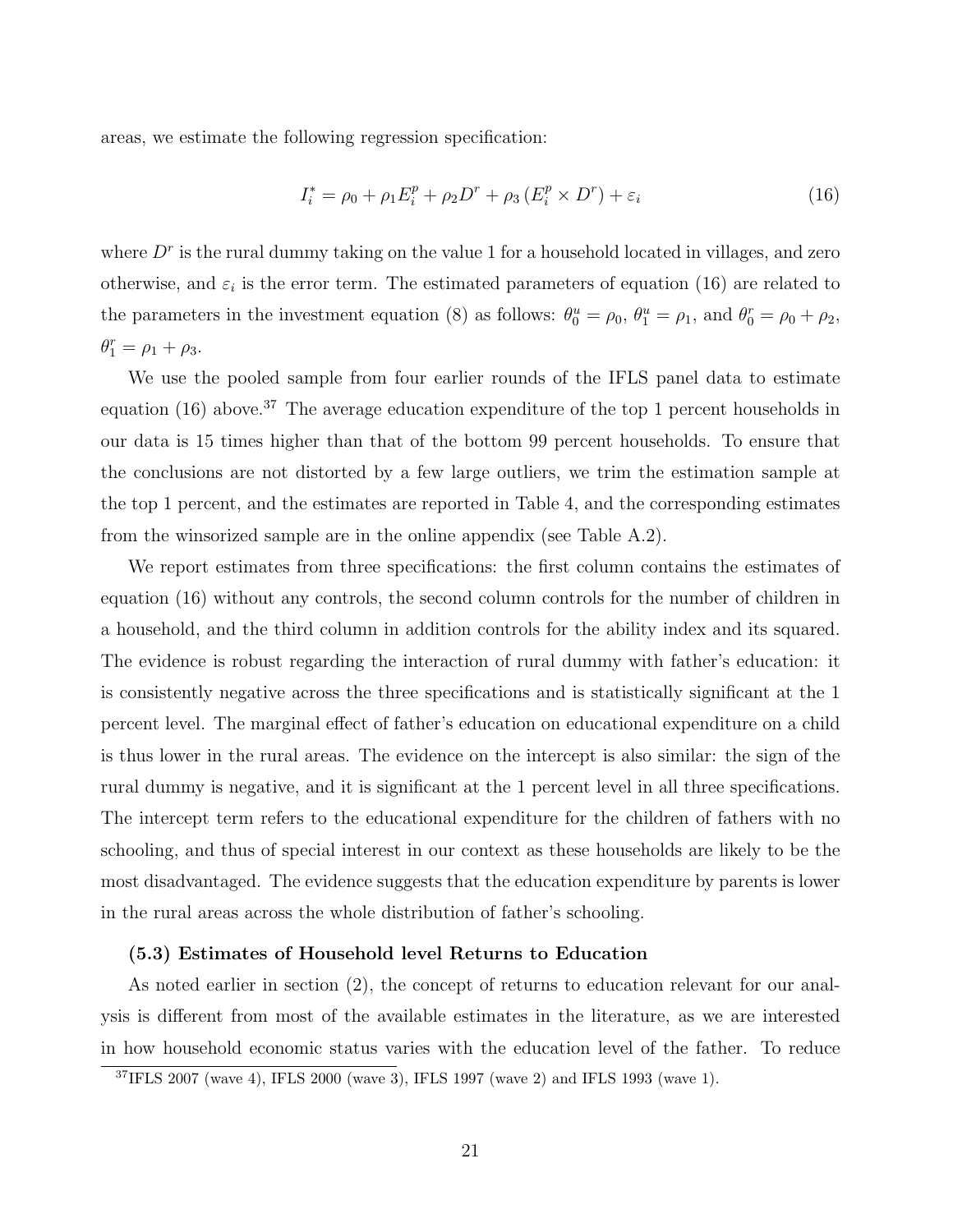measurement error, we focus on household consumption expenditure as a measure of permanent income. It is widely noted that, compared to income data, expenditure suffers much less measurement error from transitory shocks because of consumption smoothing (see, for example, Deaton (1997)).

For parents, we use the average of the 1993, 1997, and 2000 rounds of household expenditure (deflated by province level rural and urban CPIs) data as a measure of household permanent income and estimate the income equation (equation (1) in the theoretical model in section  $(2)$ ). The estimating equation for the fathers is given as follows:

$$
Y_i^p = \tau_0 + \tau_1 E_i^p + \tau_2 D^r + \tau_3 (E_i^p \times D^r) + v_i
$$
\n(17)

For the children, we use an analogous estimating equation and take the average of the household expenditure in 2007 and 2014.

The estimates for both parents and children are reported in Table 5.<sup>38</sup> For children, we are able to correct for ability bias using the ability index and its squared as controls. However, for parents, we cannot directly deal with the ability bias as the cognitive ability data are missing for a substantial proportion of fathers. To correct for ability bias in parental generation, we implement the following procedure based on the KLS (Kinky Least Squared) estimator of Kiviet (2013, 2020b,a) that can correct for arbitrary correlation between an endogenous variable and the error term in an OLS regression.<sup>39</sup> For implementation of KLS, we run the regressions separately for rural and urban samples. We pin down a plausible value for the correlation  $Corr(E_{ij}^p, v_{ij})$  based on the evidence from the cognitive ability data in children's generation. To do this, we estimate the income equation for children's generation using KLS for alternative values of the  $Corr\left(E_{ij}^c, v_{ij}^c\right)$  and search for the value that replicates closely the estimates when we control for quadratic effect of children's ability in a standard OLS regression (see online appendix Table A.4). This procedure suggests a value of 0.02 for  $Corr(E_{ij}^p, v_{ij})$  in

<sup>38</sup>Our main estimates are based on a sample trimmed at the 99 percentile to ensure that the estimates are not affected by a few outliers. The corresponding winsorized sample estimates are in online appendix Table A.3. Our main estimates do not control for age and age squared as they capture across cohort variations in educational mobility. However, the main conclusions about returns to education are robust to the inclusion of age and age squared in the regressions. Please see online appendix Table A.8.

 $39$ Note that we cannot use the AET (2005) and Oster (2019) approach here because of a parsimonious set of controls in the regressions. If we include a rich set of conditioning variables, then they would capture some of the effects of family background correlated with father's education. KLS is suitable in this case as it does not require any conditioning variables in the regression.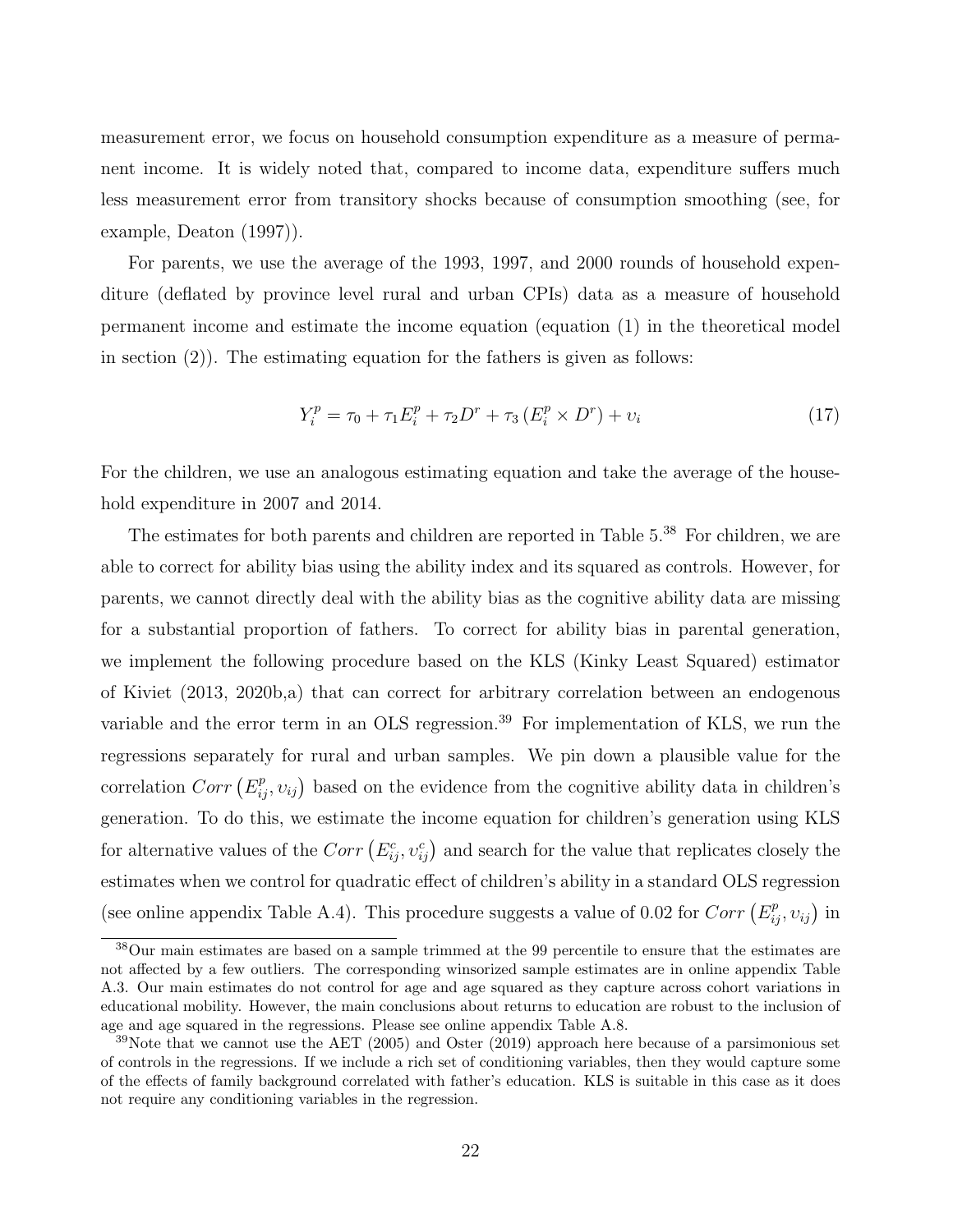both rural  $(j = r)$  and urban  $(j = u)$  areas. The KLS estimates corresponding to this value of the correlation are reported in the online appendix Table A.5. To ensure that the conclusions below are robust to allowing for a stronger ability correlation in the KLS estimation, we report additional estimates (see Tables A.4 and A.5 in online appendix).

The evidence on parent's generation suggests strongly that the intercept is higher in rural areas. The higher income in the rural households with father having no schooling seems unexpected, but reflects the fact that these rural households own more assets, especially land: 80 percent of the households in this group own farming land in rural areas, and only 27 percent own land in the urban areas. The interaction of the rural dummy with the father's education is negative and statistically significant at the 1 percent level. The evidence thus strongly suggests that returns to education at the household level was substantially lower in the rural areas. In terms of the parameters of the income equation (1) we have the following binary relations implied by the estimates in Table 5:  $\hat{Y}_0^{pr} > \hat{Y}_0^{pu}$  and  $\hat{R}^{pr} < \hat{R}^{pu}$ . The evidence on children's generation also shows that the returns to education at the household level are substantially lower in the rural areas.

#### (6) Understanding the Mechanisms

The estimates of the investment equation and intergenerational persistence equations discussed above can be summarized in the following binary relations (using a hat to denote the OLS estimate of a parameter):

$$
INVESTMENT \qquad \hat{\theta}_1^r < \hat{\theta}_1^u \quad \hat{\theta}_0^r < \hat{\theta}_0^u \tag{18}
$$

$$
MOBILITY \qquad \begin{aligned} \hat{\psi}_0^r &< \hat{\psi}_0^u; \quad \hat{\psi}_1^r < \hat{\psi}_1^u\\ \hat{\psi}_2^r &> 0; \quad \hat{\psi}_2^u &= 0 \end{aligned} \tag{19}
$$

In the discussion below, we assume that  $\omega_1 = \omega_2 = 0$  in all the relevant equations (equations (9), (10) and (13) above), reflecting the evidence discussed earlier that the interactions of ability are not statistically significant.

Our focus here is on two issues: (i) is parental education complementary to or a substitute of financial investment in children's schooling by parents?; (ii) is school quality complementary to or a substitute of parental financial investment? As we discuss below, the estimated reduced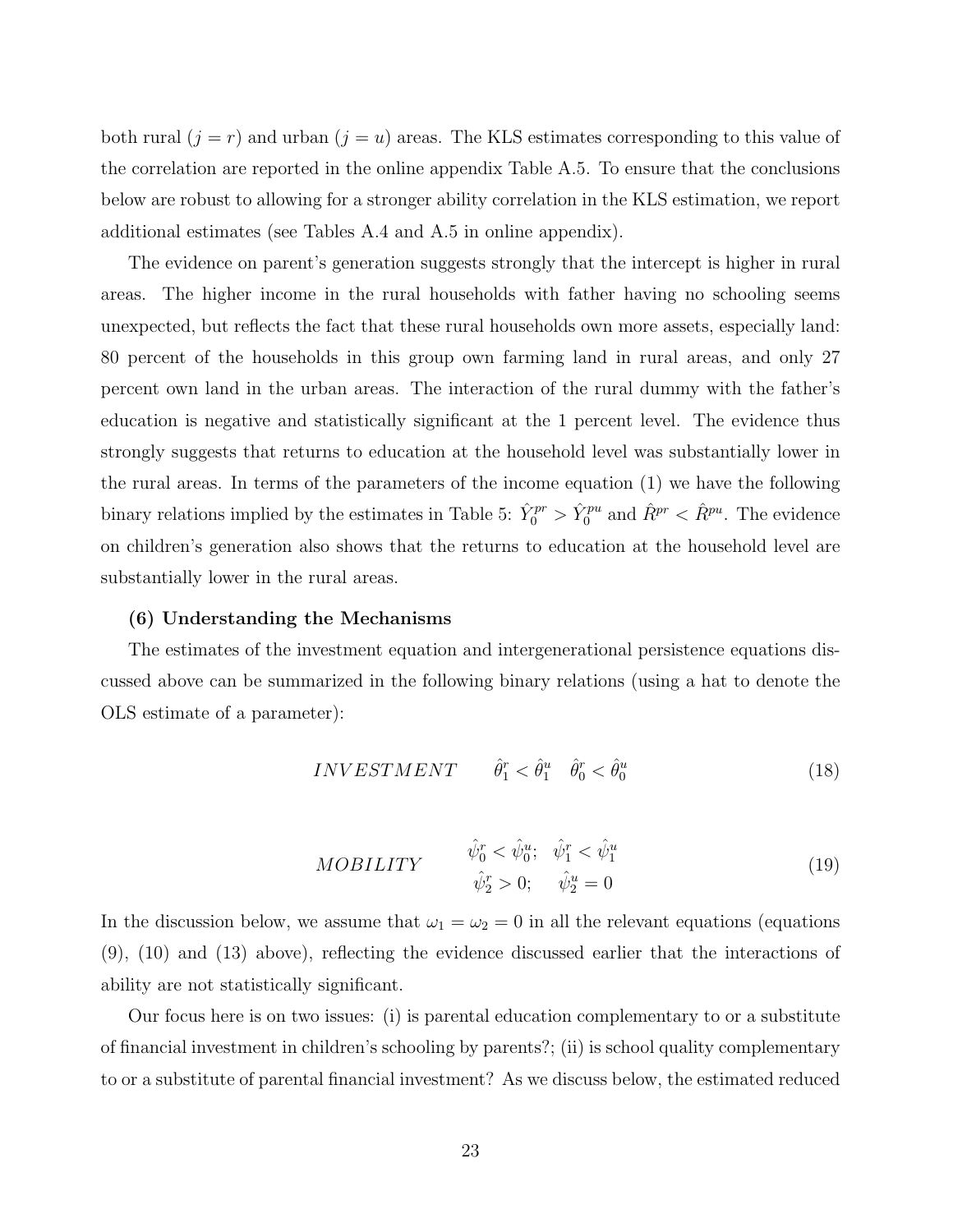form relations in (18) and (19) can answer the first question when combined with the estimates of returns to education in section (5.3) above. For the second question, the reduced form parameter estimates are not enough, we need estimates of two parameters of the education production function that determine the effects of parental financial investment:  $\delta_1$  and  $\delta_2$ .

## (6.1) Is Financial Investment Complementary to Parental Education?

Becker et al. (2015, 2018) emphasize that parental financial investment in children's education may be complementary to the education level of the parents, implying  $\delta_3 > 0$ . A convex mobility CEF in rural Indonesia provides strong evidence of such complementarity, as  $\psi_2^r = \theta_1^r (\delta_3^r - \delta_2^r \theta_1^r) > 0$  implies  $\delta_3^r > 0$ . The evidence that the mobility CEF is linear (i.e.,  $\psi_2^u = 0$ ) in urban Indonesia is consistent with two cases: (i)  $\delta_3^u > 0$ , and (ii)  $\delta_3^u = 0$ . However,  $\delta_3^u = 0$  is consistent with  $\psi_2^u = \theta_1^u (\delta_3^u - \delta_2^u \theta_1^u) = 0$  only if the education production function in the urban areas has constant returns, i.e.,  $\delta_2^u = 0$ . From equation (10) above,  $\delta_2^u = 0$  implies that  $\theta_1^u = R^{pu}$  which is rejected by the evidence in Tables 4 and 5 that (estimates denoted by a hat)  $\hat{\theta}^u_1 < \hat{R}^{pu}$ . The evidence thus rejects the null hypothesis that  $\delta^u_2 = 0$  in favor of  $\delta^u_3 > 0$ even though the mobility CEF is linear in urban Indonesia.

The analysis and evidence above are important for two reasons. First, although Becker et al. (2015, 2018) highlight the role of complementarity between financial investment and a parent's human capital in mobility analysis, to the best of our knowledge, ours is the first rigorous evidence that  $\delta_3 > 0$  in both urban and rural areas in a developing country. Second, our analysis suggests that even when the data fail to reject the linear mobility CEF, the underlying model is likely to be quadratic. The test of the null hypothesis that the true model is linear without any interaction effects developed here can be implemented readily in other developed and developing countries.

Given that the mobility CEF is convex in rural areas, and linear in urban areas, it seems plausible to expect that  $\delta_3^r > \delta_3^u > 0$ . The estimates of structural parameters of the education production function in section (6.2) below supports this conclusion.

#### Sources of Complementarity

We next explore the sources of complementarity (i.e.,  $\delta_3 > 0$ ) in rural and urban areas. The focus of our analysis is whether the complementarity between father's education and financial investment is generated primarily by the fact that father's education is a proxy for other correlated factors such as mother's education (assortative marriage matching), and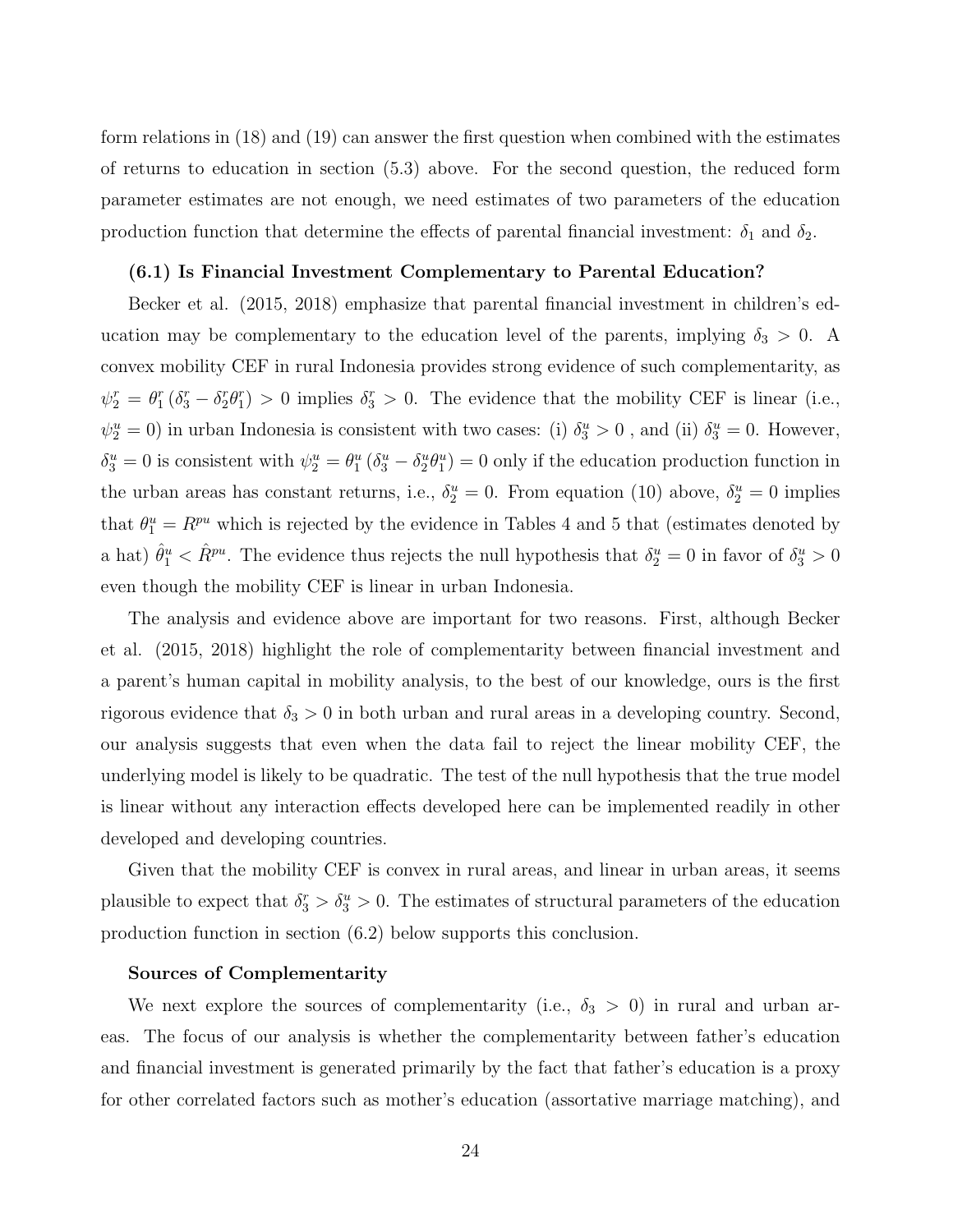neighborhood peers and role models (higher educated fathers locate in more educated neighborhoods with better schools). The empirical approach for this exercise is developed in detail in online appendix section OA.1. The basic idea is as follows: if the complementarity is driven by, for example, mother's education, then an estimated positive effect of father's education squared will become small (and may turn negative) once we include mother's education, its squared, and its interaction with father's education in the mobility equation. The estimates are reported in online appendix Table A.6.<sup>40</sup>

The evidence suggests that the observed complementarity cannot be explained by peer, role model, and mother's education as correlated factors, and this holds in both rural and urban areas. The positive coefficient on father's education squared remain unchanged or even increases in magnitude in rural areas when we control for other possible sources of complementarity in the regression. In urban areas, where the mobility CEF is linear, the inclusion of the competing factors fail to make it concave, rather makes it convex in some cases. See online appendix OA.1 for details. This evidence suggests that a father's own nonfinancial impacts such as role model effect and home teaching are the likely mechanisms underlying the complementarity between father's education and financial investment.

## (6.2) School Quality and Parental Financial Investment: Are they Complementary or Substitutes?

As discussed before, the parameters that determine the nature of interactions between school quality and parental financial investment are  $\mu_1$  and  $\mu_2$ . We need estimates of two production parameters  $\delta_1$  and  $\delta_2$  along with estimates of school quality in rural and urban areas to recover estimates of  $\mu_1$  and  $\mu_2$ . This can be seen from the following:

$$
\hat{\mu}_1 = \frac{\ln(\delta_1^r) - \ln(\delta_1^u)}{\ln(q^r) - \ln(q^u)}\tag{20}
$$

$$
\hat{\mu}_2 = \frac{\ln(\delta_2^r) - \ln(\delta_2^u)}{\ln(q^u) - \ln(q^r)}\tag{21}
$$

We first provide an estimate of school quality in rural and urban areas, and then develop an approach to recover estimates of  $\delta_1$  and  $\delta_2$ .

 $40$ We emphasize that our analysis does not deal with the effects of peer and role models in transmitting education across generation. The analysis here is focused only on the question whether these factors might be responsible for the complementarity between father's education and financial investment suggested by the evidence.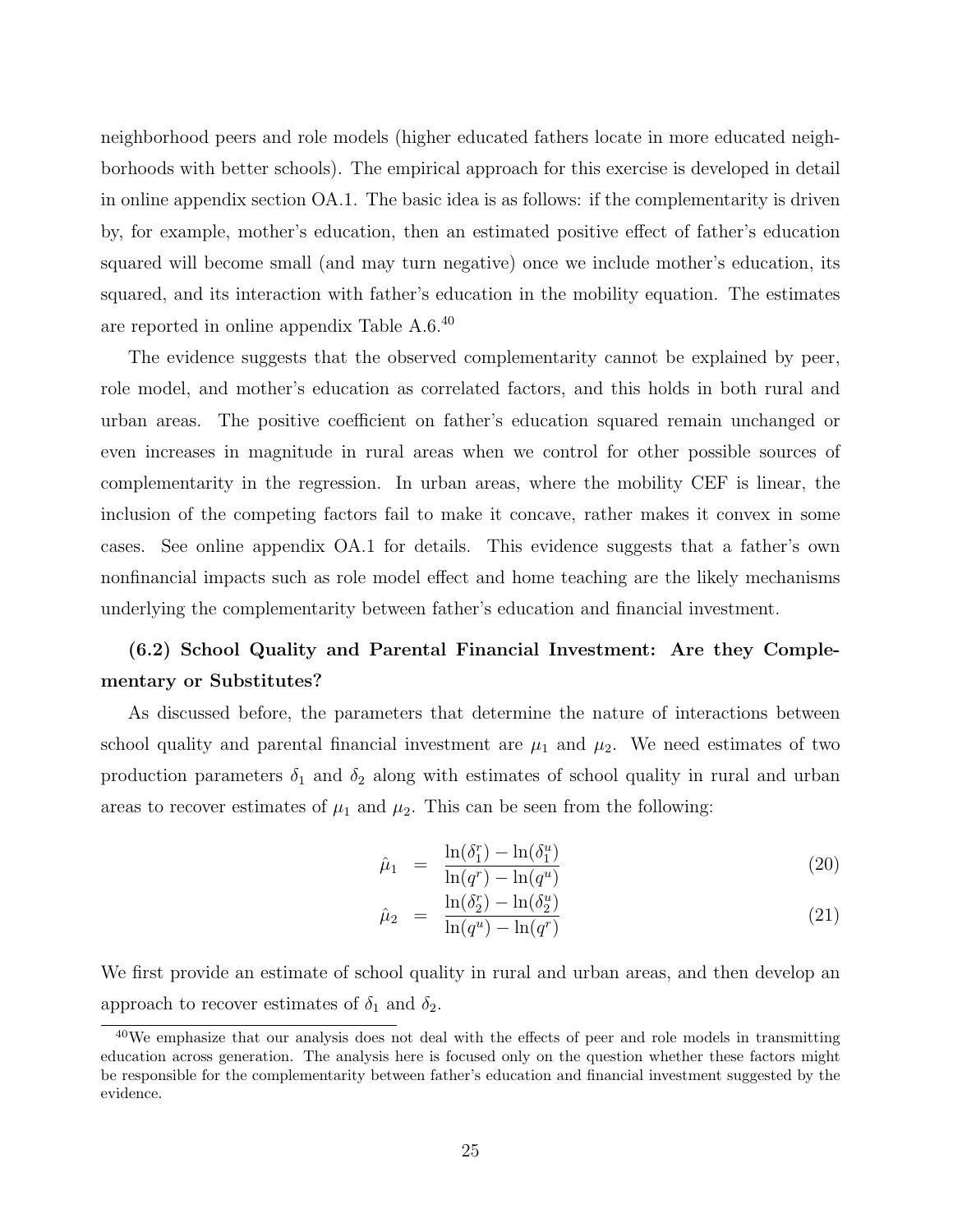#### Estimates of School Quality in Rural and Urban Areas

A simple but widely used indicator of school quality is pupil-teacher ratio. However, teacher quality is in general substantially higher in the urban areas (Booth (1998), World Bank (??)). Moreover, the problem of teacher absenteeism in rural areas is specially acute. Based on the 1990 census data in Indonesia, we use a teacher's years of schooling as a measure of teacher quality. Denote the number of teachers in an area by  $T<sup>j</sup>$  with  $j = r, u$ . We define weights  $\omega_i$  by normalizing a teacher's years of schooling by the maximum years of schooling (17) years) and calculate quality adjusted number of teachers as  $ET^j = \sum_i \omega_i^j T_i^j$  $i^j$ , and construct an index of school quality as follows:

$$
q^j = \left(\frac{P^j}{ET^j\left(1-A^j\right)}\right)
$$

where  $P<sup>j</sup>$  is the number of pupils in area J and  $A<sup>j</sup>$  is the rate of teacher absenteeism. The estimates of rural and urban teacher absenteeism rates reported by Chaudhury et al. (2006) are  $A^r = 25\%$  and  $A^u = 13\%$ . The estimates of the index suggest that quality is 67 percent higher in the urban areas.<sup>41</sup>

### Estimates of  $\delta_1$  and  $\delta_2$

We develop a simple approach to recover estimates of  $\delta_1$  and  $\delta_2$  from the reduced from parameters of investment and mobility equations. The estimates of the investment and mobility equations provide 5 reduced form parameters, but there are 8 structural parameters in the model: 5 parameters of education production function and 2 parameters of consumption sub utility function and the parameter of degree of parental altruism. We can recover the 5 production function parameters once we have estimates of the 3 preference parameters. We get an estimate of the degree of parental altruism  $\sigma$  from the literature: Sen (2013) reports an estimate of 0.488 for India, and Nishiyama (2000) reports an estimate of 0.70 in the context of USA. We use  $\sigma = 0.60$  as our central case but the conclusions are not sensitive to alternative assumptions.<sup>42</sup> To get estimates of the parameters of the consumption sub utility function, we rely on the observation that the educated (high income) households are likely to be less

<sup>41</sup>The main conclusions below do not depend on this exact value of rural-urban gap in school quality. We check sensitivity assuming a range of 50 percent to 75 percent rural-urban gap. Details are available from the authors.

<sup>&</sup>lt;sup>42</sup>The results for  $\sigma = 0.50$  and  $\sigma = 0.70$  are available from the authors.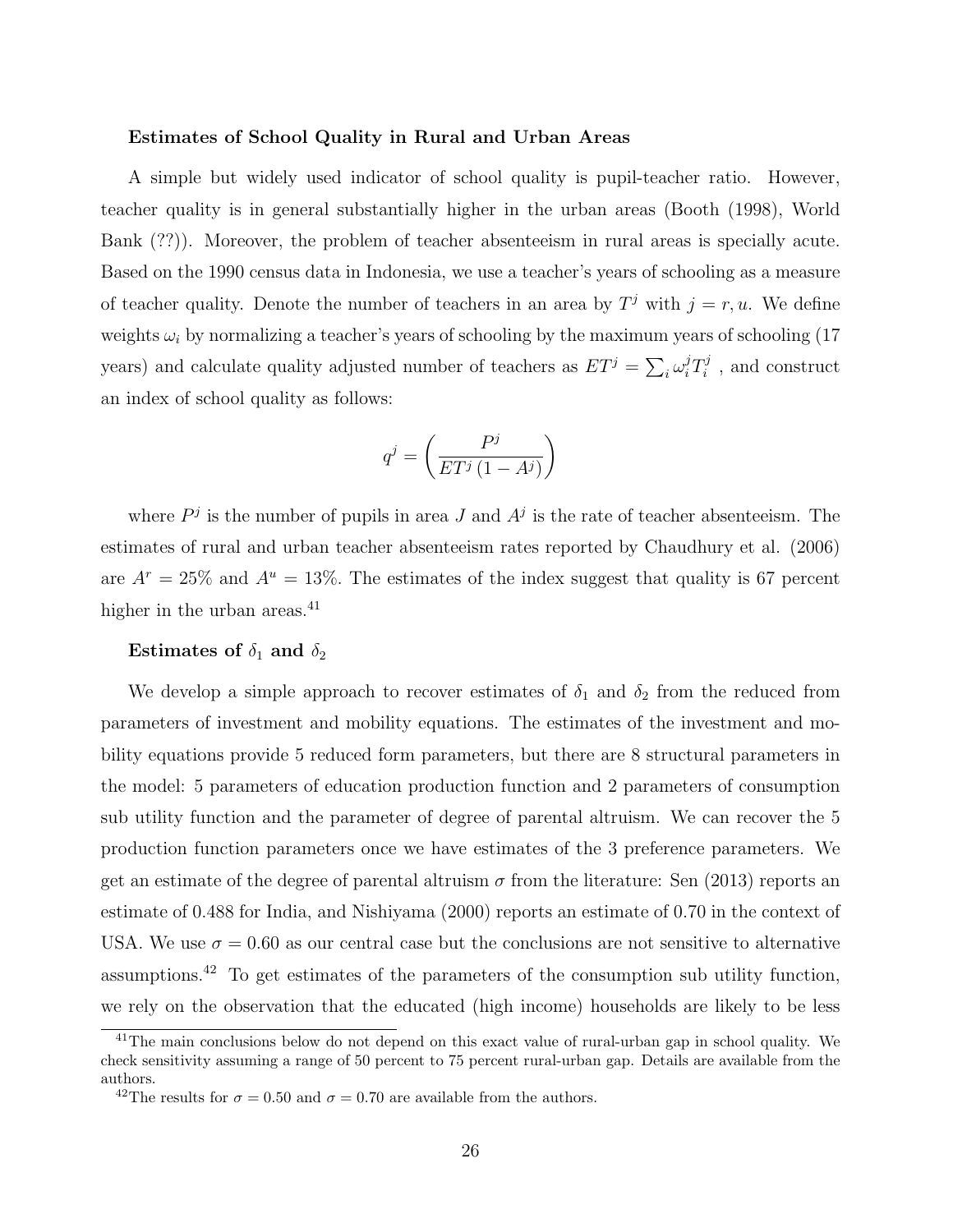credit constrained. As discussed in section (3) above, the shadow price of credit for the most educated households are likely to be close to the relevant market interest rate. For the most educated urban households, we use the bank interest rate, and for the corresponding rural households, we use the moneylender interest rate.

Denote the shadow price of credit for the most educated households in rural and urban areas by  $\lambda_h^{r*}$  and  $\lambda_h^{u*}$  respectively, and the rural (moneylender) and urban (bank) interest rates by  $\rho^r$  and  $\rho^u$  respectively.<sup>43</sup> Since the educational investment data are at the monthly frequency, the relevant interest rate for us is the monthly interest rate.

From the first order conditions (see equation (7) above), we have the following two equations to solve for the preference parameters  $\beta_1$  and  $\beta_2$ :

$$
\beta_1 - 2\beta_2 C_h^{pr} = \lambda_h^{r*} = 1 + \rho^r \tag{22}
$$

$$
\beta_1 - 2\beta_2 C_h^{pu} = \lambda_h^{u*} = 1 + \rho^u \tag{23}
$$

Equations (22) and (23) imply that the most educated households are indifferent between using own funds and loans for financing investment in children's education.<sup>44</sup> Based on the data on interest rates from the second and third waves of IFLS, we use monthly moneylender interest rate of  $6.4\%$  and monthly bank interest rate is  $2\%$ .<sup>45</sup> Some estimates of moneylender interest rate in Indonesia in the 1990s report higher rates (Schrader (1997)), and we use a 8.33 percent rate (100% annual rate) as a sensitivity check to see if the main conclusions hold up.<sup>46</sup> For estimates of consumption of these households, i.e.,  $C_h^{pr}$  $_{h}^{pr}$  and  $C_{h}^{pu}$  $h^{pu}$ , we utilize the first three rounds of IFLS data. Given the estimates of consumption and interest rates, we solve equations (22) and (23) simultaneously for the preference parameters which yields:  $\hat{\beta}_1 = 1.6225$  and  $\hat{\beta}_2 = 0.00013$ .

We can now solve for the parameters of education production function: plugging in the values of the 3 preference parameters, we have 5 reduced form parameters as a function of 5 structural parameters of education production function. The recovered structural parameters

<sup>43</sup>Subscript h refers to the highly educated fathers.

<sup>&</sup>lt;sup>44</sup>Note that for recovering the preference parameters what is required is that, on average, the shadow price of credit equals the relevant interest rate.

<sup>&</sup>lt;sup>45</sup>The annual moneylender interest rate is 77% and the bank interest rate is 24%, based on data from IFLS.

<sup>46</sup>10 percent monthly interest rates are not uncommon among professional moneylenders in Indonesia (Schrader (1997)).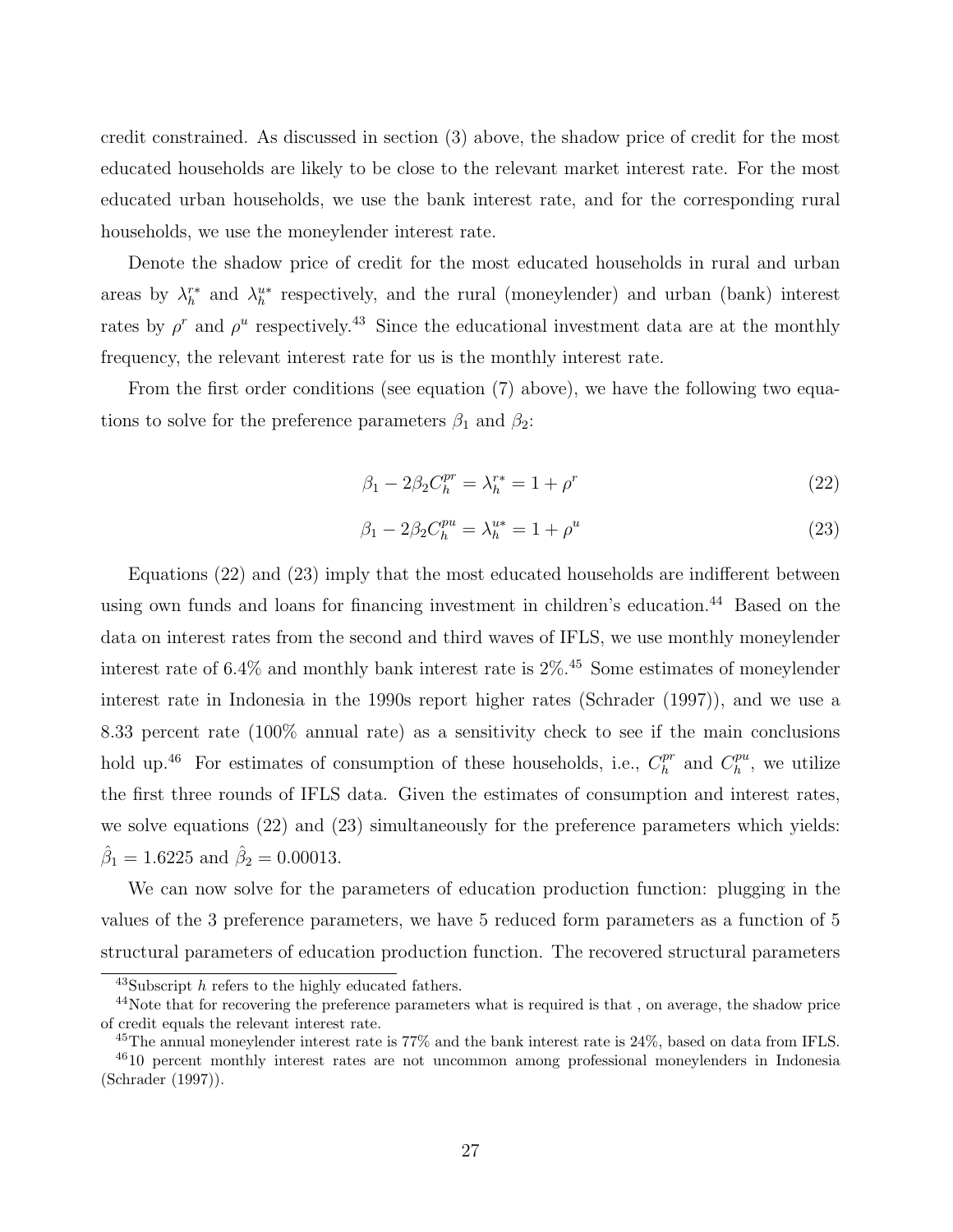are reported in Table 6. Figures 1R (rural) and 1U (urban) show the model generated and data based estimates of expected years of schooling, and the model does an excellent job of capturing the actual variation in the data.

The important findings from Table 6 for our purpose are that  $(\hat{\delta}_1^u > \hat{\delta}_2^r)$  and  $(\hat{\delta}_2^u < \hat{\delta}_2^r)$ . From the estimates of school quality, we know  $q^u > q^r$ . These three inequalities when applied to equations (20) and (21) imply that  $\hat{\mu}_1 < 0$  and  $\hat{\mu}_2 > 0$ .

## Understanding the Interaction Between School Quality and Parental Investment

The result that  $\hat{\mu}_1 < 0$  and  $\hat{\mu}_2 > 0$  means that we have local complementarity or substitutability: it is possible to have complementarity in some range of the distribution and substitutability in another part of the distribution. Thus, we need to use the cross-partial derivative to determine whether parental investment is substitute or complement to school quality at a given level of parental schooling:

$$
\frac{\partial}{\partial q} \left( \frac{\partial E^c}{\partial I^*} \right) = \frac{1}{q} \left[ \hat{\mu}_1 \hat{\delta}_1 + 2 \hat{\mu}_2 \hat{\delta}_2 I^* \right]
$$
  
\n
$$
= \frac{1}{q} \left[ \left( \hat{\mu}_1 \hat{\delta}_1 + 2 \hat{\mu}_2 \hat{\delta}_2 \hat{\theta}_0 \right) + 2 \hat{\mu}_2 \hat{\delta}_2 \hat{\theta}_1 E^p \right]
$$
(24)

As noted earlier the sign of the cross partial is determined by the sign of the expression in brackets in the right hand side of equation (24). Plugging in values for  $\hat{\mu}_1$ ,  $\hat{\mu}_2$ ,  $\hat{\delta}_1$ ,  $\hat{\delta}_2$   $\hat{\theta}_0$  and  $\hat{\theta}_1$  in equation (24) above, we plot the term in the brackets as a function of father's education  $E<sup>p</sup>$  for rural and urban areas; please see Figures 2U (urban) and 2R (rural). The results show that the cross-partial curve in the rural area is fully contained in the positive quadrant implying that parental investment is complementary to school quality irrespective of the level of education of a father. In the urban area, the curve is in the negative quadrant for low levels of father's education, but crosses into the positive quadrant for the higher educated fathers. Thus, there is substitutability in the low educated (less than primary) urban households, but for the educated parents, there is complementarity. The estimates also suggest that the strength of complementarity is stronger in the rural areas at each level of parental education.

The findings above have important implications. The evidence suggests that government investment in rural schools to improve quality would crowd in parental investment for all children irrespective of family background, but more so for the children from the more educated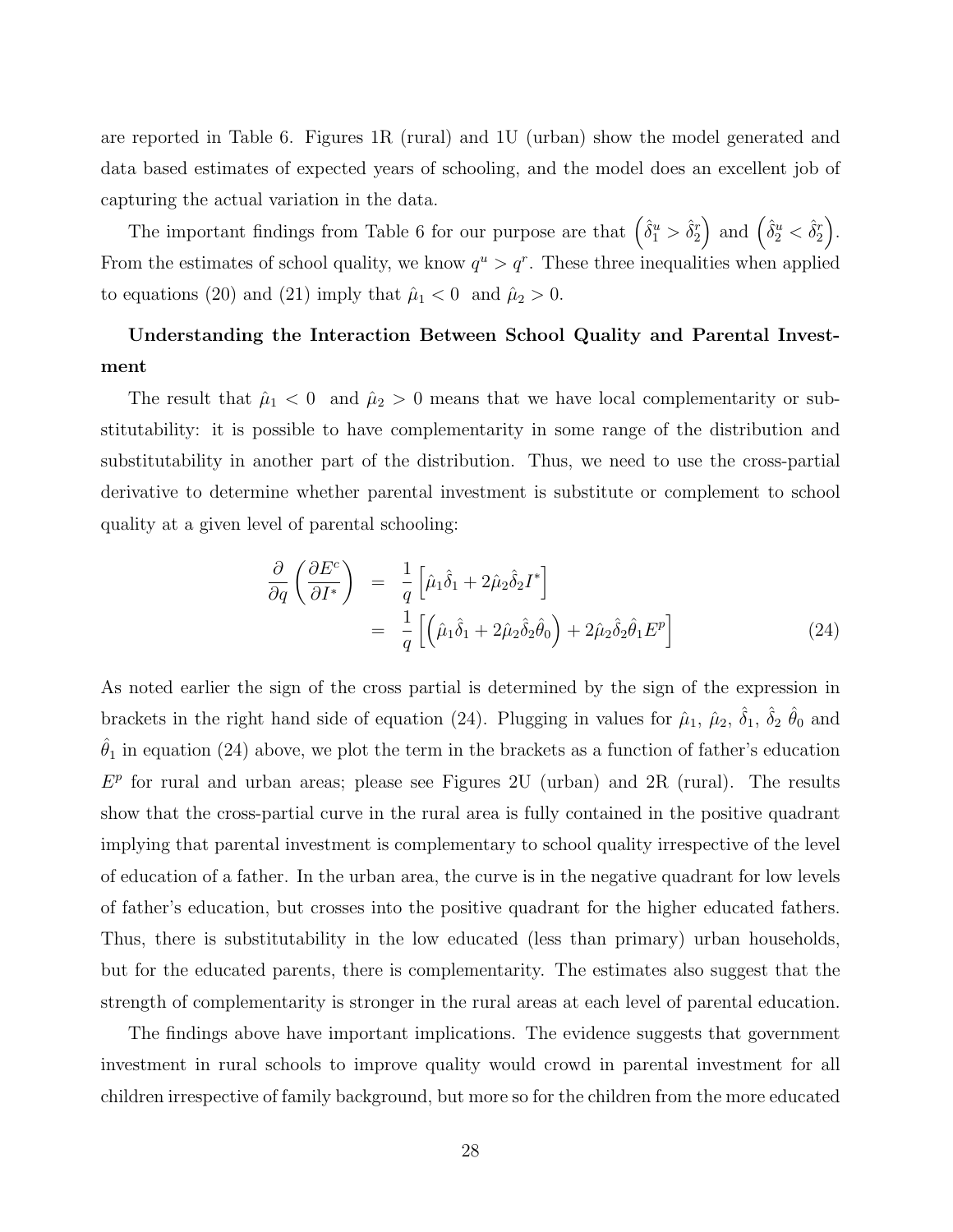and higher income households. In the urban areas, public investment in school quality is expected to crowd out parental financial investment in low educated households, but crowd in financial investment in the educated households. In Figures 3U (urban) and 3R (rural), we plot the simulation results for a 10 percent improvement in school quality (the estimates are reported in online appendix Table A.7). The school quality improvement shifts and rotates the absolute mobility curves upward. There is an increase in educational attainment of all children as a result but the extent of improvement is much larger for children of households with higher parental education. In particular, the children of fathers with no schooling experience virtually no change in their absolute or relative mobility. To reduce the inequalizing effect of such school quality improvements, some offsetting policies targeting the low educated households are required.

#### (8) Conclusions

We develop an extension of the Becker-Tomes model to study the role of complementarities in intergenerational educational mobility in Indonesia. Following Becker et al. (2018), the model includes an interaction effect between parent's education and financial investment in children's schooling production function which can give rise to a convex mobility curve. In addition, school quality can be complementary to or substitutes of parental education. Using household data free of the truncation bias due to coresidency restrictions in surveys, we find that the mobility curve is convex in rural areas, but linear in urban areas.

If we follow the existing literature and consider only the linear model for both rural and urban samples, the evidence (incorrectly) suggests that there is no rural-urban gap in relative mobility. The rural-urban relative mobility curves from the correct models cross, with the children of low educated fathers enjoying higher relative mobility in rural areas, while the urban children fare better at the upper tail of the distribution. The rural children face lower absolute mobility for most of the distribution, catching up with the urban children only when the father has college or more education.

Theoretical insights help uncover the economic mechanisms. Parental education is complementary to financial investment in both rural and urban areas even though the urban mobility equation is linear. We develop a test for the null hypothesis that a liner mobility equation is driven by a constant returns education production function which relies only on the reduced form estimates and can be fruitfully used in other studies. As emphasize recently by Becker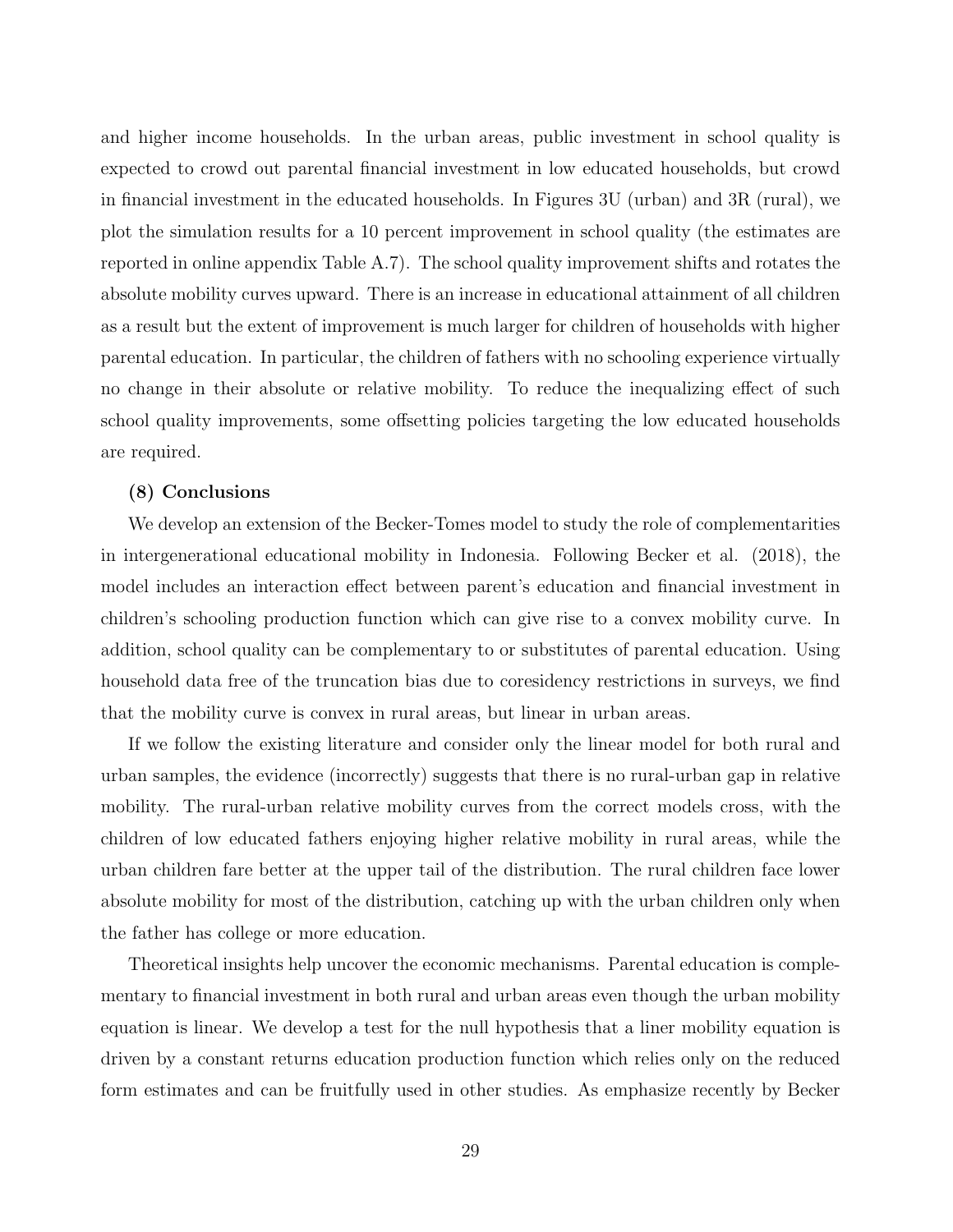et al. (2018), such complementarity has dramatically different implications for the pattern of mobility; for example, we may not observe regression toward the population mean for the households at the top of the distribution.

We also develop an approach to understand the nature of the interaction between school quality and parental financial investment. The evidence shows that school quality in rural areas is complementary to parental financial investment across the distribution with stronger complementarity in the higher educated households. In urban areas, school quality is a substitute of parental investment in low educated households, while it is complementary in high educated households. These patterns of interaction effects suggest that public investment in school quality would lower relative mobility and increase educational inequality.

## References

- Abadie, A., Athey, S., Imbens, G., and Wooldridge, J. (2017). When Should You Adjust Standard Errors for Clustering? NBER Working Papers 24003, National Bureau of Economic Research, Inc.
- Akresh, R., Halim, D., and Kleemans, M. (2018). Long-term and Intergenerational Effects of Education: Evidence from School Construction in Indonesia. NBER Working Papers 25265, National Bureau of Economic Research, Inc.
- Atkinson, A. B., Piketty, T., and Saez, E. (2011). Top incomes in the long run of history. *Journal of Economic Literature*, 49(1):3–71.
- Autor, D. H. (2014). Skills, education, and the rise of earnings inequality among the "other 99 percent". *Science*, 344(6186):843–851.
- Azam, M. and Bhatt, V. (2015). Like Father, Like Son? Intergenerational Educational Mobility in India. *Demography*, 52(6):1929–1959.
- Becker, G., Kominers, S. D., Murphy, K. M., and Spenkuch, J. L. (2015). A Theory of Intergenerational Mobility. MPRA Paper 66334, University Library of Munich, Germany.
- Black, S. E. and Devereux, P. J. (2011). Recent Developments in Intergenerational Mobility. In *Handbook of Labor Economics*, volume 4, chapter 16, pages 1487–1541. Elsevier.
- Booth, A. (1998). *The Indonesian Economy in the Nineteenth and Twentieth Centuries: A History of Missed Opportunities*. Macmillan Press Limited.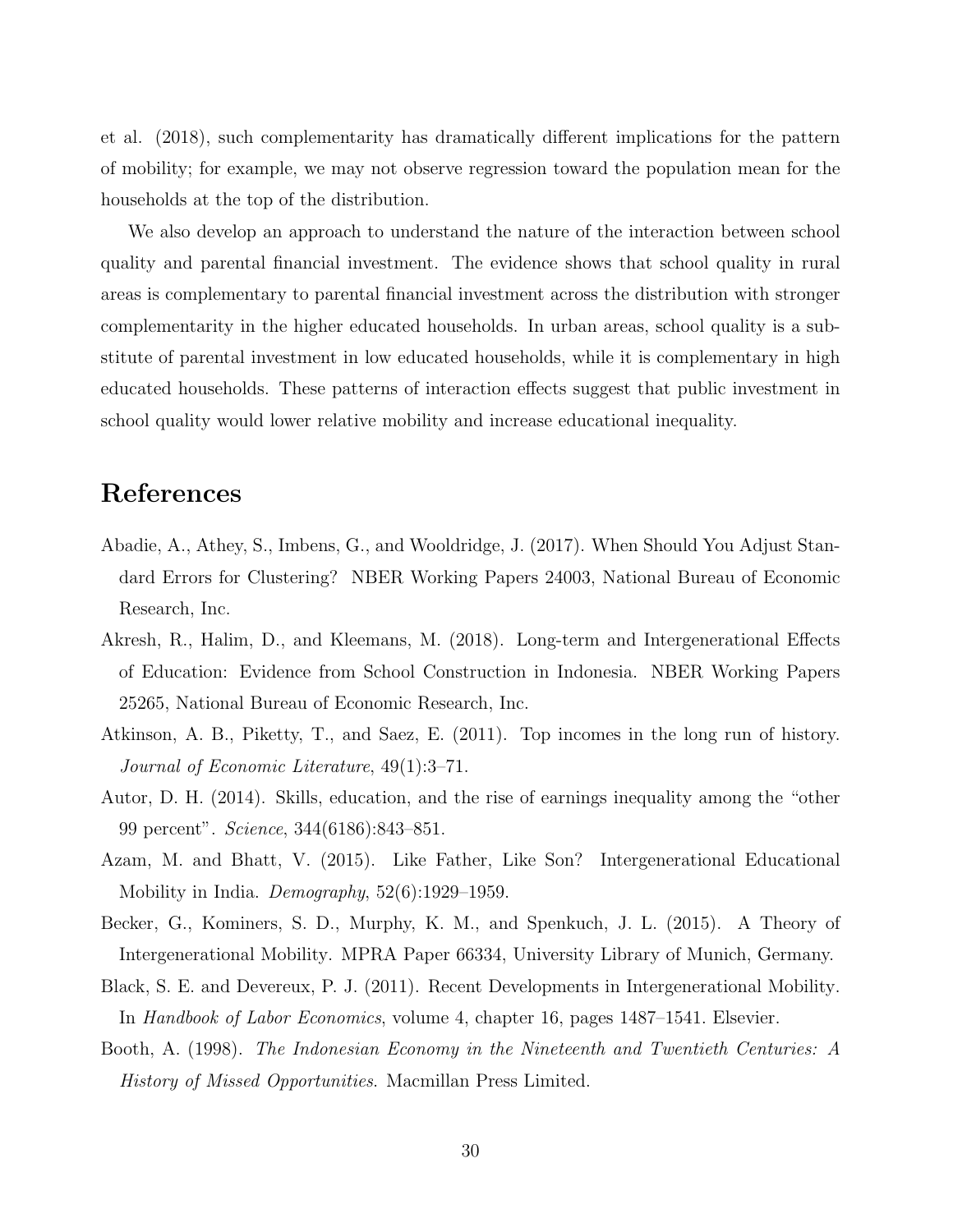- Bossuroy, T. and Cogneau, D. (2013). Social Mobility in Five African Countries. *Review of Income and Wealth*, 59:84–110.
- Card, D., Domnisoru, C., and Taylor, L. (2018). The Intergenerational Transmission of Human Capital: Evidence from the Golden Age of Upward Mobility. NBER Working Papers 25000, National Bureau of Economic Research, Inc.
- Chapman, B. and Suryadarma, D. (2013). Financing higher education: The viability of a commercial student loan scheme in Indonesia. *Education in Indonesia*, pages 203–215.
- Chetty, R., Hendren, N., Kline, P., and Saez, E. (2014). Where is the land of Opportunity? The Geography of Intergenerational Mobility in the United States. *The Quarterly Journal of Economics*, 129(4):1553–1623.
- Corak, M. (2013). Income Inequality, Equality of Opportunity, and Intergenerational Mobility. *Journal of Economic Perspectives*, 27(3):79–102.
- Dahl, M. W. and DeLeire, T. (2008). The Association between Childrens Earnings and Fathers Lifetime Earnings: Estimates Using Administrative Data. Working paper, institute for research on poverty, University of WisconsinMadison.
- Echazarra, A. and Readinger, T. (2019). Learning in Rural Schools: Insignts from PISA, TALIS, and the Literature. OECD Education Working Paper Series 196, OECD.
- Emran, M. S., Greene, W., and Shilpi, F. (2018). When Measure Matters: Coresidency, Truncation Bias, and Intergenerational Mobility in Developing Countries. *Journal of Human Resources*, 53(3):589–607.
- Emran, M. S., Islam, A., and Shilpi, F. (2020a). Distributional Effects of Corruption When Enforcement is Biased: Theory and Evidence from Bribery in Schools in Bangladesh. *Economica*, 87(348):985–1015.
- Emran, M. S., Jiang, H., and Shilpi, F. (2021). Is Gender Destiny? Gender Bias and Intergenerational Educational Mobility in India. GLO Discussion Paper Series 807, Global Labor Organization (GLO).
- Emran, M. S., Jiang, H., and Shilpi, F. J. (2020b). Gender Bias and Intergenerational Educational Mobility : Theory and Evidence from China and India. Policy Research Working Paper Series 9250, The World Bank.
- Emran, M. S. and Shilpi, F. (2011). Intergenerational Occupational Mobility in Rural Economy: Evidence from Nepal and Vietnam. *Journal of Human Resources*, 46(2):427–458.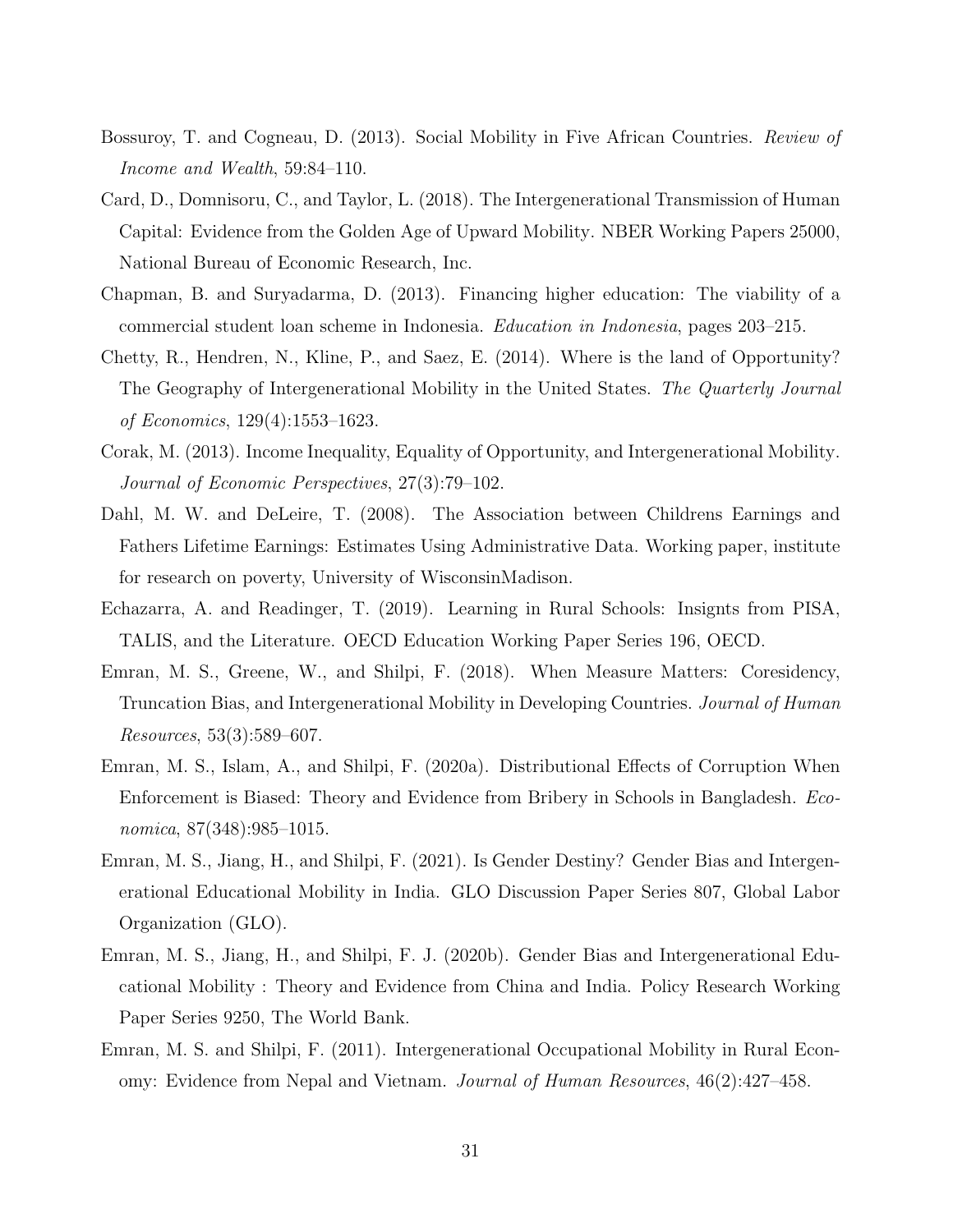- Emran, M. S. and Shilpi, F. (2015). Gender, Geography, and Generations: Intergenerational Educational Mobility in Post-Reform India. *World Development*, 72:362–380.
- Emran, M. S. and Shilpi, F. (2021). Economic approach to intergenerational mobility: Measures, methods, and challenges in developing countries. In Iversen, V., Krishna, A., and Sen, K., editors, *Social mobility in developing countries: Concepts, methods, and determinants*.
- Emran, M. S. and Shilpi, F. J. (2019). Economic approach to intergenerational mobility: Measures, Methods, and Challenges in Developing Countries. Working Paper Series 98, UNU-WIDER.
- Emran, M. S. and Sun, Y. (2015). Magical transition? intergenerational educational and occupational mobility in rural China : 1988-2002. Policy Research Working Paper Series 7316, The World Bank.
- Fan, Y., Yi, J., and Zhang, J. (2020). Rising Intergenerational Income Persistence in China. *American Economic Journal: Economic Policy*.
- Febriana, M., Nurkamto, J., Rochsantiningsih, D., and Muhtia, A. (2018). Teaching in Rural Indonesian Schools: Teachers Challenges. *International Journal of Multicultural and Multireligious Understanding*, 5:11–20.
- Frankema, E. (2014). Why was the Dutch legacy so poor? Educational development in the Netherlands Indies, 1871-1942. CGEH Working Paper Series 54, Universiteit Utrecht.
- Frankenberg, E., Karoly, L. A., Gertler, P., Achmad, S., Agung, I., Hatmadji, S. H., and Sudharto, P. (1995). The 1993 indonesian family life survey: Overview and field report.
- Friedman, J. (2005). How Responsive is Poverty to Growth? A Regional Analysis of Poverty, Inequality, and Growth in Indonesia, 1984-1999. In Kanbur, R. and Venables, A., editors, *Spatial Inequality and Development*. Oxford University Press.
- Furnivall, J, S. (1943). Educational Progress in Southeast Asia. Working paper series, New York: Institute of Pacific Relations.
- Goldin, C. and Katz, L. (2008). *The Race Between Education and Technology*. Belknap Press.
- Heckman, J. and Corbin, C. (2016). Capabilities and Skills. *Journal of Human Development and Capabilities*, 17(3):342–359.
- Heckman, J. and Mosso, S. (2014). The Economics of Human Development and Social Mobility. *Annual Review of Economics*, 6(1):689–733.
- Hertz, T. and Jayasundera, T. (2007). School Construction and Intergenerational Mobility in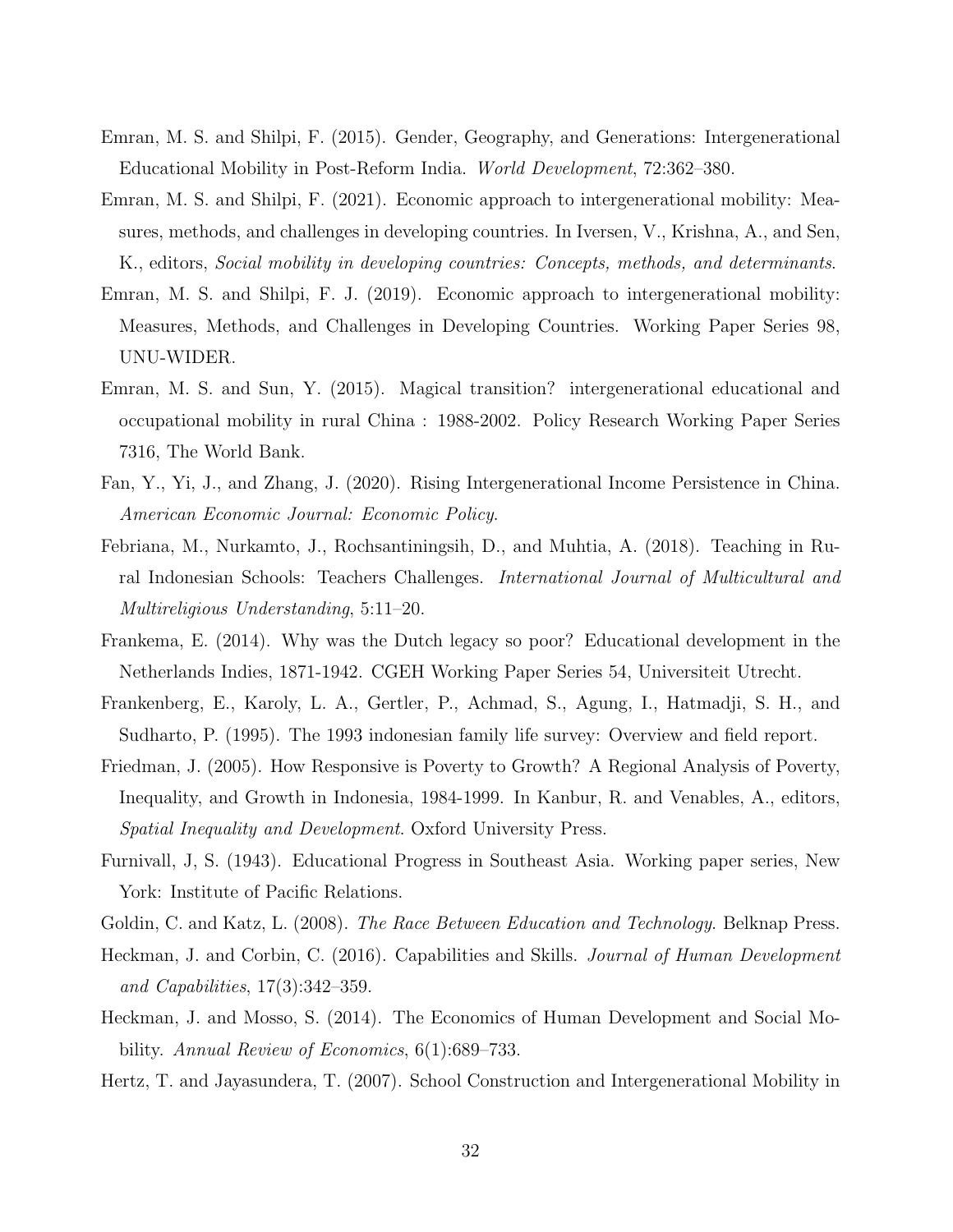Indonesia. Working Papers 2007-18, American University, Department of Economics.

- Hertz, T., Jayasundera, T., Piraino, P., Selcuk, S., Smith, N., and Verashchagina, A. (2008). The Inheritance of Educational Inequality: International Comparisons and Fifty-Year Trends. *The B.E. Journal of Economic Analysis & Policy*, 7(2):1–48.
- Iversen, V., Krishna, A., and Sen, K. (2019). Beyond poverty escapes − social mobility in developing countries: A review article. *World Bank Research Observer*, 34(2):239–273.
- Kanbur, R. and Jhuang, J. (2014). Urbaization and Inequality in Asia. In Kanbur, R., Rhee, C., and Jhuang, J., editors, *Inequality in the Asia and Pacific*, pages 288–302. Rutledge and ADB.
- Kiviet, J. F. (2013). Identification and inference in a simultaneous equation under alternative information sets and sampling schemes. *Econometrics Journal*, 16(1):24–59.
- Kiviet, J. F. (2020a). Instrument-free inference under confined regressor endogeneity; derivations and applications. Working Papers 09/2020, Stellenbosch University, Department of Economics.
- Kiviet, J. F. (2020b). Testing the impossible: Identifying exclusion restrictions. *Journal of Econometrics*, 218(2):294–316.
- Kurosaki, T. and Khan, H. (2006). Human Capital, Productivity, and Stratification in Rural Pakistan. *Review of Development Economics*, 10:116–134.
- Mazumder, B. (2005). Fortunate Sons: New Estimates of Intergenerational Mobility in the United States Using Social Security Earnings Data. *The Review of Economics and Statistics*, 87(2):235–255.
- Mazumder, B., Rosales-Rueda, M., and Triyana, M. (2019). Intergenerational Human Capital Spillovers: Indonesia's School Construction and Its Effects on the Next Generation. *AEA Papers and Proceedings*, 109:243–249.
- Neidhofer, G., Serrano, J., and Gasparini, L. (2018). Educational inequality and intergenerational mobility in Latin America: A new database. *Journal of Development Economics*, 134(C):329–349.
- Nishiyama, S. (2000). Measuring Time Preference and Parental Altruism. Working Papers 13333, Congressional Budget Office.
- Phillips, J. M. (1994). Farmer education and farmer efficiency: A meta-analysis. *Economic Development and Cultural Change*, 43(1):149–65.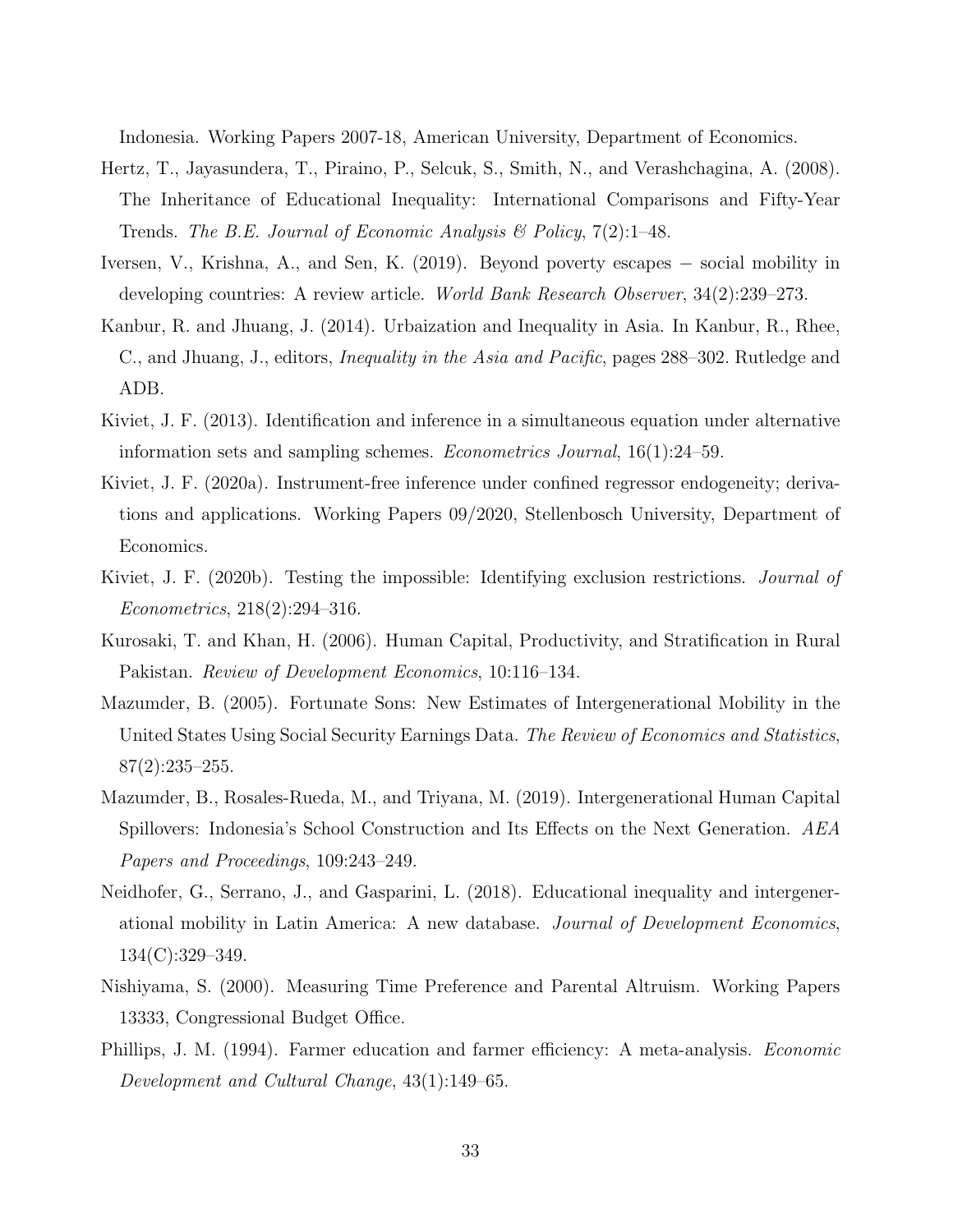- Schrader, H. (1997). *Changing Financial Landscapes in India and Indonesia: Sociological Aspects of Monetization and Market Integration.* LIT Verlag Münster.
- Sen, S. (2013). Model of Child Bearing with 2-sided Altruism in Developing Countries: A Calibration Exercise. Working paper, Pennsylvania State University.
- Solon, G. (1992). Intergenerational Income Mobility in the United States. *American Economic Review*, 82(3):393–408.
- Solon, G. (1999). Intergenerational mobility in the labor market. In Ashenfelter, O. and Card, D., editors, *Handbook of Labor Economics*, volume 3 of *Handbook of Labor Economics*, pages 1761–1800. Elsevier.
- Stiglitz, J. (2012). *The Price of Inequality*. W. W. Norton Company.
- Thomas, D. (1996). Education across Generations in South Africa. *American Economic Review*, 86(2):330–334.
- Torche, F. (2019). Educational mobility in developing countries. WIDER Working Paper Series 2019-88.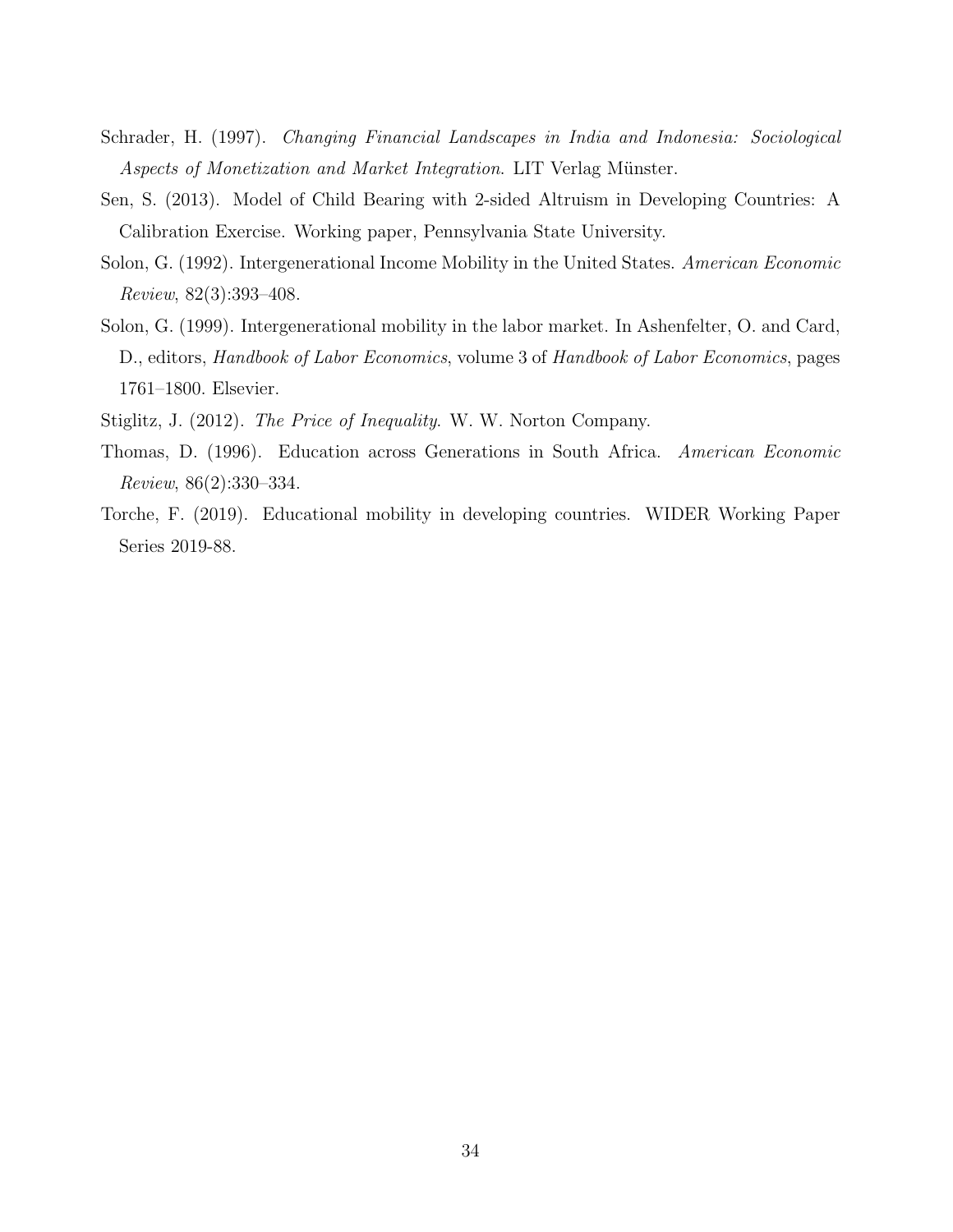| Panel A: Mobility Sample             |                                               |                   |          |                          |  |  |
|--------------------------------------|-----------------------------------------------|-------------------|----------|--------------------------|--|--|
|                                      | Rural (NOB:10236)<br><b>Urban (NOB: 5230)</b> |                   |          |                          |  |  |
|                                      | Mean                                          | <b>SD</b>         | Mean     | <b>SD</b>                |  |  |
| Father's Years of Education          | 5.96                                          | 3.88              | 8.24     | 4.21                     |  |  |
| Child Years of Education             | 10.00                                         | 3.50              | 11.40    | 3.27                     |  |  |
| Child Age                            | 29.47                                         | 6.25              | 28.88    | 6.37                     |  |  |
| Child Raven Test Score               | 67.14                                         | 24.20             | 71.53    | 23.24                    |  |  |
| Child Memory Test 1                  | 55.74                                         | 16.00             | 57.65    | 15.83                    |  |  |
| Child Memory Test 2                  | 46.40                                         | 17.40             | 48.30    | 17.21                    |  |  |
| Panel B: Educational Expense Sample  |                                               |                   |          |                          |  |  |
|                                      |                                               | Rural (NOB: 9763) |          | Urban (NOB: 8379)        |  |  |
|                                      | Mean                                          | <b>SD</b>         | Mean     | <b>SD</b>                |  |  |
| <b>Average Monthly Expenses</b>      | 97.71                                         | 146.11            | 153.02   | 204.40                   |  |  |
| <b>Father's Years of Education</b>   | 5.59                                          | 4.06              | 8.10     | 4.37                     |  |  |
| Child Years of Education             | 10.51                                         | 3.28              | 12.05    | 2.92                     |  |  |
| Child Raven Test Score               | 69.72                                         | 23.28             | 76.02    | 21.38                    |  |  |
| Child Memory Test 1                  | 56.36                                         | 15.52             | 59.44    | 15.27                    |  |  |
| Child Memory Test 2                  | 47.17                                         | 17.03             | 50.31    | 16.51                    |  |  |
| Number of School Age Children        | 2.21                                          | 1.16              | 2.32     | 1.16                     |  |  |
| Panel C: Permanent Income (Father)   |                                               |                   |          |                          |  |  |
|                                      |                                               | Rural (NOB: 2241) |          | Urban (NOB: 1712)        |  |  |
|                                      | Mean                                          | <b>SD</b>         | Mean     | <b>SD</b>                |  |  |
| Permanent Income                     | 23306.45                                      | 14154.66          | 27076.52 | 16980.00                 |  |  |
| Father's Years of Education          | 5.49                                          | 3.97              | 8.07     | 4.21                     |  |  |
| Panel D: Permanent Income (Children) |                                               |                   |          |                          |  |  |
|                                      |                                               | Rural (NOB: 2494) |          | <b>Urban</b> (NOB: 1016) |  |  |
|                                      | Mean                                          | <b>SD</b>         | Mean     | <b>SD</b>                |  |  |
| Permanent Income                     | 30542.00                                      | 18224.56          | 36897.82 | 36039.63                 |  |  |
| Child Years of Education             | 9.24                                          | 3.88              | 11.22    | 3.61                     |  |  |

Table 1: Summary Statistics

Notes: Author's calculation based on the Indonesian Family Life Survey. In Panel A, Rural and Urban are defined based on location of birth. If the respondent was born in a big city or town, it was considered as Urban, and if the respondent was born in a village, it was considered Rural. The sample in Panel A is based on the 18 to 40 years old in the fifth wave of the IFLS. In panel B, Rural and Urban are defined based on the location of the household in the survey. The summary statistics of Panel B are based on the merged sample of first four waves of the IFLS. The average monthly educational expenses are adjusted for inflation. In Panel C, Rural and Urban are defined based on household location in the first wave (1993). Father's permanent income (adjusted for inflation) is calculated taking an average of household consumption expenditure in first three waves (1993, 1997, and 2000). In panel D, Rural and Urban are defined based on location of birth (same as in Panel A). Children's permanent income (adjusted for inflation) is calculated taking an average of household consumption expenditure in last two waves (2007, 2014). The average monthly educational expenses, father's permanent income, and children's permanent income were adjusted for inflation using the Susenas provincial CPI estimates separately for rural and urban areas. The samples in panel B, C, and D excludes top 1 percent of household educational expenses, income in father's generation, and children's generation, respectively.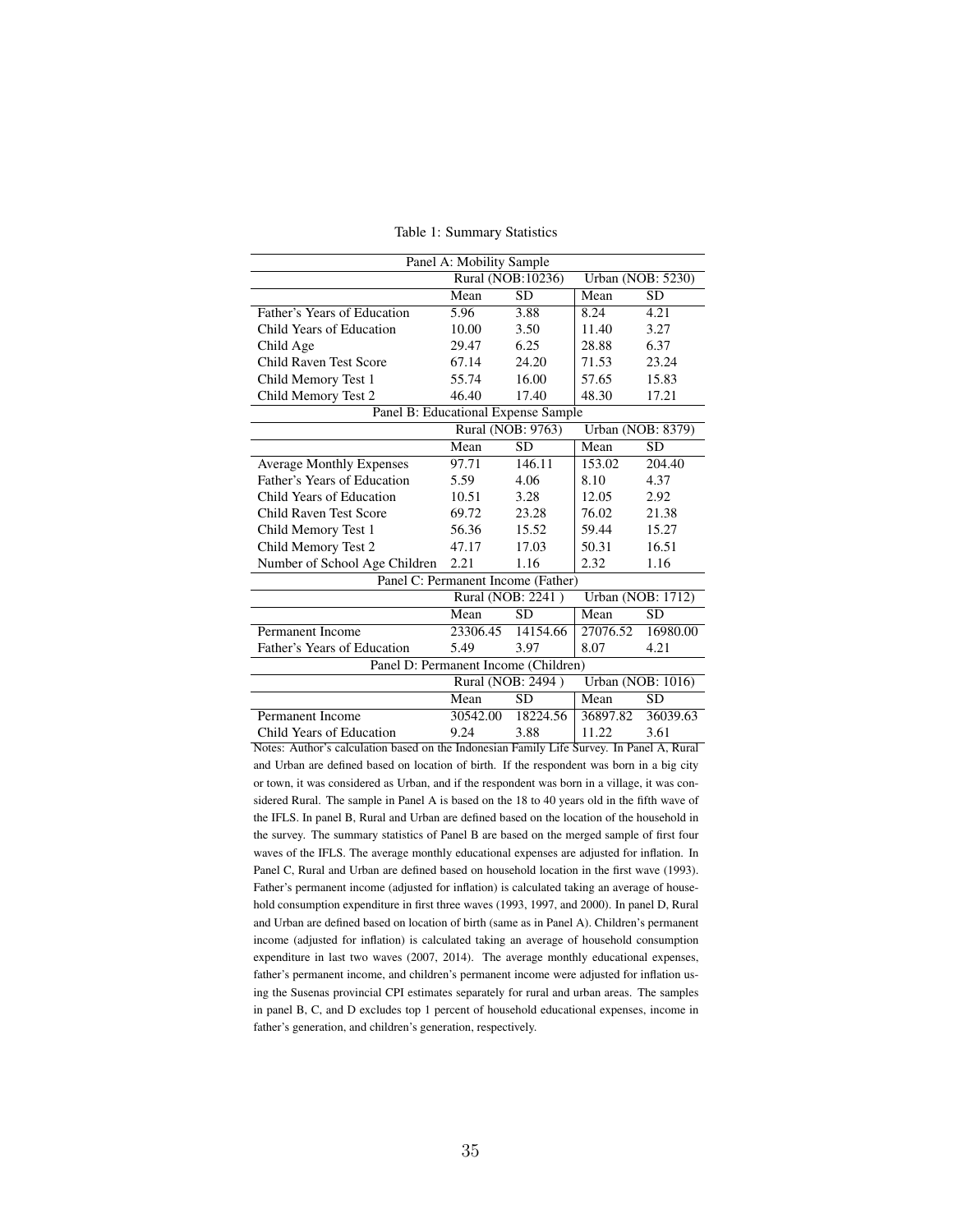| Panel A: Without Cognitive Ability Controls |                            |                   |              |                            |                      |             |  |  |  |
|---------------------------------------------|----------------------------|-------------------|--------------|----------------------------|----------------------|-------------|--|--|--|
|                                             |                            | <b>LINEAR CEF</b> |              |                            | <b>QUADRATIC CEF</b> |             |  |  |  |
|                                             | $\text{Rural}(\mathbf{R})$ | Urban(U)          | $R-U$        | $\text{Rural}(\mathbb{R})$ | Urban(U)             | $R-U$       |  |  |  |
| Father Edu                                  | $0.394***$                 | $0.385***$        | 0.009        | $0.298***$                 | $0.361***$           | $-0.062$    |  |  |  |
|                                             | (0.012)                    | (0.015)           | (0.016)      | (0.030)                    | (0.046)              | (0.051)     |  |  |  |
| Father Edu Sq                               |                            |                   |              | $0.007***$                 | 0.001                | $0.005**$   |  |  |  |
|                                             |                            |                   |              | (0.002)                    | (0.002)              | (0.003)     |  |  |  |
| Constant                                    | $7.652***$                 | $8.227***$        | $-0.5749***$ | $7.878***$                 | $8.303***$           | $-0.424*$   |  |  |  |
|                                             | (0.129)                    | (0.172)           | (0.169)      | (0.146)                    | (0.237)              | (0.232)     |  |  |  |
| Observations                                | 10236                      | 5230              | 15466        | 10236                      | 5230                 | 15466       |  |  |  |
| Panel B: With Cognitive Ability Controls    |                            |                   |              |                            |                      |             |  |  |  |
|                                             |                            | <b>LINEAR CEF</b> |              |                            | <b>OUADRATIC CEF</b> |             |  |  |  |
|                                             | $\text{Rural}(\mathbf{R})$ | Urban(U)          | $R-U$        | Rural(R)                   | Urban(U)             | $R-U$       |  |  |  |
| Father Edu                                  | $0.359***$                 | $0.351***$        | 0.009        | $0.259***$                 | $0.319***$           | $-0.060$    |  |  |  |
|                                             | (0.011)                    | (0.014)           | (0.016)      | (0.027)                    | (0.044)              | (0.048)     |  |  |  |
| Father Edu Sq                               |                            |                   |              | $0.007***$                 | 0.002                | $0.005**$   |  |  |  |
|                                             |                            |                   |              | (0.002)                    | (0.002)              | (0.003)     |  |  |  |
| Constant                                    | $5.745***$                 | $6.711***$        | $-0.966***$  | 5.975***                   | $6.802***$           | $-0.826***$ |  |  |  |
|                                             | (0.204)                    | (0.225)           | (0.240)      | (0.216)                    | (0.270)              | (0.275)     |  |  |  |
| Ability Index                               | $0.682***$                 | $0.464***$        |              | $0.685***$                 | $0.467***$           |             |  |  |  |
|                                             | (0.057)                    | (0.066)           |              | (0.057)                    | (0.066)              |             |  |  |  |
| Ability Index Sq                            | $-0.038***$                | $-0.018***$       |              | $-0.038***$                | $-0.019***$          |             |  |  |  |
|                                             | (0.005)                    | (0.006)           |              | (0.005)                    | (0.006)              |             |  |  |  |
| Observations                                | 10236                      | 5230              | 15466        | 10236                      | 5230                 | 15466       |  |  |  |

Table 2: Intergenerational Persistence in Schooling in Indonesia

Notes: Standard errors are clustered at the community level  $(*** p<0.01, ** p<0.05, *$ p<0.1). Rural and Urban are defined based on location of birth. If the respondent was born in a big city or town, it was considered as Urban, and if the respondent was born in a village, it was considered Rural. Cognitive ability index is expressed in percentile; it is constructed taking the first principal component of Raven Test and two memory memory tests net of age and age square.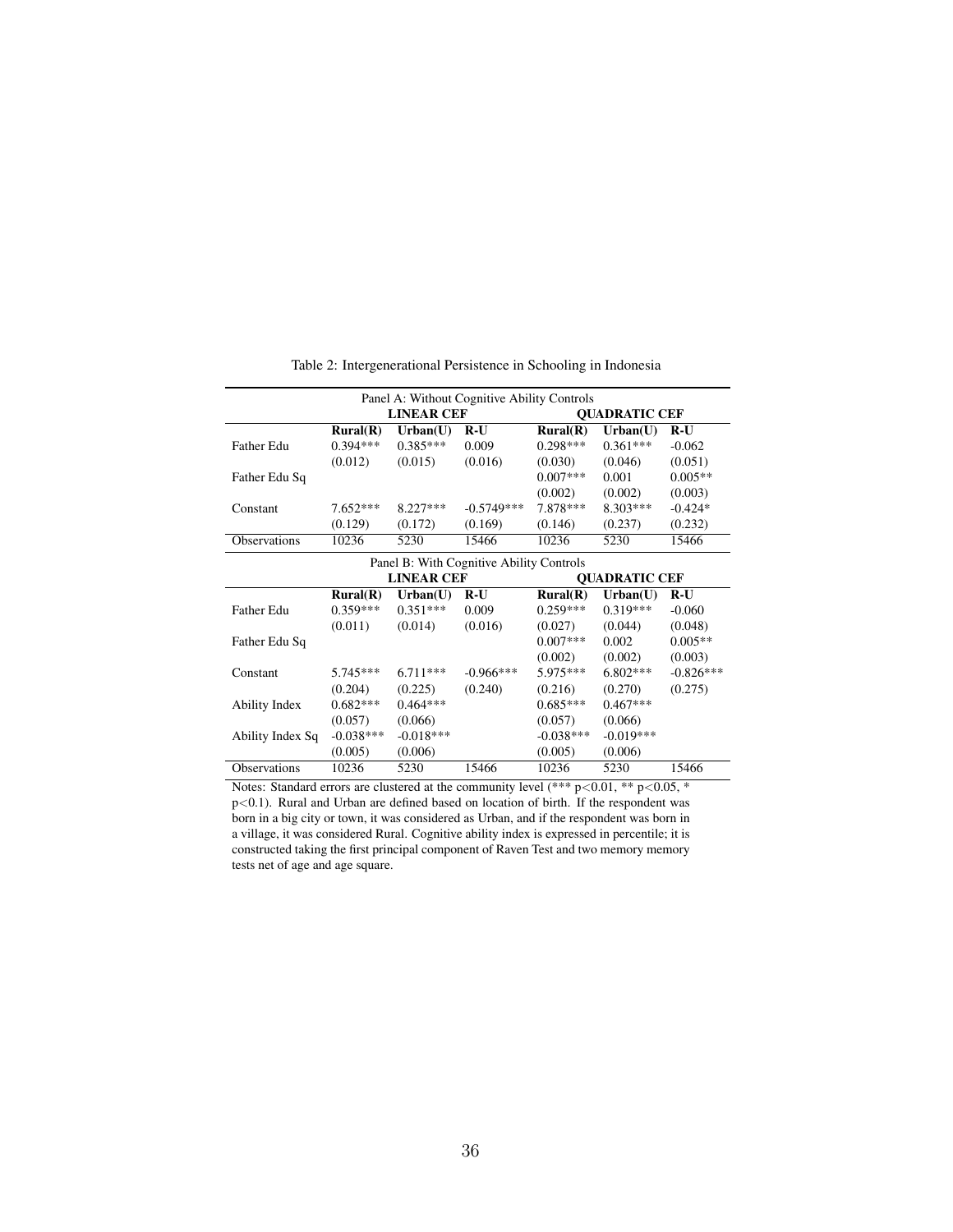|                  | Rural                    |             |             | Urban           |                          |             | $R-U$        |
|------------------|--------------------------|-------------|-------------|-----------------|--------------------------|-------------|--------------|
| Father Edu       | $0.259***$               |             |             | $0.351***$      |                          |             | $-0.092***$  |
|                  | (0.027)                  |             |             | (0.014)         |                          |             | (0.030)      |
| Father Edu Sq    | $0.007***$               |             |             |                 |                          |             | $0.007***$   |
|                  | (0.002)                  |             |             |                 |                          |             | (0.002)      |
| Constant         | 5.975***                 |             |             | $6.711***$      |                          |             | $-0.7358***$ |
|                  | (0.216)                  |             |             | (0.225)         |                          |             | (0.249)      |
| Ability Index    | $0.685***$               |             |             | $0.464***$      |                          |             |              |
|                  | (0.057)                  |             |             | (0.066)         |                          |             |              |
| Ability Index Sq | $-0.038***$              |             |             | $-0.018***$     |                          |             |              |
|                  | (0.005)                  |             |             | (0.006)         |                          |             |              |
| Observations     | 10236                    |             |             | 5230            |                          |             | 15466        |
|                  | <b>Relative Mobility</b> |             |             |                 | <b>Absolute Mobility</b> |             |              |
|                  |                          |             |             |                 |                          |             |              |
|                  | Rural $(R)$              | Urban $(U)$ | $R-U$       |                 | Rural $(R)$              | Urban $(U)$ | $R-U$        |
| <b>IGME0</b>     | $0.259***$               | $0.351***$  | $-0.092***$ | ES <sub>0</sub> | 5.975***                 | $6.711***$  | $-0.736**$   |
|                  | (0.027)                  | (0.014)     | (0.031)     |                 | (0.216)                  | (0.225)     | (0.312)      |
| IGME6            | $0.345***$               | $0.351***$  | $-0.006$    | ES6             | 7.786***                 | 8.815***    | $-1.029***$  |
|                  | (0.012)                  | (0.014)     | (0.018)     |                 | (0.179)                  | (0.182)     | (0.255)      |
| IGME9            | $0.388***$               | $0.351***$  | $0.037**$   | ES9             | 8.885***                 | 9.867***    | $-0.982***$  |
|                  | (0.011)                  | (0.014)     | (0.018)     |                 | (0.173)                  | (0.172)     | (0.244)      |
| IGME12           | $0.431***$               | $0.351***$  | $0.080***$  | <b>ES12</b>     | 10.112***                | 10.919***   | $-0.807***$  |
|                  | (0.017)                  | (0.014)     | (0.022)     |                 | (0.171)                  | (0.172)     | (0.242)      |
| IGME16           | $0.488***$               | $0.351***$  | $0.137***$  | <b>ES16</b>     | 11.949***                | 12.322***   | $-0.372$     |
|                  | (0.028)                  | (0.014)     | (0.031)     |                 | (0.195)                  | (0.186)     | (0.269)      |

Table 3: Intergenerational Persistence in Schooling Indonesia with Mobility Estimates (Including Cognition Ability Controls)

Notes: Standard errors are clustered at the community level (\*\*\* p<0.01, \*\* p<0.05, \* p<0.1). Rural and Urban are defined based on location of birth. If the respondent was born in a big city or town, it was considered as Urban, and if the respondent was born in a village, it was considered Rural. Here,  $IGME_k$  =  $\hat{\psi}_1^j + 2\hat{\psi}_2^j E_k^p$  and  $E S_k = \hat{\psi}_0^j + \hat{\hat{\psi}_1}^j E_k^p + \hat{\psi}_2^j (E_k^p)^2$ .  $E_k^p$  is when father has k years of schooling. Cognitive ability index is expressed in percentile; it is constructed taking the first principal component of Raven Test and two memory memory tests net of age and age square.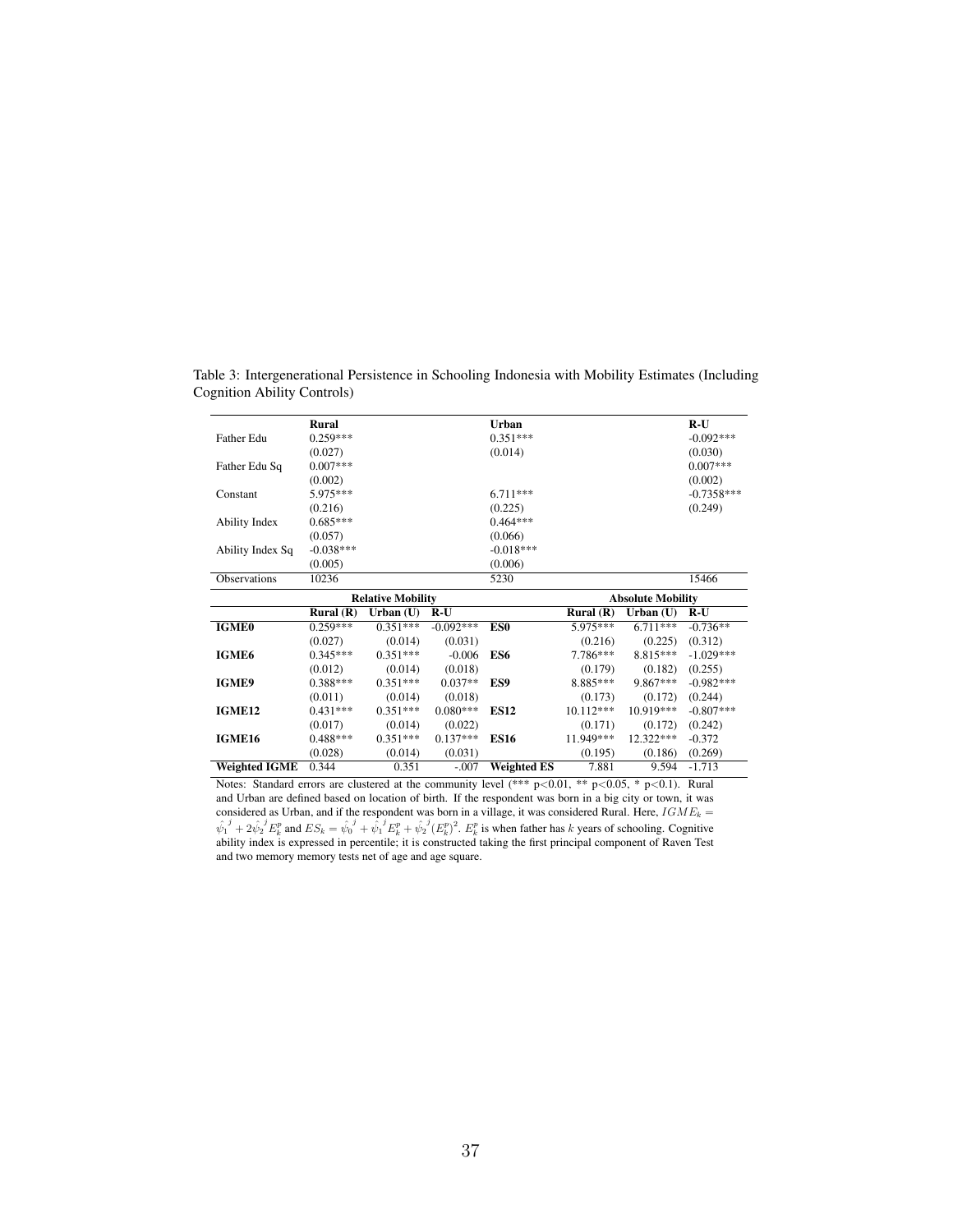| Father's Years of Education                | $8.23***$   | $8.26***$   | $7.82***$  |
|--------------------------------------------|-------------|-------------|------------|
|                                            | (0.65)      | (0.65)      | (0.65)     |
| HH Rural $(=1)$                            | $-17.27***$ | $-17.50***$ | $-15.26**$ |
|                                            | (6.49)      | (6.51)      | (6.40)     |
| Father's Years of Education $\times$ Rural | $-3.15***$  | $-3.14***$  | $-3.13***$ |
|                                            | (0.80)      | (0.80)      | (0.78)     |
| Number of School Age Children              |             | $-3.19**$   | $-3.15**$  |
|                                            |             | (1.33)      | (1.30)     |
| Ability Index                              |             |             | 3.98**     |
|                                            |             |             | (1.99)     |
| Ability Index Sq                           |             |             | 0.07       |
|                                            |             |             | (0.20)     |
| Constant                                   | $60.72***$  | $65.74***$  | $45.61***$ |
|                                            | (5.93)      | (6.38)      | (7.09)     |
| <b>Observations</b>                        | 18142       | 18142       | 18142      |

Table 4: Estimates of the Investment Equation

Notes: Standard errors are clustered at the community level  $(*** p<0.01, ** p<0.05,$  $*$  p $<$ 0.1). The sample excludes top 1 percent of educational expenses. The sample mean of monthly average educational expenditure 143.18 rupiah (adjusted for inflation), whereas the top 1 percent mean of monthly average educational expenditure is 2,118.92 rupiah (adjusted for inflation). The dependent variable is average monthly educational expenditure which is adjusted for inflation using the Susenas provincial CPI estimates separately for rural and urban areas. All regressions include wave fixed effects. Rural and urban are defined based on location of household at the time of survey. Cognitive ability index is expressed in percentile; it is constructed taking the first principal component of Raven Test and two memory memory tests net of age and age square.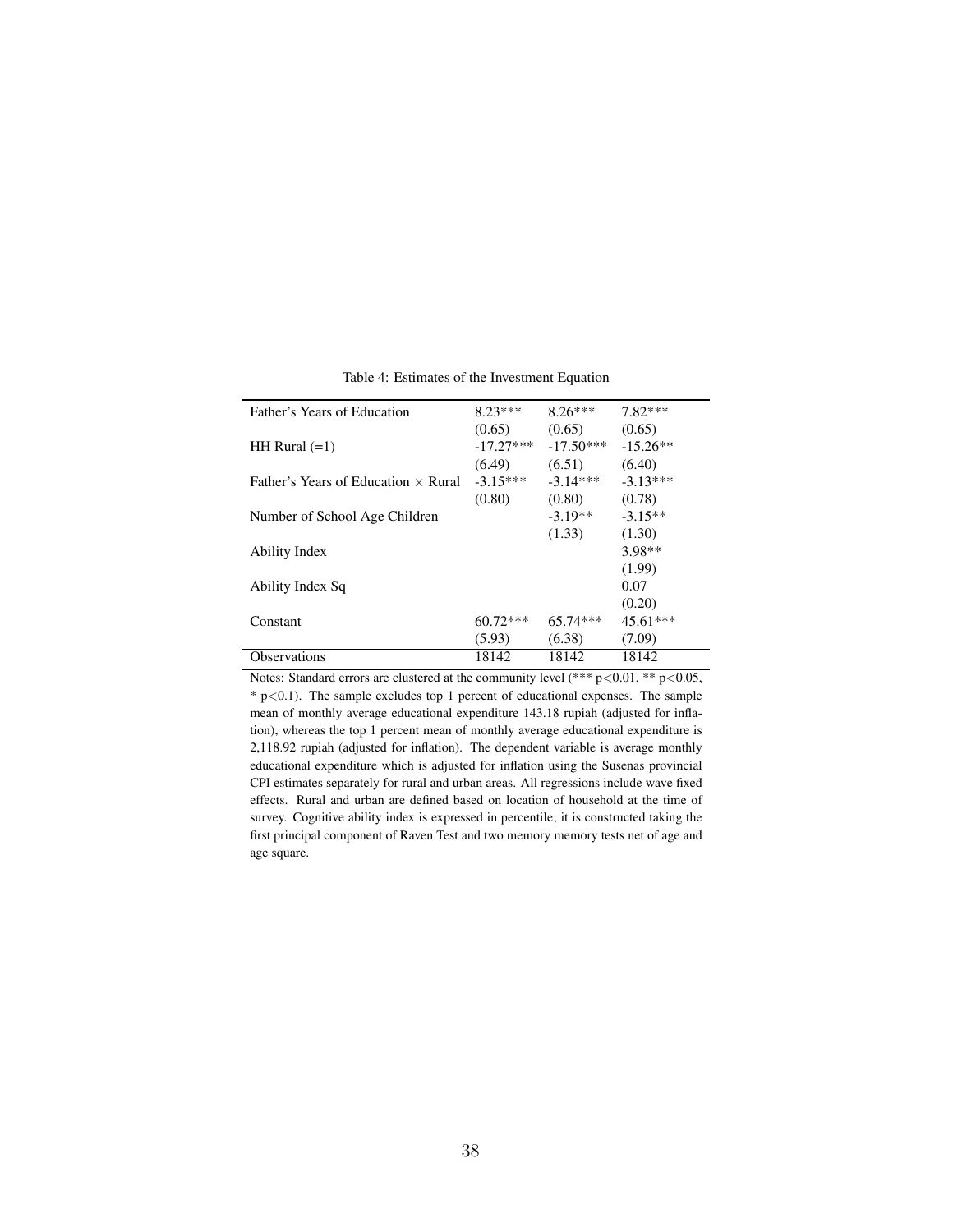|                                      | <b>Father's Generation</b> |             | <b>Children's Generation</b> |             |              |  |
|--------------------------------------|----------------------------|-------------|------------------------------|-------------|--------------|--|
| Years of education                   | 1489.82***                 | 1468.96***  | 1623.79***                   | 1657.34***  | $1672.53***$ |  |
|                                      | (115.95)                   | (113.70)    | (188.94)                     | (187.38)    | (202.93)     |  |
| $HH$ Rural( $=1$ )                   | 1922.37*                   | 2711.83**   | 3465.51                      | 3714.52     | 4418.07*     |  |
|                                      | (1148.65)                  | (1134.04)   | (2337.97)                    | (2307.31)   | (2417.99)    |  |
| Years of Education $\times$ HH Rural | $-336.76**$                | $-321.38**$ | $-399.26*$                   | $-414.52*$  | $-466.42**$  |  |
|                                      | (147.50)                   | (144.11)    | (212.95)                     | (211.29)    | (226.82)     |  |
| Number of Working Age Adults         |                            | 2703.15***  |                              | 899.66***   | 932.75***    |  |
|                                      |                            | (233.06)    |                              | (212.82)    | (224.38)     |  |
| Constant                             | 15055.14***                | 7680.83***  | 15763.14***                  | 13140.29*** | 12834.44***  |  |
|                                      | (936.73)                   | (1139.02)   | (2171.01)                    | (2183.73)   | (2439.04)    |  |
| Ability Index                        |                            |             |                              |             | $-492.08$    |  |
|                                      |                            |             |                              |             | (422.47)     |  |
| Ability Index Sq                     |                            |             |                              |             | 70.29*       |  |
|                                      |                            |             |                              |             | (40.68)      |  |
| <b>Observations</b>                  | 3953                       | 3953        | 3510                         | 3510        | 3362         |  |

Table 5: Household-level Returns to Education for Father and Children

Notes: Standard errors are clustered at the community level (\*\*\*  $p<0.01$ , \*\*  $p<0.05$ , \*  $p<0.1$ ). Unit of observation is household in both father's generation and children's generation. If reported father year's education varied within a household, an average of father's years of education is taken. In column (1) and (2), the dependent variable is father's permanent income (inflation adjusted), which is calculated taking an average of household consumption expenditure in first three waves (1993, 1997, and 2000). In column (3),(4) and (5), the dependent variable is children's permanent income (inflation adjusted), which is calculated taking an average of household consumption expenditure in last two waves (2007, 2014). Household incomes in both generations were adjusted for inflation using the Susenas provincial CPI estimates separately for rural and urban areas. For father's generation, rural and urban are defined based on the location of household in 1993. The father's household income sample is restricted to fathers who are between 25 and 56 in 1993. In father's sample, the number of working age adults is the total number of individuals who are between age 18 to 60 within the household in 1993. For children, rural and urban defined based on the location of birth. If the child was born in a big city or town, it was considered as Urban, and if the respondent was born in a village, it was considered Rural. The children sample is restricted to individuals who are 18 to 40 in 2007 and also a household head. In children's sample, the number of working age adults is the total number of individuals who are between 18 to 60 within the household in 2007. The sample excludes top 1 percent of household income in both father's and children's generation.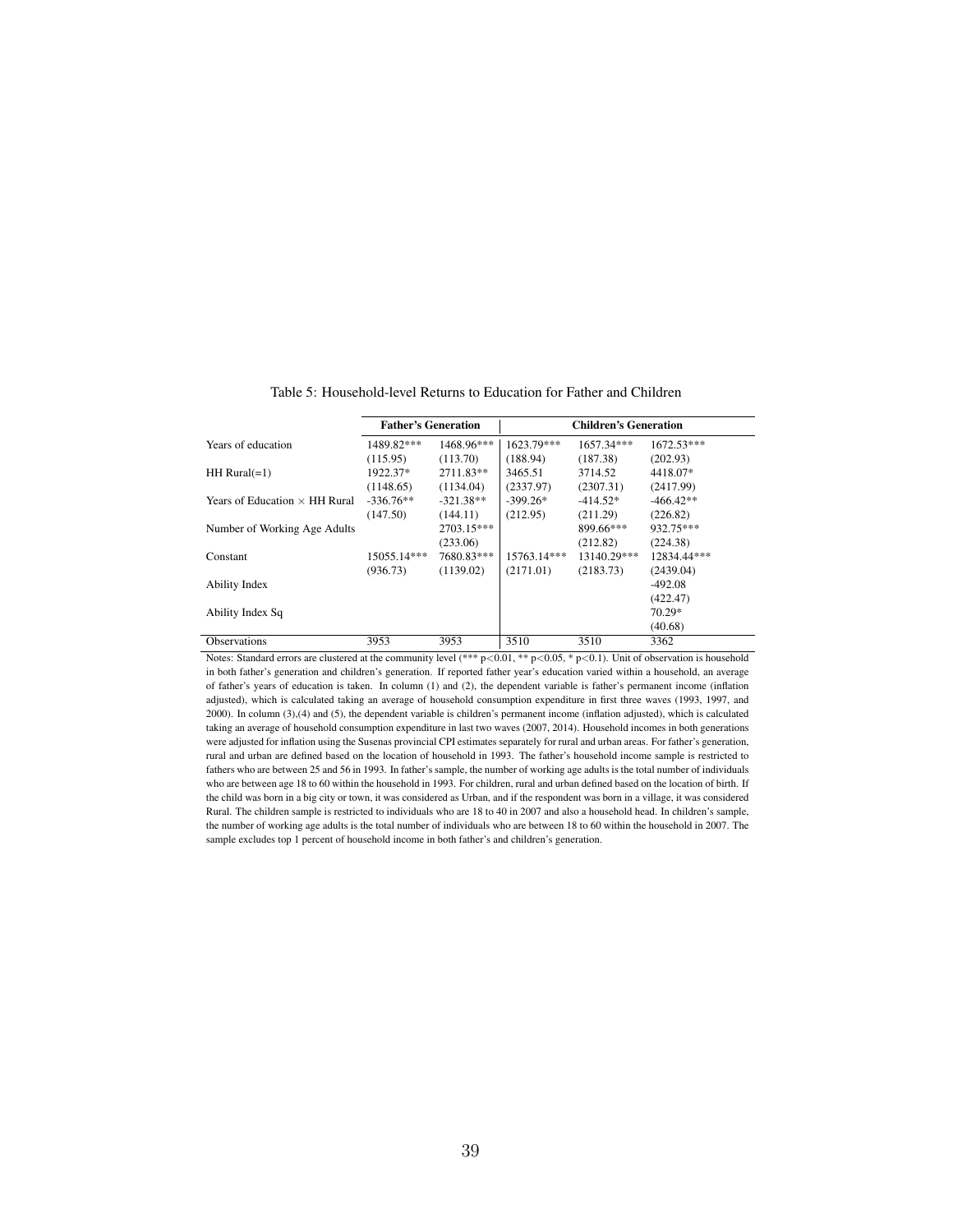|                       | Rural    |        | Urban    |        |  |
|-----------------------|----------|--------|----------|--------|--|
|                       | Estimate | S.E.   | Estimate | S.E.   |  |
| $\delta$ o            | 4.526    | 0.410  | 5.721    | 0.297  |  |
| $\delta_1$            | 0.0482   | 0.0071 | 0.0218   | 0.0026 |  |
| $\delta$ <sub>2</sub> | 0.0004   | 0.0001 | 0.0000   | 0.0000 |  |
| $\delta_3$            | 0.0035   | 0.0006 | 0.0004   | 0.0001 |  |
| $\delta_4$            | 0.0451   | 0.0570 | 0.1971   | 0.0278 |  |
| $\beta_1$             | 1.6225   |        | 1.6225   |        |  |
| $\beta_2$             | 0.0001   |        | 0.0001   |        |  |
| $\sigma$              | 0.6000   |        | 0.6000   |        |  |

**Table 6: Recovering the Structural Parameters** 

Notes: The estimates are based on annual interest rates of 24 percent (urban) and 77 percent (rural). The parental altruism parameter is set at 0.60.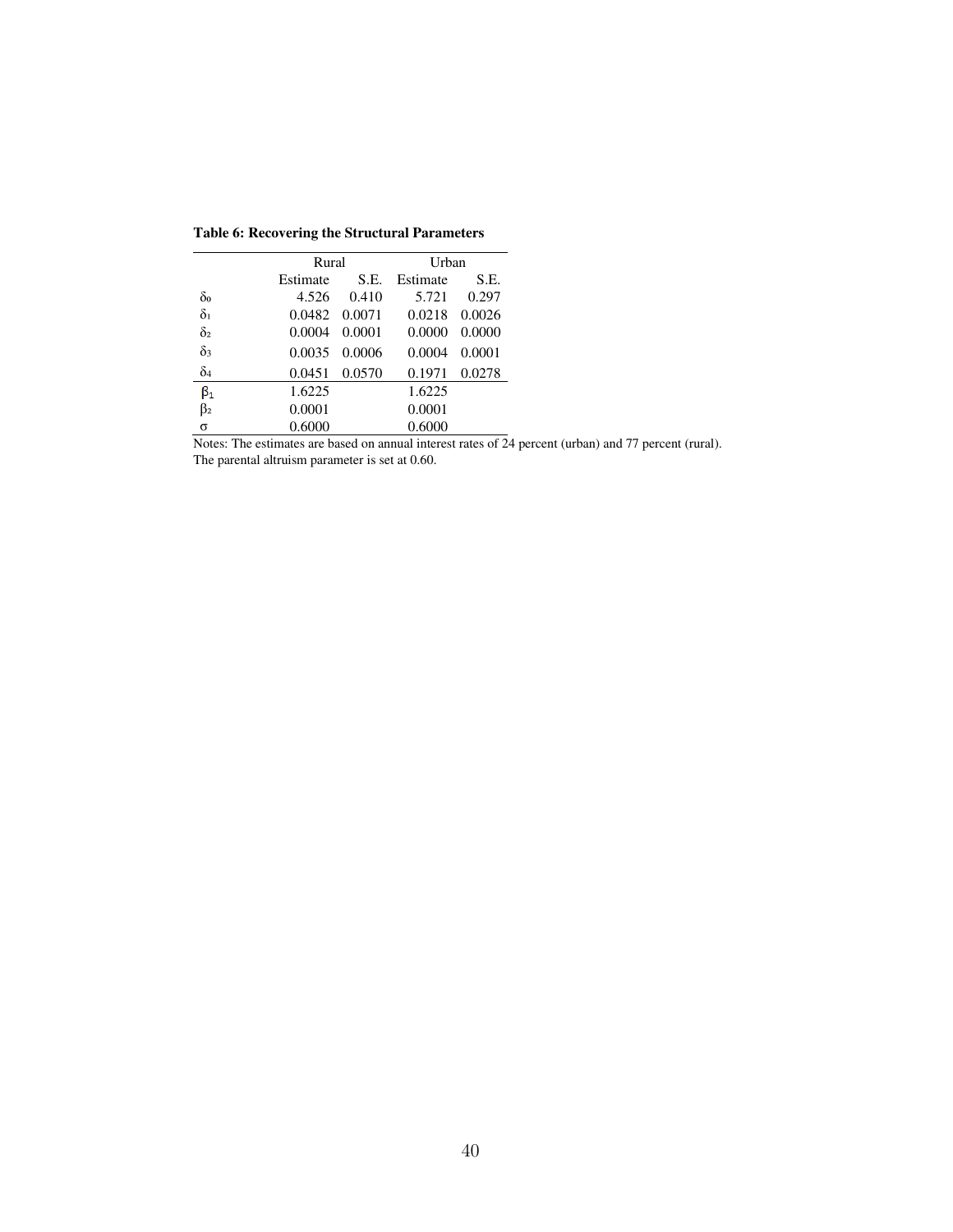

Note: The size of bubble is proportionate to number of observations

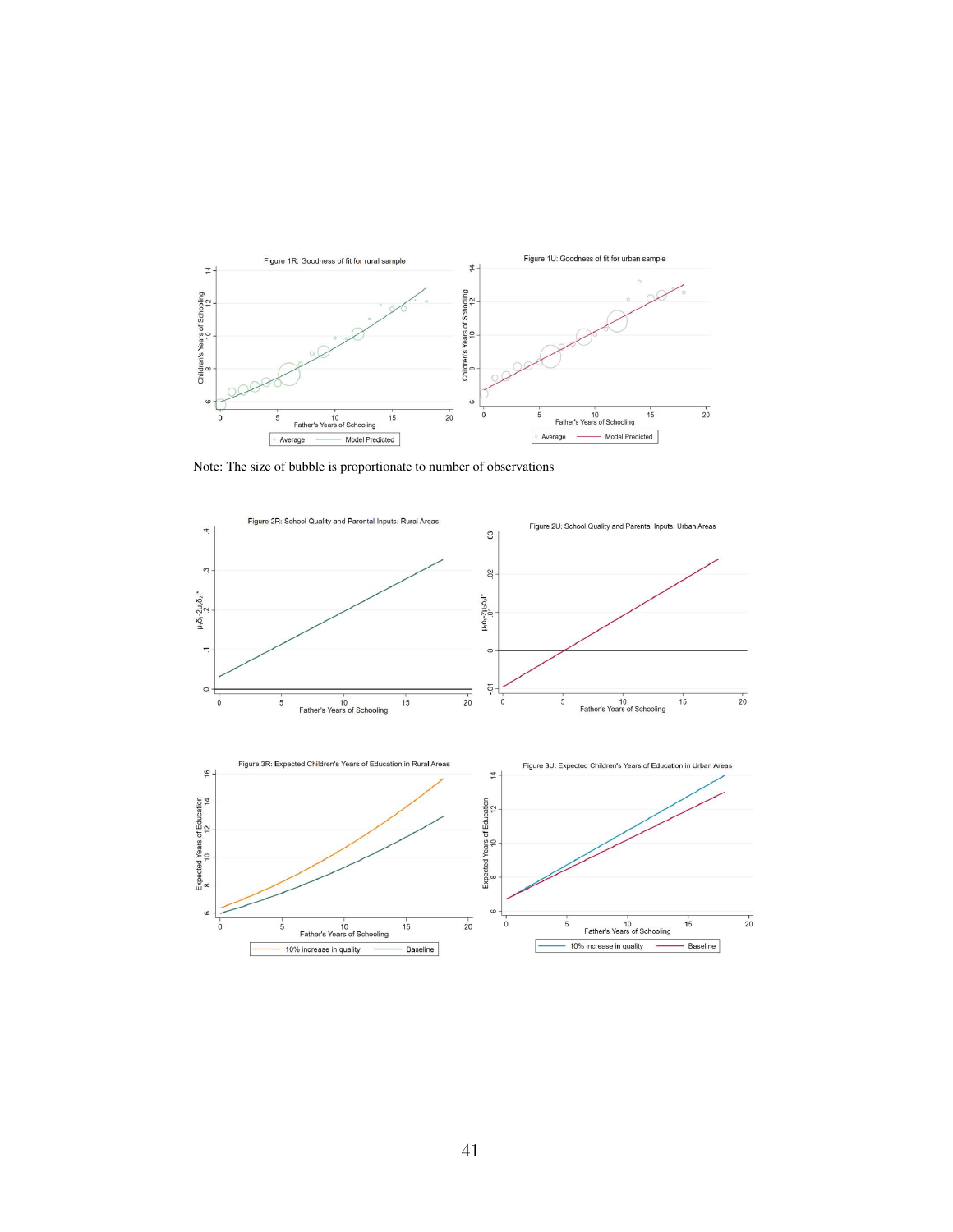## Online Appendix: Not for Publication

#### OA1. Sources of Complementarity: An Extended Discussion

Becker et al. (2015, 2018) note neighborhood peer and role model effects as possible sources of complementarity, but emphasize the role of more efficient investment choices of the educated parents in a complex education market such as college choices in USA. In the context of a developing country such as Indonesia where education investment choices are not complex, we expect peer and role model effects to be more important. In addition to an educated father being a natural role model for his children, there are two other plausible sources of role model effects. An educated mother is likely to be important as a role model, and educated adults in the neighborhood may also act as role models for children. The focus of the analysis in this subsection is whether the observed complementarity between father's education and financial investment is generated primarily by the fact that father's education is a proxy for other correlated factors such as mother's education (assortative marriage matching), and neighborhood peers and role models (higher educated fathers locate in better neighborhoods).

Denote the candidate mechanism for complementarity as  $E^z$ , for example,  $E^z$  is the average education of the peers when the focus is on peer effects as a possible explanation for the complementarity.<sup>1</sup> To check if the complementarity in the mobility equation is driven by factors correlated with father's education, we estimate the following mobility equation:  $E_i^{c^*} =$  $\psi_0 + \psi_{1p} E_i^p + \psi_{1z} E_i^z + \psi_{2p} (E_i^p)^2 + \psi_{2z} (E_i^z)^2 + \psi_{3z} (E_i^p \times E_i^z) + \alpha_1 \phi_i - \alpha_2 (\phi_i)^2$  Note that the above specification allows for direct quadratic effect of a mechanism, for example, for  $z = m$ (mother's education), we include  $E_i^m$  and  $(E_i^m)^2$ ) in addition to the interaction effect with father's education  $(E_i^p \times E_i^m)$ .<sup>2</sup> We check whether the addition of these alternative mechanisms makes the estimated  $\psi_{2p}$  zero or negative.

The evidence reported in Table A.6 in this appendix suggests that the convex effect of father's education in rural Indonesia cannot be explained by peer, role model, and mother's education as mediating factors. The positive coefficient on father's education squared remains

<sup>&</sup>lt;sup>1</sup>We emphasize that our analysis does not deal with the effects of peer and role models in transmitting education across generation. The analysis below is focused only on the question whether these factors might be responsible for the complementarity between father's education and financial investment suggested by the evidence.

 $^{2}E_{i}^{m}$  is mother's education.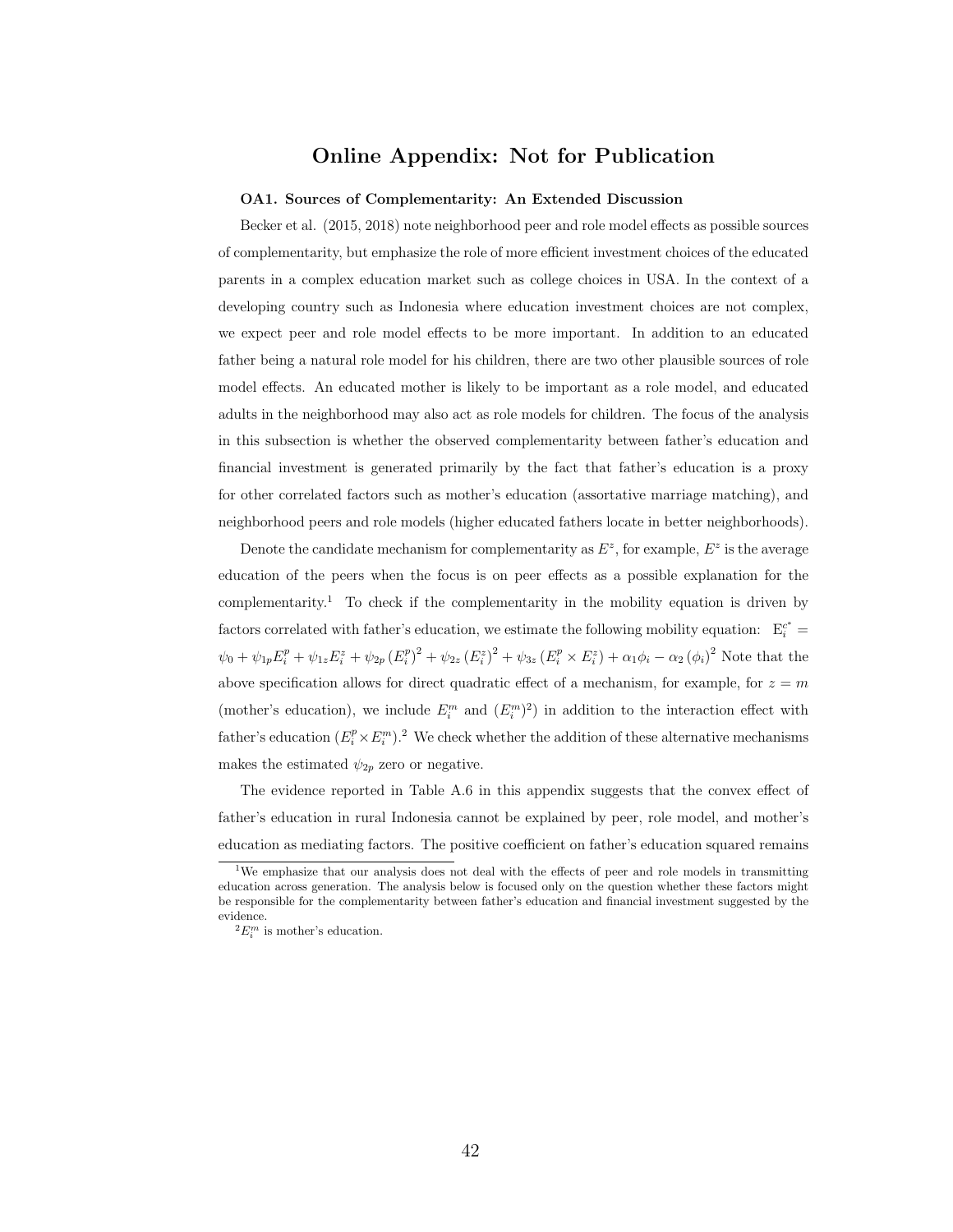unchanged or even increases in magnitude when we control for other possible sources of convexity in the regression. This suggests that father's own nonfinancial impacts such as role model effect and home teaching are the likely mechanisms underlying the convex mobility CEF in rural Indonesia.

The evidence on urban areas is also similar: the inclusion of the alternative mechanisms of complementarity does not make the effect of father's education concave which would be the case if the complementarity is driven by these alternative factors. The estimates for urban areas with the inclusion of neighborhood peer and role model effects are particularly interesting: the coefficient on father's education squared  $\psi_{2p}$  in fact becomes positive and significant at the 5 percent level in these cases.

#### OA.2 Data Appendix

The Indonesian Family Life Survey (IFLS) is an ongoing longitudinal survey. So far five waves have been fielded. The first wave was fielded in 1993, and the second, third, fourth and fifth waves were fielded in 1997, 2000, 2007 and 2014, respectively. At the time of the first wave, 7224 households were interviewed and it represented 83 % of the national population of Indonesia covering 13 out of the 27 provinces (?). In the subsequent waves, the sample size grew because others joined the sampled households either through marriage and births. An appealing feature of the IFLS is its low-attrition rate (?).

Below we provide detailed discussion and rationale on how we have obtained different variables from the IFLS data:

#### Children Sample:

As noted in data section, our primary mobility sample is based on children who are 18 to 40 years old in 2014 (wave 5). We restrict the sample to 18 to 40 years old of the fifth wave for two reasons. First, these individuals were in school at some point during 1990s and 2000s. Therefore, we can use the previous waves to estimate the effects on schooling investment. Secondly, only in the fifth wave, the IFLS started to collect Raven Test scores a measure of "fluid intelligence" for all adults. Since we include cognitive ability in much of our analysis, we have chosen to use the fifth wave for our children sample.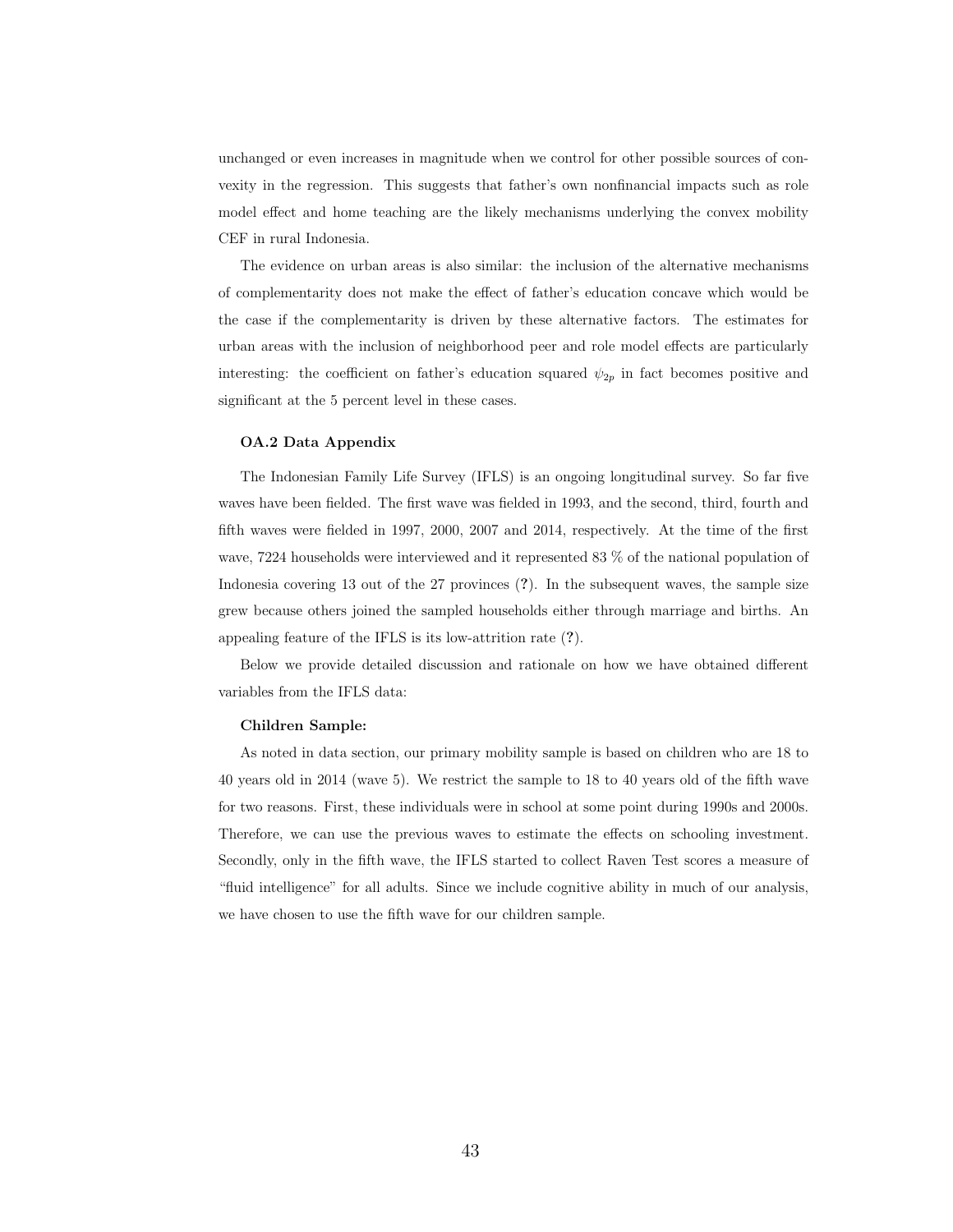#### Child Years of Education:

In order to obtain the child years of education, we use two sources of data in the fifth wave of the IFLS: book 3A and roster. Book 3A has education information for anyone who is 15 years and older. If the 18 to 40-year-old household member do not have education reported in book 3A, we use the education reported in roster.

#### Father's Years of Education:

We use three sources to calculate father's years of education. Below we discuss each source:

*Household roster:* As noted above, the IFLS household roster reports education information of the household member. Moreover, the roster data also provides household member ID of father and mother of each child listed in the roster. Starting with the latest (fifth) wave, we check if the father has co-resided with children at any wave. If the father has co-resided with the children during the any wave, we obtain the education information from the latest wave in which the father has co-resided with the children.

*Non-resident parents module:* For any household member who is 15 years and older, the IFLS asks about parental education if the parents are not residing in the same household. If the child did not co-reside with the father in any of the survey waves, we use this module to obtain father's years of education. Using the panel ID, we identify the latest wave in which the children have reported parental education of non-resident parents and extract that education information.

*Mothers marriage module:* Ideally, we should be able to find education information all fathers using the above two sources. But in some cases, the fathers' education is missing because of non-response or the reported value exceed any meaningful years of schooling value. The IFLS asks all married women about their husband's years of education if the husband is not residing in the household. If we unable to find father's years of education using above two sources, we identify if the mother has co-resided with the child in any of the waves. If the mother co-resided with the child, we then use mother's marriage module to obtain fathers' schooling information.

Using all three sources, we are able to collect fathers' education information for almost 90 percent of the sample.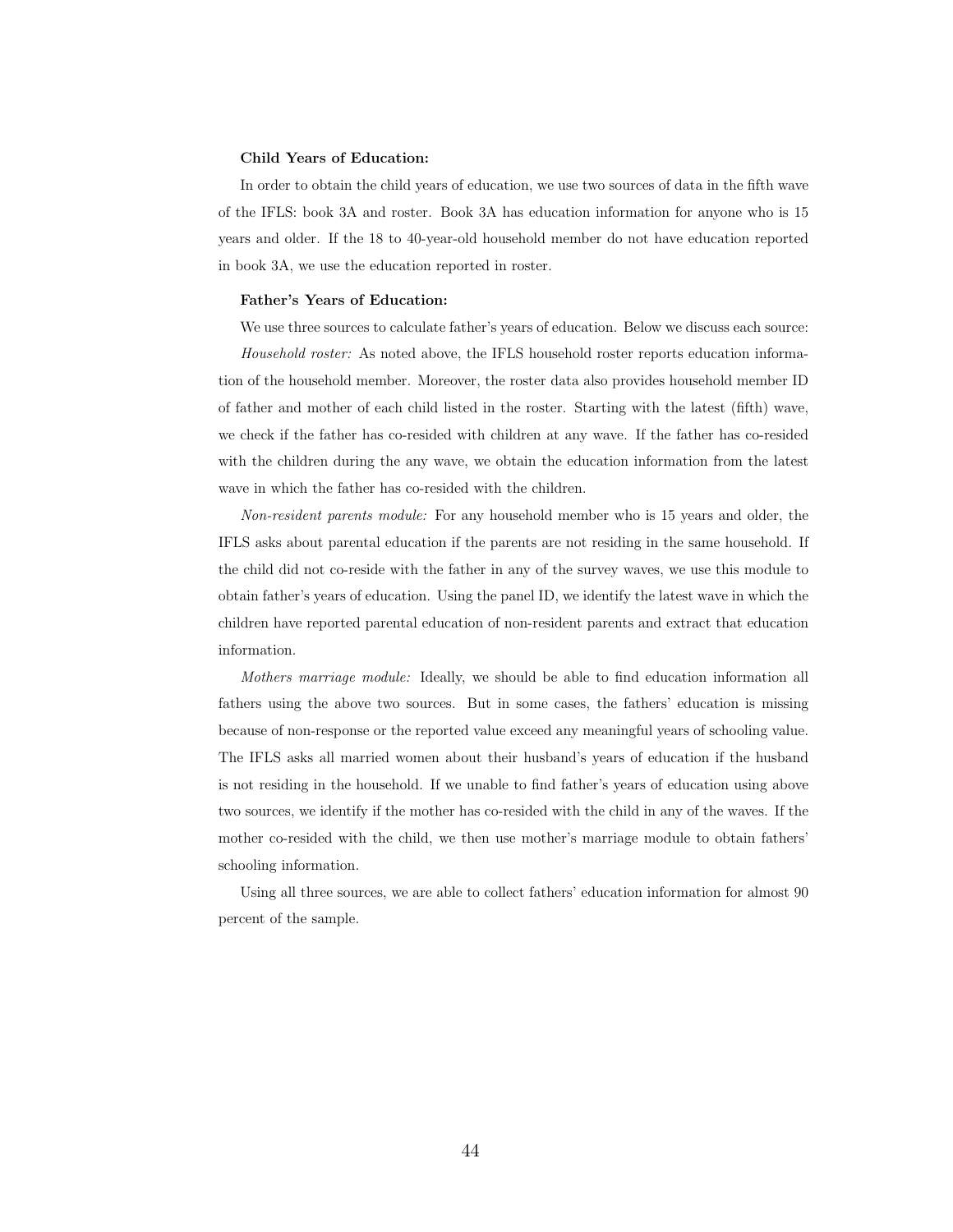#### Children's Birth Location:

For any household member who are 15 or older, the IFLS has information about the location types of birth: village, small town, or a big city. If the respondents were born in a village, we define the birth location as rural and otherwise, urban. The IFLS collects this information in all waves. For any respondent, we use the birth location in the latest wave in which the respondent reported his/her birth location type.

#### Child Cognitive Ability:

We use the Raven test scores and two memory tests to construct the cognitive ability index. An advantage of these measures is that they do not require any knowledge of numeracy or literacy to do well in the tests. To arrive at the index, we first take the first principal component of the raven test scores and two memory tests. Then we regress that on age and age square. A critical issue is that cognition outcomes are positively correlated with age because of the Flynn effect. We, therefore, use residual of the regression as the cognitive ability index.

#### Education Expenses:

The IFLS has separate education modules for children (age below 15) and adult (age equal to or above 15). The expense data includes all types of school-related expenses. We aggregate the expenses Using the Panel ID, we match individuals of our children sample (18 to 40 years old in wave 5) with their education expense data in the previous waves. The expenses are then adjusted for inflation taking 1993 as the base year; we obtain the yearly inflation of Indonesia from the World Bank web site.

In the investment sample, we also control for number of school age of children. To calculate the number of school children in wave, we first obtain the fathers' ID from the roster. We then calculate how many other individuals in the education sample also listed as the same ID as the father. That number provides us with the number of school age children. Finally, in the investment sample, we also include whether the household is located in urban area or rural area. In each wave, the household location information is available in book K. We match the household ID with the location information.

#### Permanent income:

We use the household expenditures as a proxy for income, since income data often suffer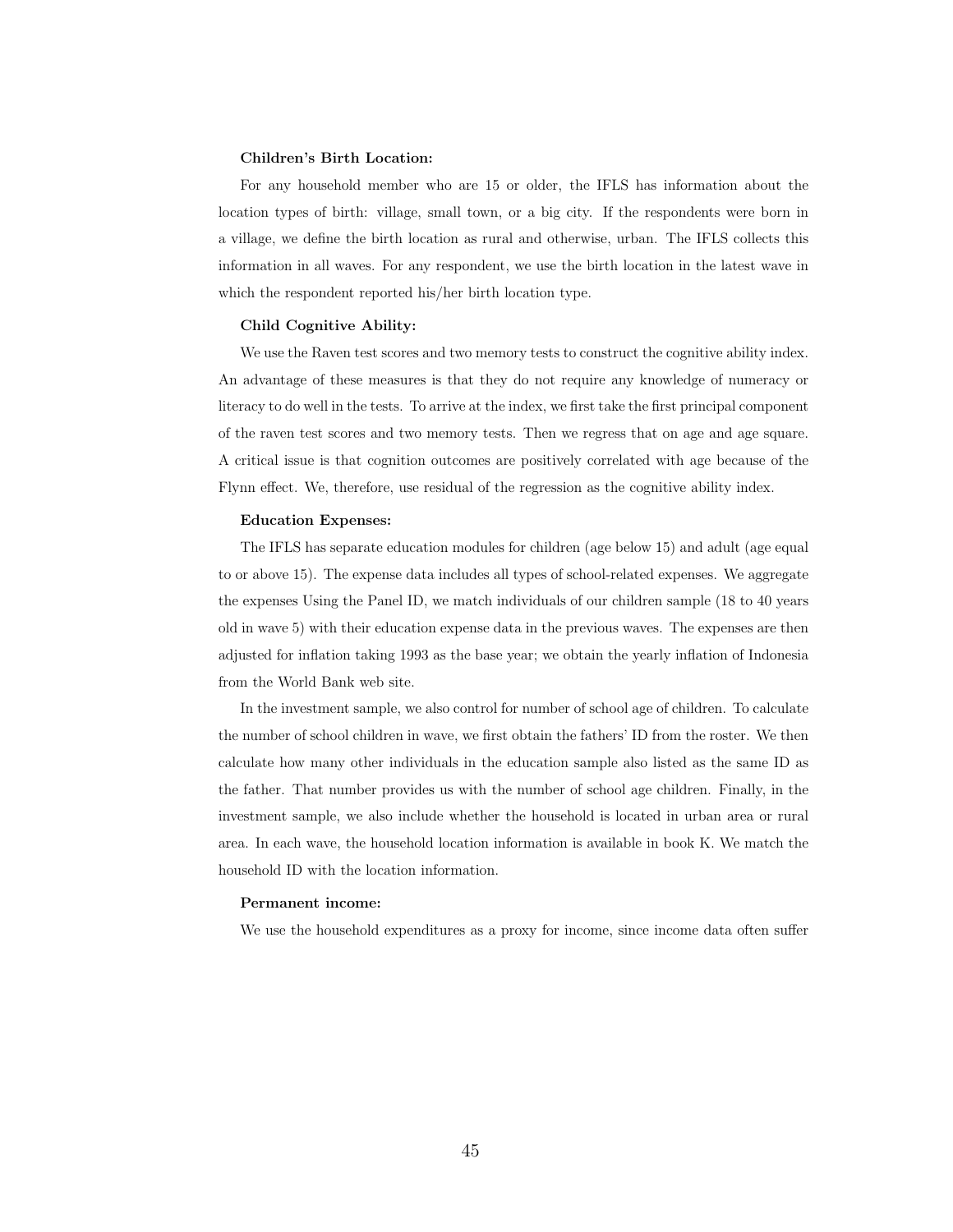from more measurement error than household expenditure. For the fathers' generation, we use the average of household consumption expenditure of the first three waves, and the children's generation, we the average of household consumption expenditure of the last two waves. Below we discuss in more details how we calculate the permanent income:

#### Fathers' generation permanent income:

For each of the first three waves, we first separately calculate the household expenditure. For each household member, the IFLS provides his/her relationship to household head. We identify the households in which the individuals of our children sample (18 to 40 years old in 2014) were listed as children or grandchildren in the any of the first three waves. We consider both children and grandchildren because these children may grow up in an extended family where the grandfather is household head. Using the household tracking id, we then merge the identified households with their total expenditures. We adjust for inflation by using yearly inflation data from the World bank web site taking 1993 as the base year. After this we merge the sample with fathers' age information. We restrict the sample to fathers who are age 25 to 56 in 1993.

#### Children's Generation Permanent Income:

For each of the last two waves, we first calculate the household expenditure. Since we want to focus on children who are 25 to 56 years old in 2007, we extend the original children sample to this age group. We then identify children who are household heads in 2007. We wanted to make sure the children are household heads because if the children are living with parents, we may falsely attribute the permanent income of children to parents. Then we merge the household expenditure of the fourth wave (2007) with the household expenditure of the fifth wave (2014) using the household tracking ID. We adjust inflation taking 1993 as the base year.

#### Role model data:

The role model in our study are individuals who were born in the same district as the child and belong to the top 50 percent of education distribution of fathers' reference age group. To calculate the role model education, we first needed to obtain fathers' age. We check if the father has co-resided with children in any of waves. If we can find the father, we obtain the age from the household roster and convert that value to what his age would be in 2014. For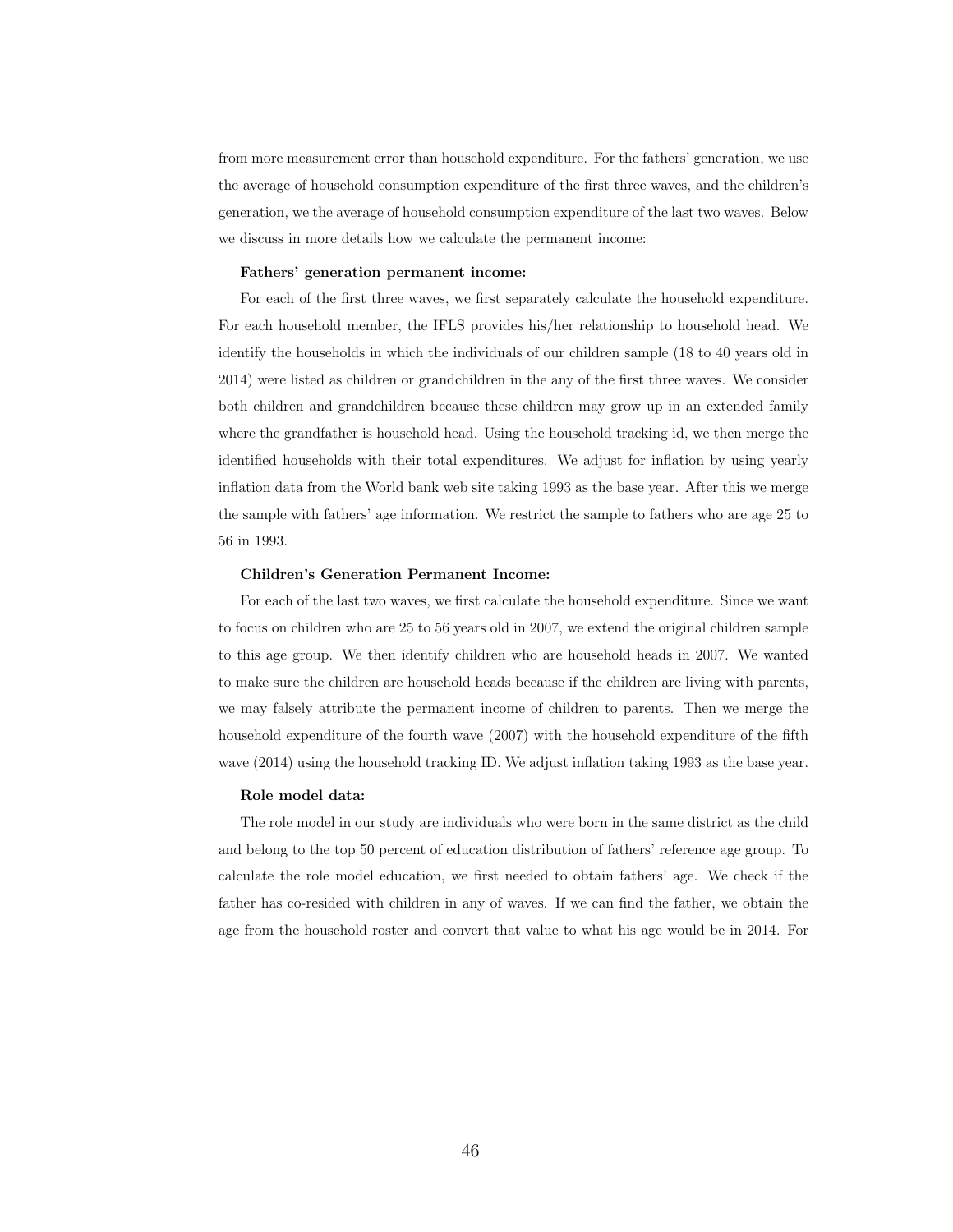the non-resident father, we obtain the age from the non-resident module. The IFLS asks age at death and year of death, if the father is not alive. Using this information, we calculate what would have been fathers' age in 2014. We then obtain the birth district information of the children. Separately, next we use the roster data of each wave to obtain years of education and age of all individuals who are older than 22 at the time of the survey. We choose older than 22 because by age 22 the individuals would have completed their education. Then we convert the age of these individuals to the value it would be in 2014. Using the birth district information, we obtain the birth district of all the individuals in the roster. For any given age, we calculate the average of years of education of the top 50 percent achievers within the  $\pm 3$  $(\pm 5$  for robustness check) age group of a district. We then merge the district ID information and age information with the birth district ID and father age information of the data above.

#### Peer Data:

We select individuals who are within  $\pm 3$  ( $\pm 5$  for robustness check) of the age group of our children sample and born in the same district as the children. First, we create a data where we include individuals who are 15 to 43 years old. We then obtain years of education and birth district information for these individuals. After that, we take the average years of education for  $\pm 3$  ( $\pm 5$  for robustness check) of the age group for each district. We then restrict that sample to 18 to 40 years old and merge the sample to the original

## References

- Frankenberg, Elizabeth, Lynn A Karoly, Paul Gertler, Sulistinah Achmad, IGN Agung, Sri Harijati Hatmadji, and Paramita Sudharto, "The 1993 Indonesian family life survey: Overview and field report," 1995.
- Strauss, John, Firman Witoelar, and Bondan Sikoki, *The fifth wave of the Indonesia family life survey: overview and field report*, Vol. 1, RAND Santa Monica, CA, 2016.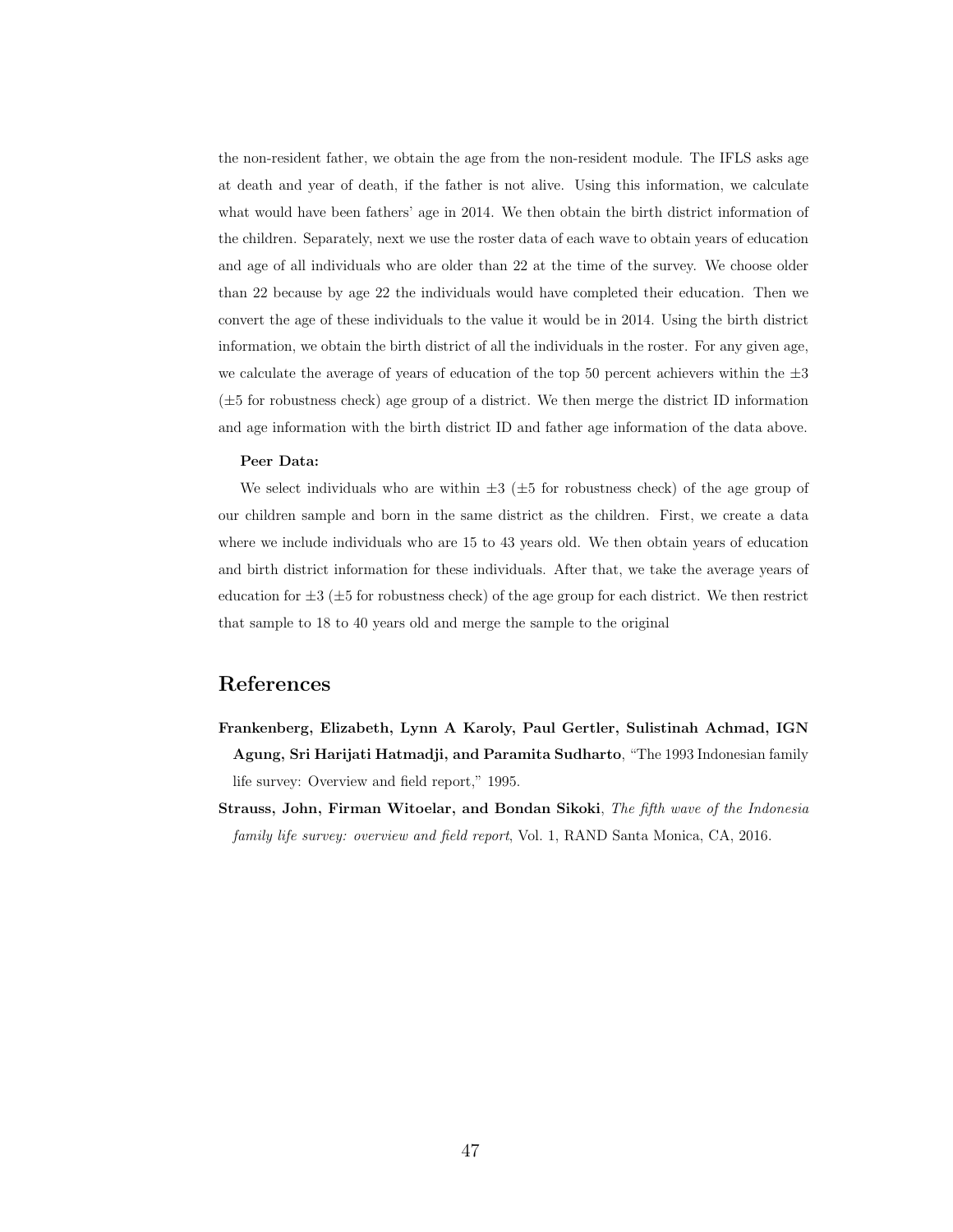## Appendix

|         | Table A.1: Intergenerational Persistence in Schooling (Ability Interacted with Father Edu- |  |  |
|---------|--------------------------------------------------------------------------------------------|--|--|
| cation) |                                                                                            |  |  |

|                                         |                            | <b>LINEAR CEF</b> |           | <b>OUADRATIC CEF</b> |             |           |  |
|-----------------------------------------|----------------------------|-------------------|-----------|----------------------|-------------|-----------|--|
|                                         | $\text{Rural}(\mathbf{R})$ | Urban(U)          | $R-U$     | Rural(R)             | Urban(U)    | $R-U$     |  |
| Father Edu                              | $0.4097***$                | $0.4429***$       | $-0.0332$ | $0.2504***$          | $0.3332**$  | $-0.0828$ |  |
|                                         | (0.0284)                   | (0.0355)          | (0.0435)  | (0.0755)             | (0.1408)    | (0.1492)  |  |
| Father Edu Sq                           |                            |                   |           | $0.0136**$           | 0.0070      | 0.0066    |  |
|                                         |                            |                   |           | (0.0054)             | (0.0081)    | (0.0093)  |  |
| Father Edu $\times$ Ability Index       | $-0.0179$                  | $-0.0253*$        | 0.0074    | $-0.0136$            | 0.0101      | $-0.0237$ |  |
|                                         | (0.0112)                   | (0.0137)          | (0.0171)  | (0.0313)             | (0.0611)    | (0.0662)  |  |
| Father Edu $\times$ Ability Index Sq    | 0.0012                     | 0.0012            | 0.0000    | 0.0019               | $-0.0026$   | 0.0045    |  |
|                                         | (0.0010)                   | (0.0012)          | (0.0016)  | (0.0029)             | (0.0056)    | (0.0062)  |  |
| Father Edu Sq $\times$ Ability Index    |                            |                   |           | $-0.0010$            | $-0.0022$   | 0.0011    |  |
|                                         |                            |                   |           | (0.0021)             | (0.0034)    | (0.0039)  |  |
| Father Edu Sq $\times$ Ability Index Sq |                            |                   |           | $-0.0000$            | 0.0002      | $-0.0002$ |  |
|                                         |                            |                   |           | (0.0002)             | (0.0003)    | (0.0004)  |  |
| Constant                                | 5.4906***                  | $6.0809***$       | $-0.5902$ | $5.7730***$          | $6.3833***$ | $-0.6103$ |  |
|                                         | (0.2660)                   | (0.3527)          | (0.3932)  | (0.3075)             | (0.5631)    | (0.5489)  |  |
| Ability Index                           | $0.7720***$                | $0.6230***$       |           | $0.7913***$          | $0.5183**$  |           |  |
|                                         | (0.0937)                   | (0.1426)          |           | (0.1188)             | (0.2490)    |           |  |
| Ability Index Sq                        | $-0.0438***$               | $-0.0233*$        |           | $-0.0472***$         | $-0.0113$   |           |  |
|                                         | (0.0082)                   | (0.0133)          |           | (0.0110)             | (0.0237)    |           |  |
| <b>Observations</b>                     | 10236                      | 5230              | 15466     | 10236                | 5230        | 15466     |  |

Notes: Standard errors are clustered at the community level (\*\*\*  $p<0.01$ , \*\*  $p<0.05$ , \*  $p<0.1$ ). Rural and Urban are defined based on location of birth. If the respondent was born in a big city or town, it was considered as Urban, and if the respondent was born in a village, it was considered Rural. Cognitive ability index is expressed in percentile; it is constructed taking the first principal component of Raven Test and two memory memory tests net of age and age square.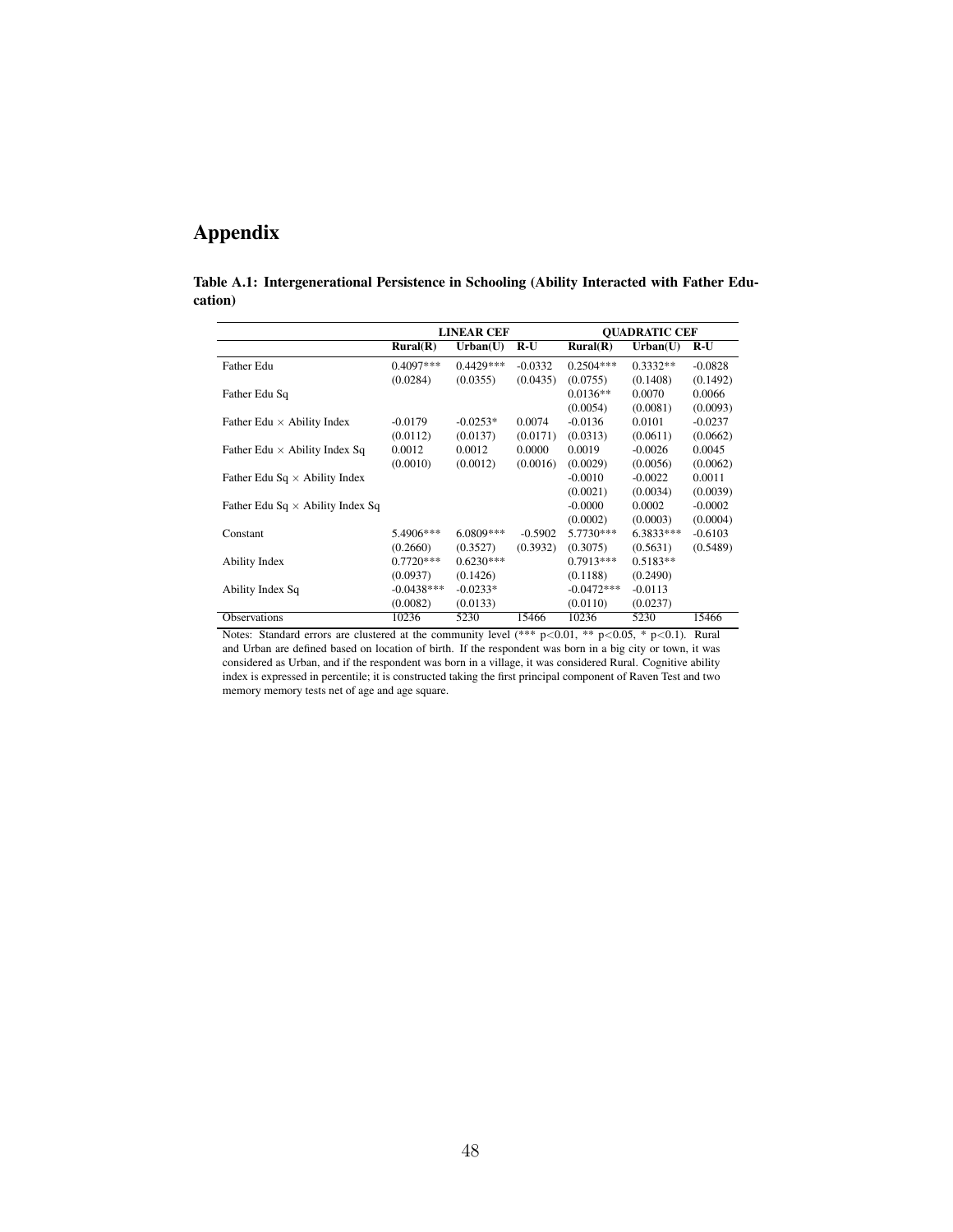| Father's Years of Education                | $11.16***$ | $11.20***$ | $10.72***$ |
|--------------------------------------------|------------|------------|------------|
|                                            | (0.79)     | (0.80)     | (0.79)     |
| HH Rural $(=1)$                            | $-12.66*$  | $-13.02*$  | $-10.72$   |
|                                            | (7.08)     | (7.12)     | (7.00)     |
| Father's Years of Education $\times$ Rural | $-5.19***$ | $-5.17***$ | $-5.15***$ |
|                                            | (0.93)     | (0.93)     | (0.91)     |
| Number of School Age Children              |            | $-5.09***$ | $-5.07***$ |
|                                            |            | (1.53)     | (1.49)     |
| Ability Index                              |            |            | 3.43       |
|                                            |            |            | (2.39)     |
| Ability Index Sq                           |            |            | 0.15       |
|                                            |            |            | (0.24)     |
| Constant                                   | 52.88***   | $60.90***$ | 40.89***   |
|                                            | (6.87)     | (7.20)     | (7.98)     |
| <b>Observations</b>                        | 18325      | 18325      | 18325      |

Table A.2: Estimates of the Investment Equation (Winsorized Sample)

Notes: Standard errors are clustered at the community level  $(*** p<0.01, ** p<0.05,$  $*$  p $<$ 0.1). The top 1 percent educational expenses is winsorized. The sample mean of monthly average educational expenditure 143.18 rupiah (adjusted for inflation), whereas the top 1 percent mean of monthly average educational expenditure is 2,118.92 rupiah (adjusted for inflation). The dependent variable is average monthly educational expenditure which is adjusted for inflation using the Susenas provincial CPI estimates separately for rural and urban areas. All regressions include wave fixed effects. Rural and urban are defined based on location of household at the time of survey. Cognitive ability index is expressed in percentile; it is constructed taking the first principal component of Raven Test and two memory memory tests net of age and age square.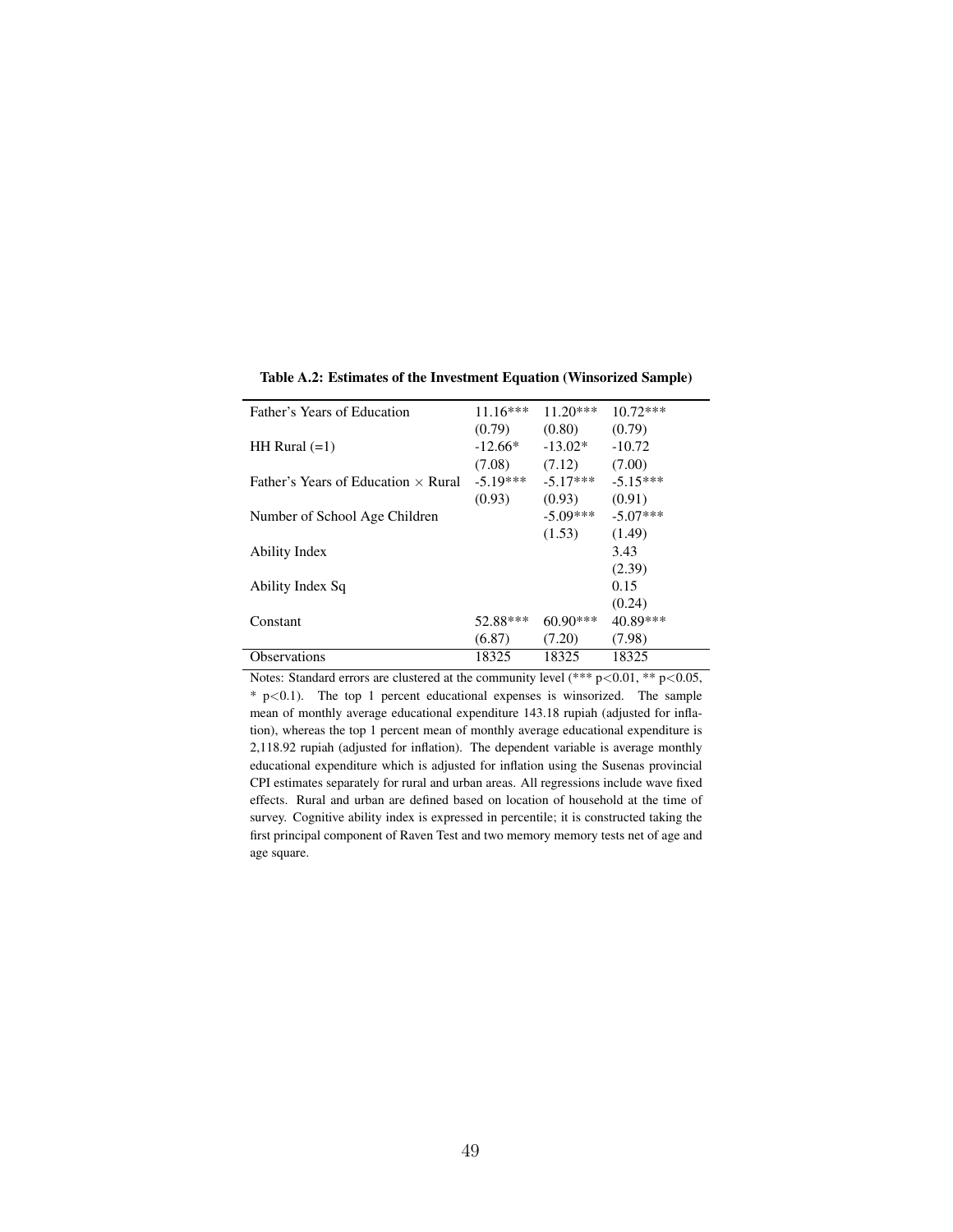Table A.3: Household-level Returns to Education for Father and Children (Winsorized Sample)

|                                      | <b>Father's Generation</b> |              |              | <b>Children's Generation</b> |             |
|--------------------------------------|----------------------------|--------------|--------------|------------------------------|-------------|
| Years of education                   | 1686.33***                 | $1655.56***$ | $2004.78***$ | 2057.06***                   | 2053.84***  |
|                                      | (118.92)                   | (115.34)     | (225.28)     | (225.19)                     | (238.29)    |
| HH Rural $(=1)$                      | 2608.65**                  | 3541.84***   | 5246.41*     | 5651.44**                    | 6199.82**   |
|                                      | (1218.72)                  | (1195.26)    | (2708.89)    | (2680.85)                    | (2823.11)   |
| Years of Education $\times$ HH Rural | $-481.60***$               | $-459.86***$ | $-593.68**$  | $-620.24**$                  | $-657.66**$ |
|                                      | (157.23)                   | (152.64)     | (256.00)     | (254.86)                     | (269.34)    |
| Number of Working Age Adults         |                            | 3151.50***   |              | 1373.30***                   | 1467.71***  |
|                                      |                            | (267.16)     |              | (291.66)                     | (310.67)    |
| Constant                             | 14465.51***                | 5859.24***   | 13042.91***  | 9017.87***                   | 9486.97***  |
|                                      | (972.66)                   | (1183.52)    | (2479.29)    | (2566.25)                    | (2786.42)   |
| Ability Index                        |                            |              |              |                              | $-989.94**$ |
|                                      |                            |              |              |                              | (486.12)    |
| Ability Index Sq                     |                            |              |              |                              | $123.17**$  |
|                                      |                            |              |              |                              | (48.08)     |
| <b>Observations</b>                  | 3992                       | 3992         | 3545         | 3545                         | 3395        |

Notes: Standard errors are clustered at the community level (\*\*\*  $p<0.01$ , \*\*  $p<0.05$ , \*  $p<0.1$ ). Unit of observation is household in both father's generation and children's generation. If reported father year's education varied within a household, an average of father's years of education is taken. In column (1) and (2), the dependent variable is father's permanent income (inflation adjusted), which is calculated taking an average of household consumption expenditure in first three waves (1993, 1997, and 2000). In column (3),(4) and (5), the dependent variable is children's permanent income (inflation adjusted), which is calculated taking an average of household consumption expenditure in last two waves (2007, 2014). Household incomes in both generations were adjusted for inflation using the Susenas provincial CPI estimates separately for rural and urban areas. For father's generation, rural and urban are defined based on the location of household in 1993. The father's household income sample is restricted to fathers who are aged between 25 and 56 in 1993. In father's sample, the number of working age adults is the total number of individuals who are between age 18 to 60 within the household in 1993. For children, rural and urban defined based on the location of birth. If the child was born in a big city or town, it was considered as Urban, and if the respondent was born in a village, it was considered Rural. The children sample is restricted to individuals who are 18 to 40 in 2007 and also a household head. In children's sample, the number of working age adults is the total number of individuals who are between 18 to 60 within the household in 2007. The top 1 percent sample is winsorized at 99 percent level.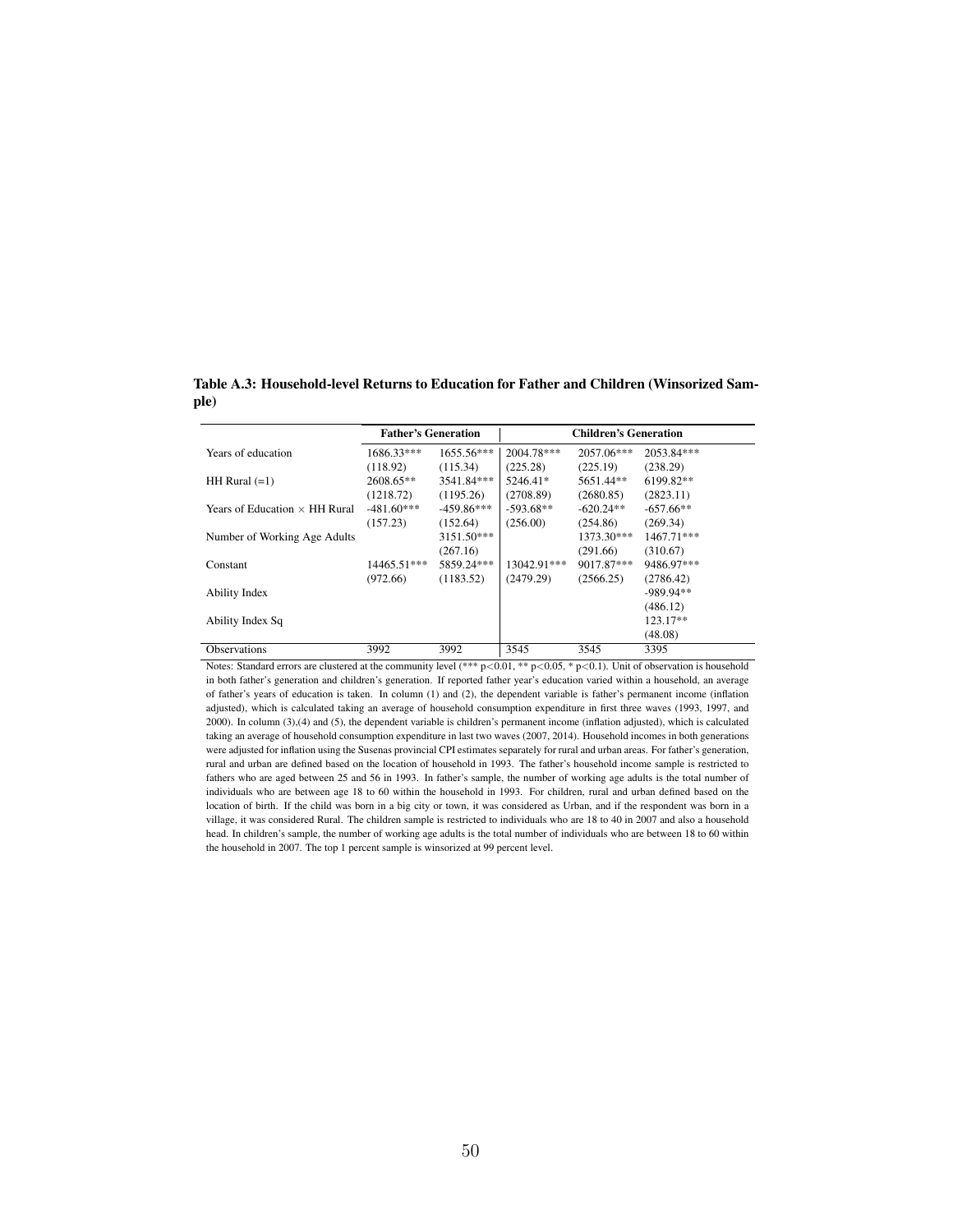|                              | Urban                                               |                          |                          |                          |                                                |                          |  |
|------------------------------|-----------------------------------------------------|--------------------------|--------------------------|--------------------------|------------------------------------------------|--------------------------|--|
|                              | <b>Include</b><br><b>Ability</b><br><b>Controls</b> |                          |                          |                          | <b>KLS Estimates–Without Ability Controls)</b> |                          |  |
|                              | (1)                                                 | $\rho = 0$<br>(2)        | $\rho = 0.01$<br>(3)     | $\rho = 0.02$<br>(4)     | $\rho = 0.03$<br>(5)                           | $\rho = 0.04$<br>(6)     |  |
| Child Years of Education     | 1612.90***<br>(198.07)                              | 1720.20***<br>(174.01)   | 1666.03***<br>(174.04)   | $1611.84***$<br>(174.14) | 1557.62***<br>(174.30)                         | 1503.35***<br>(174.52)   |  |
| Number of Working Age Adults | 668.92*<br>(397.90)                                 | $702.35*$<br>(385.53)    | 691.43*<br>(385.55)      | 680.51*<br>(385.62)      | 669.58*<br>(385.72)                            | 658.64*<br>(385.86)      |  |
| Constant                     | $11400.50***$<br>(3053.49)                          | 12859.50***<br>(2334.39) | 13492.89***<br>(2334.75) | 14126.48***<br>(2335.83) | 14760.45***<br>(2337.64)                       | 15395.00***<br>(2340.18) |  |
| <b>Observations</b>          | 961                                                 | 961                      | 961                      | 961                      | 961                                            | 961                      |  |

#### Table A.4: Children's Generation Returns to Education (Trimming Right Tail 1 Percent)

|                              | Include<br><b>Ability</b><br><b>Controls</b> | <b>KLS Estimates–Without Ability Controls)</b> |              |              |             |              |  |  |
|------------------------------|----------------------------------------------|------------------------------------------------|--------------|--------------|-------------|--------------|--|--|
|                              | (1)                                          | (2)                                            | (3)          | (4)          | (5)         | (6)          |  |  |
| Child Years of Education     | 1233.21***                                   | $1247.01***$                                   | 1202.09***   | $1157.17***$ | 1112.21***  | $1067.22***$ |  |  |
|                              | (117.73)                                     | (91.50)                                        | (91.53)      | (91.60)      | (91.73)     | (91.90)      |  |  |
| Number of Working Age Adults | $1056.90***$                                 | $1052.62***$                                   | $1045.42***$ | $1038.22***$ | 1031.02***  | 1023.81***   |  |  |
|                              | (274.62)                                     | (253.08)                                       | (253.09)     | (253.13)     | (253.20)    | (253.29)     |  |  |
| Constant                     | 17542.96***                                  | 16431.53***                                    | 16864.15***  | 17296.91***  | 17729.93*** | 18163.33***  |  |  |
|                              | (1376.82)                                    | (1132.79)                                      | (1133.00)    | (1133.63)    | (1134.70)   | (1136.19)    |  |  |
| <b>Observations</b>          | 2401                                         | 2401                                           | 2401         | 2401         | 2401        | 2401         |  |  |

Rural

Notes: Standard errors in parenthesis (\*\*\* p<0.01, \*\* p<0.05, \* p<0.1). Column (1) reports OLS estimates controlling for ability and ability square. In columns (2) to (6), ρ represents assumed correlation between education and omitted cognitive ability. Unit of observation is household. The dependent variable is children's permanent income (inflation adjusted), which is calculated taking an average of household consumption expenditure in last two waves (2007, 2014). For children rural and urban defined based on the location of birth. If the child was born in a big city or town, it was considered as Urban, and if the respondent was born in a village, it was considered Rural. The children sample is restricted to individuals who are 18 to 40 in 2007 and also a household head. In children's sample, the number of working age adults is the total number of individuals who are between 18 to 60 within the household in 2007. The sample excludes top 1 percent of household income.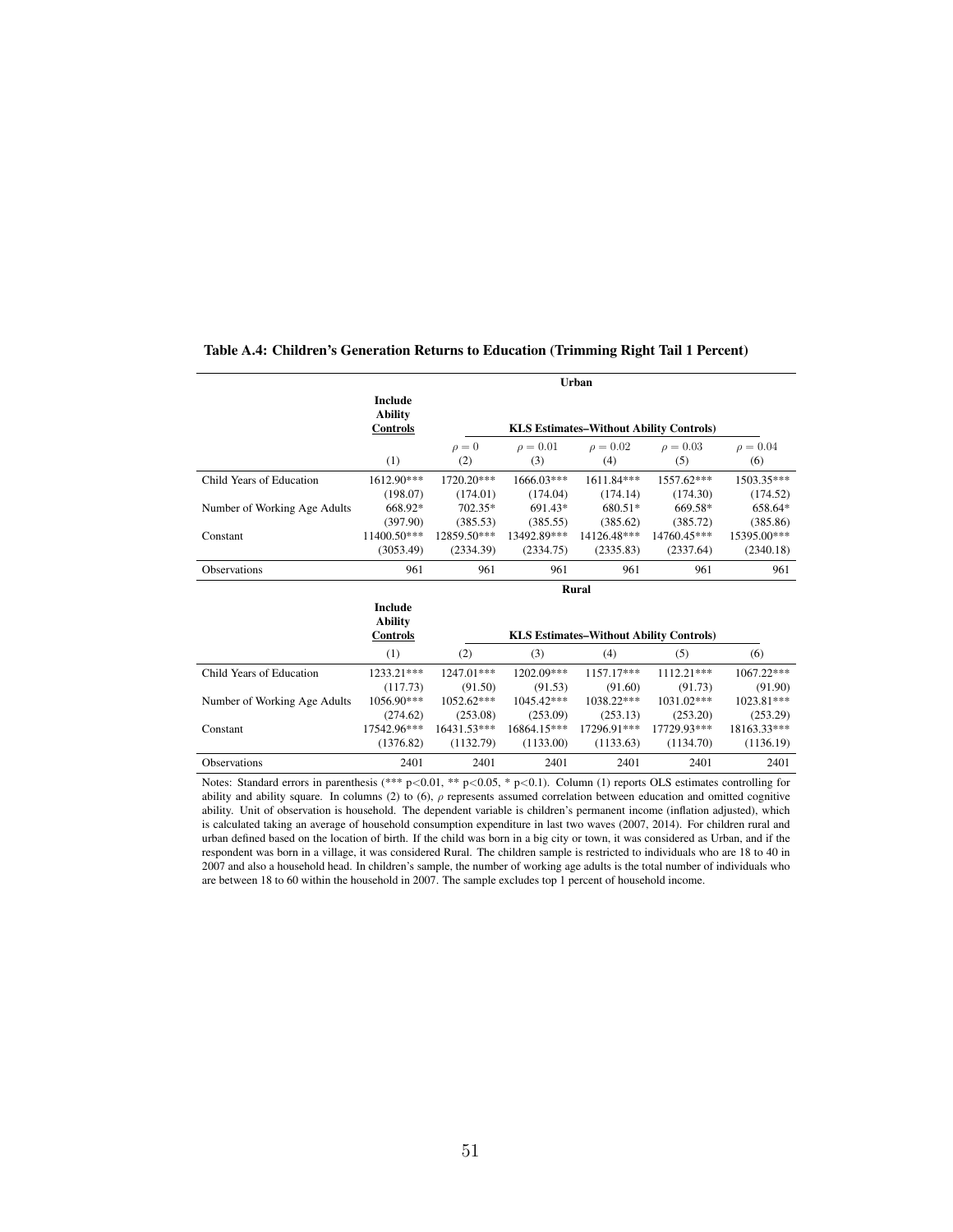Urban KLS  $\rho = 0$   $\rho = 0.01$   $\rho = 0.02$   $\rho = 0.03$   $\rho = 0.04$ <br>
(1) (2) (3) (4) (5) (1)  $(2)$   $(3)$   $(4)$   $(5)$ Father's Years of Education 1469.46\*\*\* 1432.84\*\*\* 1396.21\*\*\* 1359.55\*\*\* 1322.87\*\*\*<br>
(88.47) (88.49) (88.52) (88.58) (88.66)  $\begin{array}{cccc} (88.47) & (88.49) & (88.52) & (88.58) & (88.66) \\ 2638.50^{***} & 2641.37^{***} & 2644.24^{***} & 2647.12^{***} & 2649.99^{***} \end{array}$ Number of Working Age Adults 2638.50\*\*\* 2641.37\*\*\* 2644.24\*\*\* 2647.12\*\*\* 2649.99\*\*\* (281.99) (282.00) (282.05)  $\begin{array}{cccc} (281.99) & (282.00) & (282.05) & (282.12) & (282.22) \\ 57.20^{***} & 8144.69^{***} & 8432.25^{***} & 8719.99^{***} & 9007.99^{***} \end{array}$ Constant 7857.20\*\*\* 8144.69\*\*\* 8432.25\*\*\* 8719.99\*\*\* 9007.99\*\*\*<br>(1113.31) (1113.40) (1113.67) (1114.12) (1114.76)  $(1113.31)$   $(1113.40)$   $(1113.67)$   $(1114.12)$ Observations 1712 1712 1712 1712 1712 1712  $\rho = 0$   $\rho = 0.01$   $\rho = 0.02$   $\rho = 0.03$   $\rho = 0.04$ Rural KLS (1)  $(2)$   $(3)$   $(4)$   $(5)$ Father's Years of Education 1147.40\*\*\* 1114.41\*\*\* 1081.41\*\*\* 1048.39\*\*\* 1015.34\*\*\* (69.68) (69.89) (69.73) (69.89)  $\begin{array}{ccccccccc} (69.68) & (69.70) & (69.73) & (69.80) & (69.89) \\ 2792.87^{***} & 2793.98^{***} & 2795.08^{***} & 2796.18^{***} & 2797.29^{***} \end{array}$ Number of Working Age Adults 2792.87\*\*\* 2793.98\*\*\* 2795.08\*\*\* 2796.18\*\*\* 2797.29\*\*\*<br>(282.95) (282.97) (283.01) (283.08) (283.18)  $\begin{array}{cccc} (282.95) & (282.97) & (283.01) & (283.08) & (283.18) \\ 10174.10^{***} & 10352.48^{***} & 10530.91^{***} & 10709.44^{***} & 10888.14^{***} \end{array}$ Constant 10174.10\*\*\* 10352.48\*\*\* 10530.91\*\*\* 10709.44\*\*\*<br>(835.49) (835.55) (835.74) (836.07)  $(835.49)$   $(835.55)$   $(835.74)$   $(836.07)$   $(836.52)$ 

Table A.5: Father's Generation Returns to Education (Trimming Right Tail 1 Percent)

Notes: Standard errors in parenthesis (\*\*\*  $p<0.01$ , \*\*  $p<0.05$ , \*  $p<0.1$ ). In columns (1) to (5),  $\rho$  represents assumed correlation between education and omitted cognitive ability. Unit of observation is household. If reported father year's education varied within a household, an average of father's years of education is taken. The dependent variable is father's permanent income (inflation adjusted), which is calculated taking an average of household consumption expenditure in first three waves (1993, 1997, and 2000). Inflation rates were adjusted using the Susenas provincial inflation estimates separately for rural and urban areas. For father rural and urban are defined based on the location of household in 1993. The fathers income sample is restricted to fathers who are between 25 and 56 in 1993. In father's sample, the number of working age adults is the total number of individuals who are between age 18 to 60 within the household in 1993. The sample excludes top 1 percent of household income.

Observations 2241 2241 2241 2241 2241 2241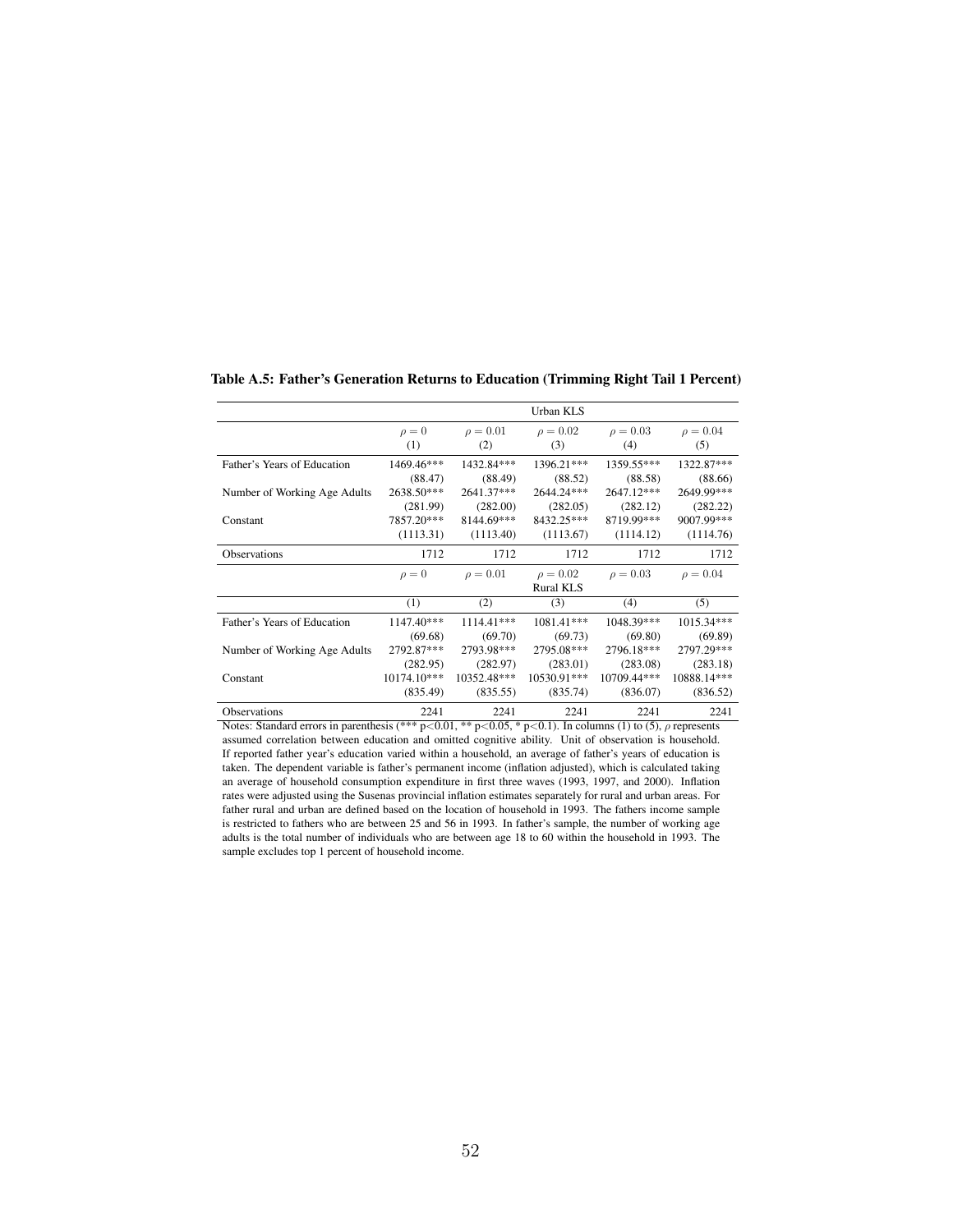#### Table A.6: Sources of Complementarity Between Financial Investment and Father's Education

|                                                                  | Mother Education |                                |             |            |             |             |  |
|------------------------------------------------------------------|------------------|--------------------------------|-------------|------------|-------------|-------------|--|
|                                                                  |                  | Urban                          |             |            | Rural       |             |  |
|                                                                  | (1)              | (2)                            | (3)         | (4)        | (5)         | (6)         |  |
| Father's Years of Education                                      | $0.374***$       | $0.257***$                     | $0.227***$  | $0.304***$ | $0.184***$  | $0.163***$  |  |
|                                                                  | (0.047)          | (0.047)                        | (0.046)     | (0.030)    | (0.029)     | (0.027)     |  |
| <b>Father's Years of Education Square</b>                        | 0.000            | 0.003                          | 0.004       | $0.007***$ | $0.015***$  | $0.015***$  |  |
|                                                                  | (0.002)          | (0.004)                        | (0.003)     | (0.002)    | (0.002)     | (0.002)     |  |
| Mother's Years of Education $\times$ Father's Years of Education |                  | $-0.012**$                     | $-0.011**$  |            | $-0.024***$ | $-0.023***$ |  |
|                                                                  |                  | (0.005)                        | (0.004)     |            | (0.004)     | (0.004)     |  |
| Mother's Years of Education                                      |                  | $0.224***$                     | $0.210***$  |            | $0.255***$  | $0.222***$  |  |
|                                                                  |                  | (0.049)                        | (0.047)     |            | (0.032)     | (0.031)     |  |
| Mother's Years of Education Square                               |                  | $0.007**$                      | $0.006**$   |            | $0.012***$  | $0.013***$  |  |
|                                                                  |                  | (0.003)                        | (0.003)     |            | (0.003)     | (0.003)     |  |
| Cognitive Ability Index Residual in Percentiles                  |                  |                                | $0.413***$  |            |             | $0.638***$  |  |
|                                                                  |                  |                                | (0.063)     |            |             | (0.055)     |  |
| Cognitive Ability Index Residual in Percentiles Sq               |                  |                                | $-0.016***$ |            |             | $-0.035***$ |  |
|                                                                  |                  |                                | (0.006)     |            |             | (0.005)     |  |
| Constant                                                         | 8.345***         | 7.847***                       | $6.522***$  | 7.908***   | 7.391***    | 5.669***    |  |
|                                                                  | (0.237)          | (0.262)                        | (0.285)     | (0.148)    | (0.157)     | (0.229)     |  |
| R <sub>2</sub>                                                   | 0.251            | 0.295                          | 0.345       | 0.200      | 0.239       | 0.298       |  |
| Observations                                                     | 5064             | 5064                           | 5064        | 9733       | 9733        | 9733        |  |
|                                                                  |                  | Peer Education $(\pm 3$ Years) |             |            |             |             |  |
|                                                                  |                  | Urban                          |             |            | Rural       |             |  |
|                                                                  | (1)              | (2)                            | (3)         | (4)        | (5)         | (6)         |  |
| Father's Years of Education                                      | $0.357***$       | $0.757***$                     | $0.698***$  | $0.301***$ | $0.584***$  | $0.551***$  |  |
|                                                                  | (0.047)          | (0.080)                        | (0.079)     | (0.030)    | (0.062)     | (0.060)     |  |
| <b>Father's Years of Education Square</b>                        | 0.002            | $0.010***$                     | $0.010***$  | $0.007***$ | $0.010***$  | $0.011***$  |  |
|                                                                  | (0.002)          | (0.002)                        | (0.002)     | (0.002)    | (0.002)     | (0.002)     |  |
| Father's Years of Edu $\times$ Average Years of Peer Edu         |                  | $-0.056***$                    | $-0.052***$ |            | $-0.041***$ | $-0.041***$ |  |
|                                                                  |                  | (0.008)                        | (0.008)     |            | (0.006)     | (0.006)     |  |
| Average Years of Education of Peer                               |                  | $0.857***$                     | $0.796***$  |            | $0.875***$  | $0.654***$  |  |
|                                                                  |                  | (0.240)                        | (0.222)     |            | (0.163)     | (0.139)     |  |
| Average Years of Education of Peer Sq                            |                  | 0.014                          | 0.012       |            | 0.008       | $0.017**$   |  |
|                                                                  |                  | (0.012)                        | (0.011)     |            | (0.009)     | (0.008)     |  |
| Cognitive Ability Index Residual in Percentiles                  |                  |                                | $0.354***$  |            |             | $0.580***$  |  |
|                                                                  |                  |                                | (0.059)     |            |             | (0.046)     |  |
| Cognitive Ability Index Residual in Percentiles Sq               |                  |                                | $-0.013**$  |            |             | $-0.031***$ |  |
|                                                                  |                  |                                | (0.005)     |            |             | (0.004)     |  |
| Constant                                                         | 8.329***         | $-1.739$                       | $-2.125*$   | 7.892 ***  | $-1.111$    | $-1.467**$  |  |
|                                                                  | (0.240)          | (1.283)                        | (1.198)     | (0.149)    | (0.757)     | (0.622)     |  |

|                                                                               | Role Model Education $(\pm 3$ Years) |             |             |            |            |             |
|-------------------------------------------------------------------------------|--------------------------------------|-------------|-------------|------------|------------|-------------|
|                                                                               | Urban                                |             |             | Rural      |            |             |
|                                                                               | (1)                                  | (2)         | (3)         | (4)        | (5)        | (6)         |
| Father's Years of Education                                                   | $0.114***$                           | $0.217***$  | $0.189***$  | $0.152***$ | $0.167***$ | $0.131***$  |
|                                                                               | (0.043)                              | (0.054)     | (0.052)     | (0.029)    | (0.037)    | (0.035)     |
| <b>Father's Years of Education Square</b>                                     | $0.017***$                           | $0.020***$  | $0.020***$  | $0.014***$ | $0.018***$ | $0.018***$  |
|                                                                               | (0.002)                              | (0.002)     | (0.002)     | (0.002)    | (0.002)    | (0.002)     |
| Father's Years of Education $\times$ Average Years of Education of Role Model |                                      | $-0.016***$ | $-0.015***$ |            | $-0.010**$ | $-0.009**$  |
|                                                                               |                                      | (0.004)     | (0.004)     |            | (0.004)    | (0.004)     |
| Average Years of Education of Role Model                                      |                                      | 0.182       | 0.176       |            | $0.191***$ | $0.157**$   |
|                                                                               |                                      | (0.116)     | (0.111)     |            | (0.066)    | (0.061)     |
| Average Years of Education of Role Model Sq                                   |                                      | $-0.001$    | $-0.002$    |            | $-0.002$   | $-0.001$    |
|                                                                               |                                      | (0.005)     | (0.005)     |            | (0.004)    | (0.004)     |
| Cognitive Ability Index Residual in Percentiles                               |                                      |             | $0.245***$  |            |            | $0.503***$  |
|                                                                               |                                      |             | (0.071)     |            |            | (0.052)     |
| Cognitive Ability Index Residual in Percentiles Sq                            |                                      |             | $-0.002$    |            |            | $-0.026***$ |
|                                                                               |                                      |             | (0.007)     |            |            | (0.005)     |
| Constant                                                                      | 7.829***                             | $6.359***$  | 5.433***    | $7.472***$ | $6.214***$ | 4.940***    |
|                                                                               | (0.202)                              | (0.687)     | (0.687)     | (0.127)    | (0.288)    | (0.272)     |
| R <sub>2</sub>                                                                | 0.254                                | 0.258       | 0.293       | 0.191      | 0.200      | 0.251       |
| <b>Observations</b>                                                           | 4112                                 | 4112        | 4112        | 8311       | 8311       | 8311        |

R2 0.354 0.354 0.391 0.192 0.321 0.372 Observations 5079 5079 5079 9904 9904 9904

Notes: Standard errors are clustered at the community level (\*\*\* p<0.01, \*\* p<0.05, \* p<0.1). A peer is someone who was born in the respondents district within  $\pm$  3 years of respondents birth. Rural and Urban are defined based on location of birth. A role model is someone who was born in the respondents district<br>but is within  $\pm$  3 of respondents father age and belongs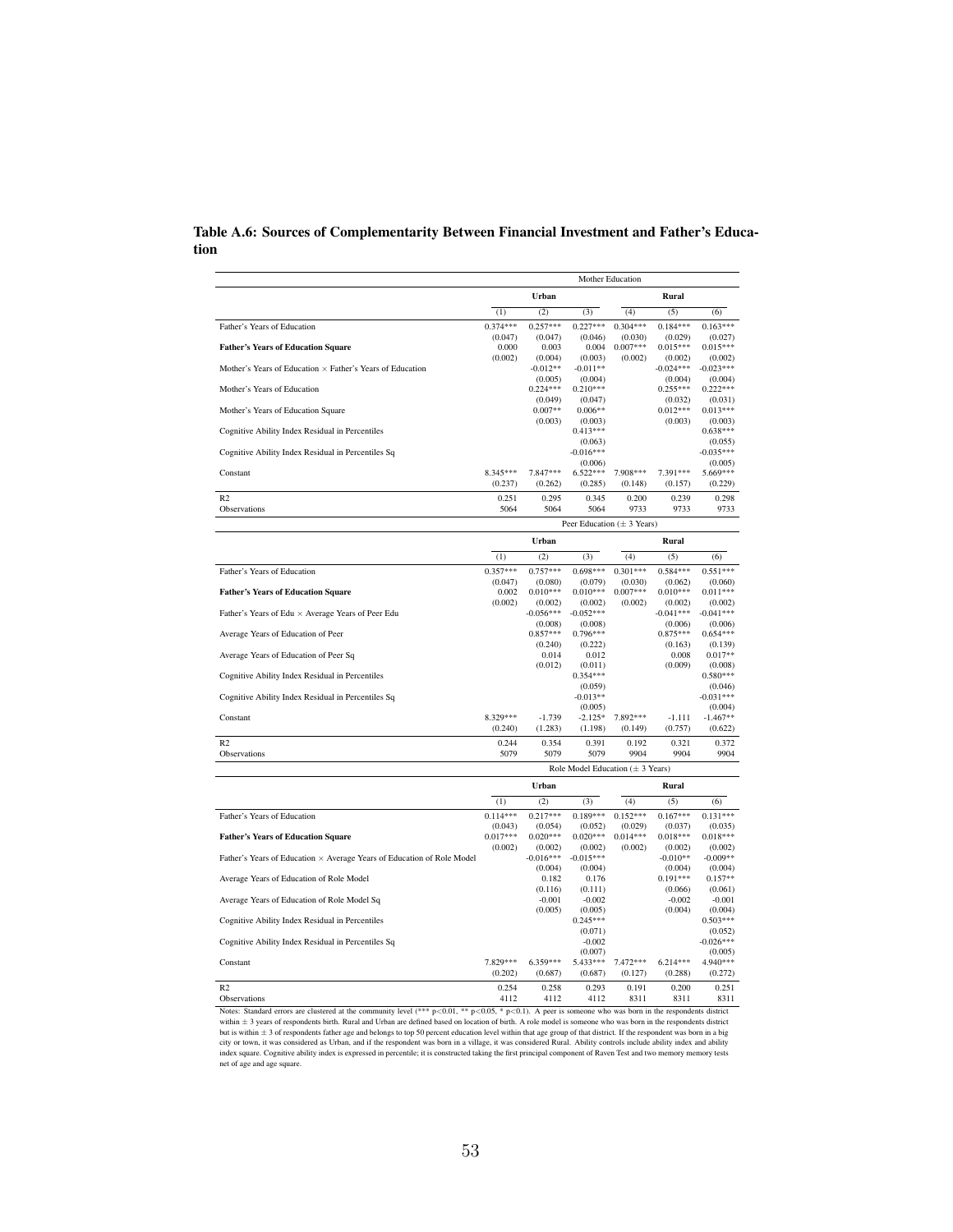|                       | <b>Baseline</b> |        | ML interest rate= $77\%$ |        | ML interest rate= $100\%$ |        |  |
|-----------------------|-----------------|--------|--------------------------|--------|---------------------------|--------|--|
|                       | Rural           | Urban  | Rural                    | Urban  | Rural                     | Urban  |  |
| $\delta$ o            | 4.526           | 5.721  | 4.979                    | 6.294  | 4.814                     | 6.087  |  |
| $\delta_1$            | 0.048           | 0.022  | 0.042                    | 0.019  | 0.046                     | 0.023  |  |
| $\delta$ <sub>2</sub> | 0.000           | 0.000  | 0.000                    | 0.000  | 0.000                     | 0.000  |  |
| $\theta$ o            | 30.342          | 45.605 | 33.422                   | 21.133 | 32.653                    | 30.877 |  |
| $\theta_1$            | 4.687           | 7.820  | 7.028                    | 11.563 | 6.674                     | 11.012 |  |
| Vo                    | 5.975           | 6.711  | 6.357                    | 6.689  | 6.321                     | 6.784  |  |
| $\Psi_1$              | 0.259           | 0.351  | 0.324                    | 0.406  | 0.319                     | 0.406  |  |
| $\mathsf{U}2$         | 0.007           | 0.000  | 0.011                    | 0.000  | 0.010                     | 0.000  |  |

**Table A.7: Simulation Results for 10% Improvement in School Quality** 

Note: ML stands for Money-lender. The annual bank (urban) interest rate is 24%. The parental altruism Parameter is 0.60.